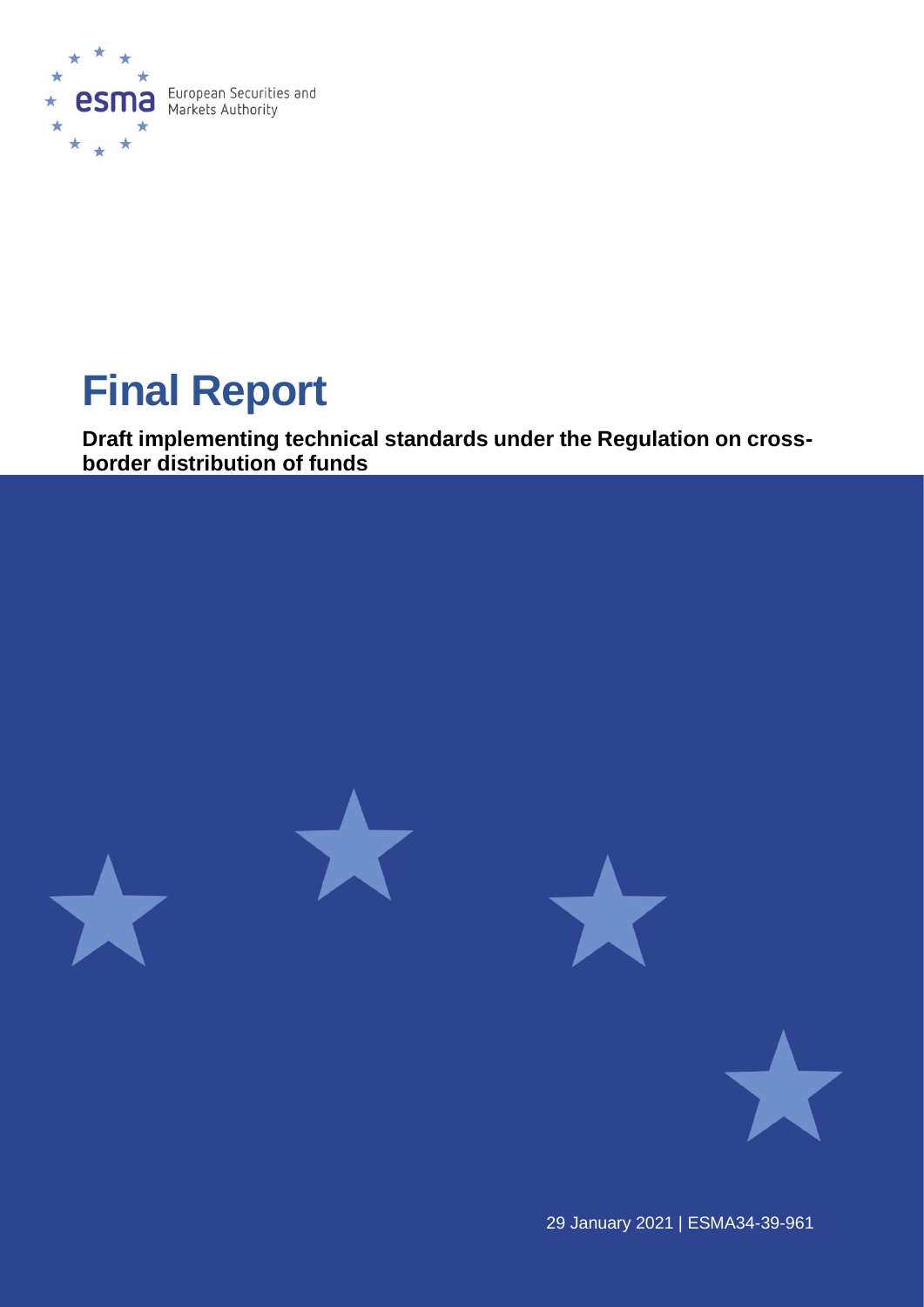

# **Table of Contents**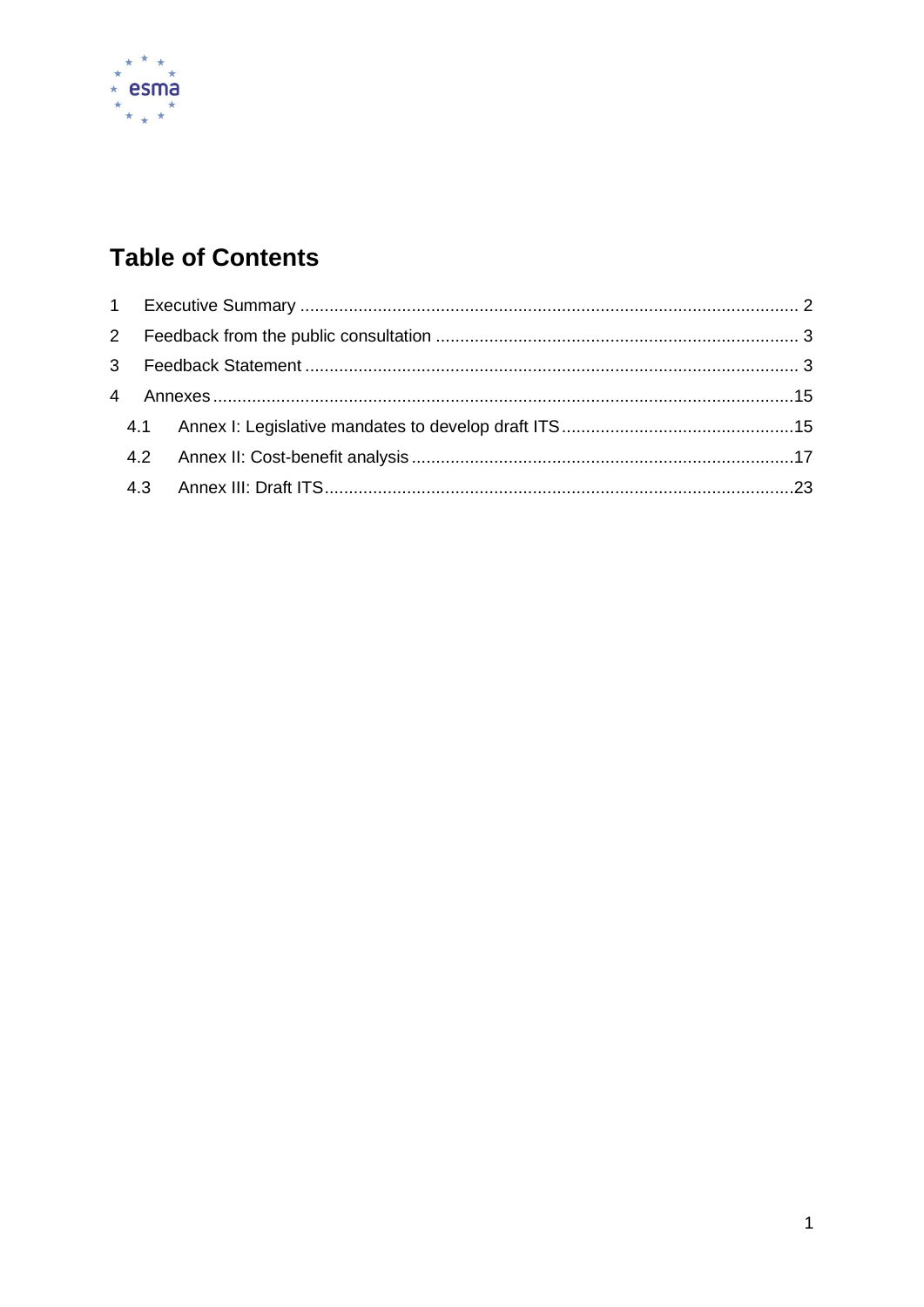

## <span id="page-2-0"></span>**1 Executive Summary**

#### **Reasons for publication**

Article 5(3) of Regulation (EU) 2019/1156 of 20 June 2019 on facilitating cross-border distribution of collective investment undertakings (the "Regulation") provides that ESMA shall draft implementing technical standards ("ITS") to determine standard forms, templates and procedures for the publications and notifications that national competent authorities ("NCAs") are required to make in relation to national provisions concerning marketing requirements applicable within their jurisdiction.

Article 10(3) of the Regulation provides that ESMA shall draft ITS to determine standard forms, templates and procedures for the publications and notification that NCAs are required to make in relation to national provisions concerning fees and charges levied by them in relation to activities of AIFMs, EuVECA managers, EuSEF managers and UCITS management companies.

Article 13(3) of the Regulation provides that ESMA shall draft ITS to specify the information to be communicated, as well as the standard forms, templates and procedures for communication of the information by the NCAs which is necessary for the creation and maintenance of the central database on cross-border marketing of AIFs and UCITS referred to in Article 12 of the Regulation, and the technical arrangements necessary for the functioning of the notification portal into which each NCA shall upload all documents necessary for the creation and maintenance of such central database.

On 31 March 2020, ESMA published a Consultation Paper (CP) on the proposed draft ITS relating to the publications to be made by NCAs on their websites. The public consultation closed on 30 June 2020. The consultation did not encompass the ITS on the communication of information by NCAs to ESMA, nor the ITS relating to the central database on crossborder marketing of AIFs and UCITS and on the related notification portal since the content of these ITS related only to the bilateral relationship between NCAs and ESMA for the purpose of the communication of information and ESMA considered that it would have been highly disproportionate to seek stakeholders' views on these ITS. However, this final report includes all the relevant ITS required under the Regulation.

#### **Contents**

Section 2 summarises the feedback received to the consultation that ESMA carried out and explains how ESMA has taken it into account.

Annex I contains the legislative mandates to develop draft ITS. Annex II sets out the costbenefit analysis related to the draft ITS. Annex III contains the full text of the draft ITS.

#### **Next Steps**

The draft ITS set out in this final report have been submitted to the European Commission for endorsement. From the date of submission, the European Commission shall take a decision on whether to adopt the ITS within three months. The Commission may extend that period by one month.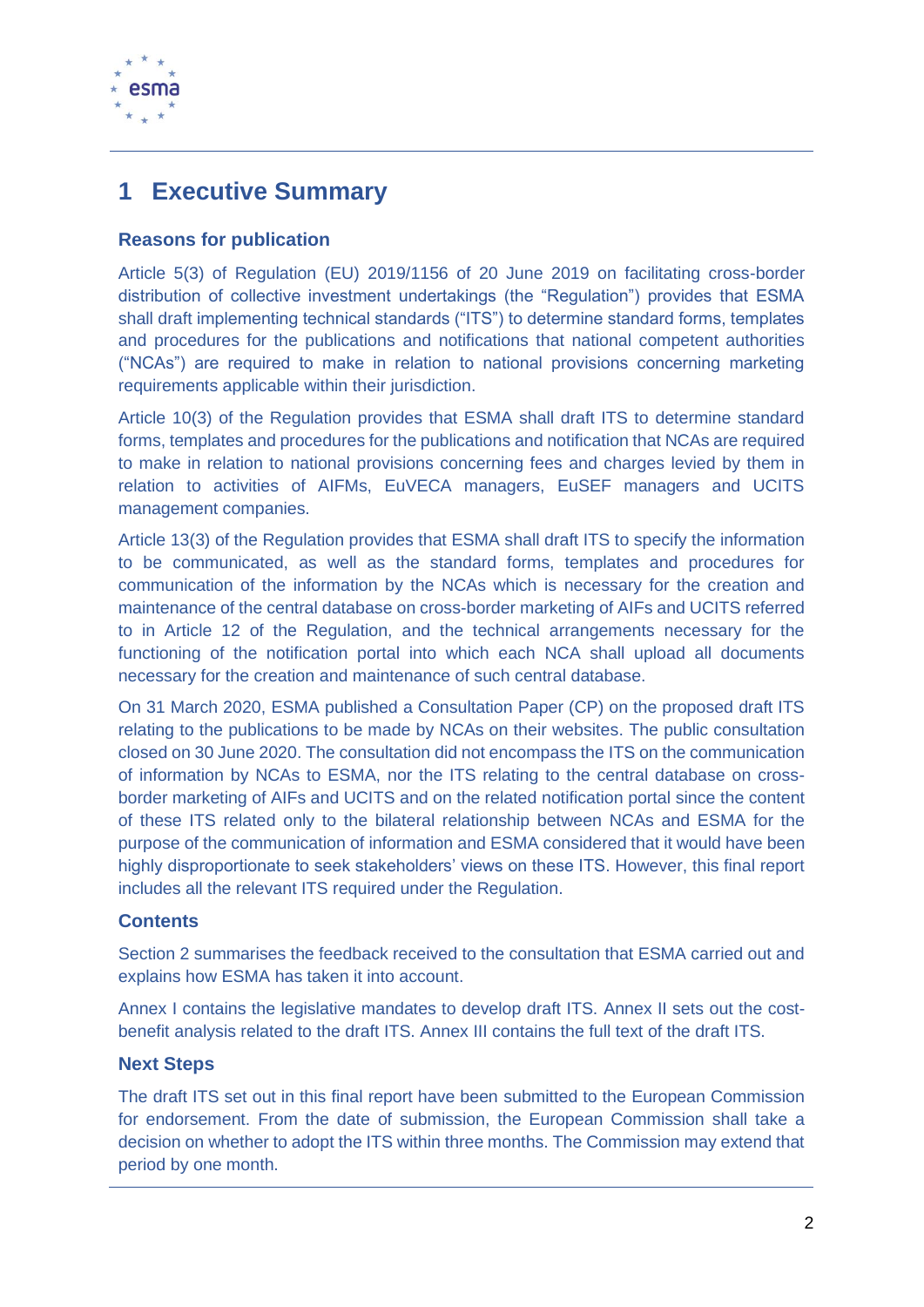

# <span id="page-3-0"></span>**2 Feedback from the public consultation**

- 1. On 31 March 2020, ESMA published a CP on the proposed draft ITS. The consultation closed on 30 June 2020.
- 2. ESMA received 14 responses, from asset managers (and their associations), investor representatives, and one public authority. The answers received are available on ESMA's website.
- 3. ESMA consulted the Securities and Markets Stakeholders Group (SMSG), but the SMSG chose not to opine on these ITS.
- 4. The detailed content of the responses and ESMA's feedback is outlined in the Feedback Statement below.

## <span id="page-3-1"></span>**3 Feedback Statement**

- 5. The responses to the public consultation included some general comments that are summarised below.
- 6. Respondents generally welcomed the work carried out by ESMA. A majority of respondents agreed that the information to be disclosed by NCAs on their websites, as well as central databases and registers to be developed by ESMA, would create greater transparency on the framework applicable for the cross-border distribution of funds, and assist the crossborder distribution of funds. In this context, the majority of respondents called for harmonisation of the disclosures, to ensure comparability between websites.
- 7. One respondent specified that, while the ITS was directed to NCAs, the publications would have a direct impact and implication for fund managers. Two respondents specified that the information on the national rules governing marketing requirements and regulatory fees and charges was often difficult to find. One respondent insisted on the fact that gathering this information was costly and burdensome as it required seeking advice from local advisors and managing dedicated internal resources.
- 8. However, two respondents stressed that the transposition of the Directive may not prevent diverging practices at national level. One respondent mentioned that enhanced transparency of marketing requirements and regulatory fees and charges on ESMA's website would provide an opportunity to identify and adopt good or best practices, promote greater consistency and encourage reduction of complexity.
- 9. Overall, respondents generally agreed that the Regulation allows for a better transparency, which could lead to reducing barriers to cross-border marketing of funds within the single market. Two respondents emphasised the need to ensure that the information published by NCAs on their websites was complete and up to date. One respondent stressed that the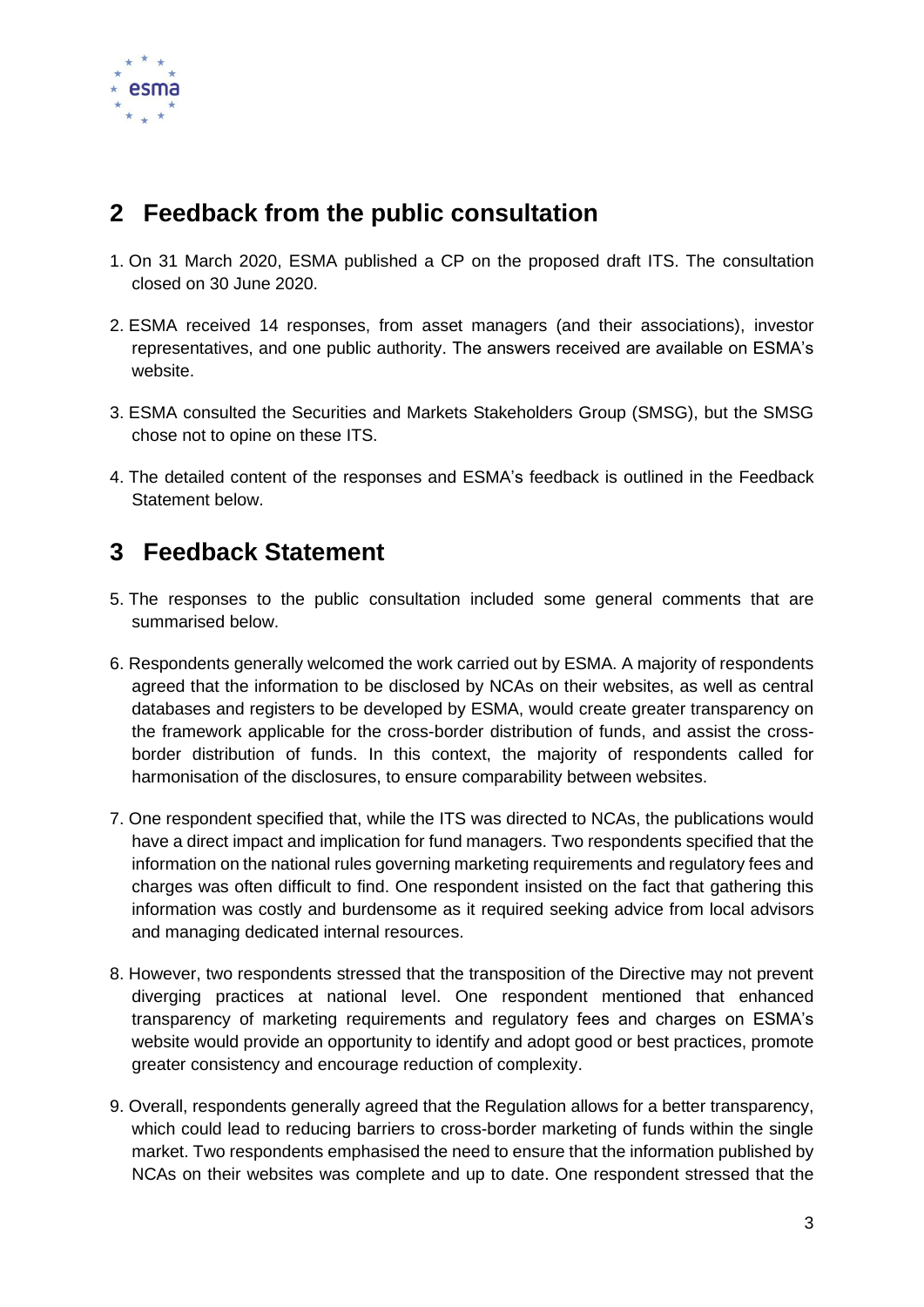

templates set out in the ITS for the publication of information on NCAs' websites should also cover the rules on de-notification and pre-marketing and asked that the publication also included best practices on pre-marketing.

- 10. One respondent highlighted that additional supervisory powers should be granted to ESMA to centralise the supervision of cross-border distribution practices across the EU to achieve more harmonisation.
- 11. Finally, one respondent insisted on the fact that NCAs should not use the obligations to publish information on their websites to impose additional administrative and/or reporting requirements on fund managers.

**ESMA's response**: ESMA took note of the support for the proposals set out in the CP and the needs from market participants for enhanced transparency regarding national rules governing marketing requirements and regulatory fees and charges, in particular since gathering this information is currently costly and time-consuming.

- **Q1.Do you agree that the information to be published should concern not only requirements applicable specifically to the marketing of investment funds, but should also encompass a general statement relating to the potential application of other bodies of law applicable within the concerned jurisdiction, such as rules on the protection of consumers in general? If so, do you agree that this general statement could take the form of a general disclaimer which refers to a nonexhaustive list of relevant bodies of law?**
- 12. A vast majority of respondents agreed with ESMA's proposal to include a reference to other relevant national bodies of laws that could apply to the marketing of funds in the concerned jurisdiction, as this information was crucial for fund managers to determine the national rules that may be applicable when marketing funds in the concerned jurisdiction. One respondent insisted on the fact that having an exhaustive list would be crucial to avoid for fund managers the burden of going through numerous searches; otherwise the publication would lose its value.
- 13. As regards the scope of the national bodies of law to be disclosed, respondents expressed split views. On the one hand, some respondents would favour a comprehensive list of potentially applicable laws, regulations and administrative provisions, such as consumer law, tax reporting requirements to investors and tax authorities, or complaints handling. On the other hand, some respondents mentioned that the information should be complete but limited to national requirements pertinent to the distribution of funds and related consumer protection laws (additional references to other sources of law should be avoided).
- 14. In addition, several respondents suggested including some specific information in the publication, such as the national requirements transposing the provisions of the Directive in respect of pre-marketing and de-notification procedures, the marketing regimes existing under national law, such as national private placement regimes, unsolicited requests/reverse solicitation, retail options for AIFs, marketing rules for ELTIFs, the national requirements for non-EU AIFs and non-EU AIFMs, the national definition of "marketing communications", the obligations for UCITS to submit prior notification of marketing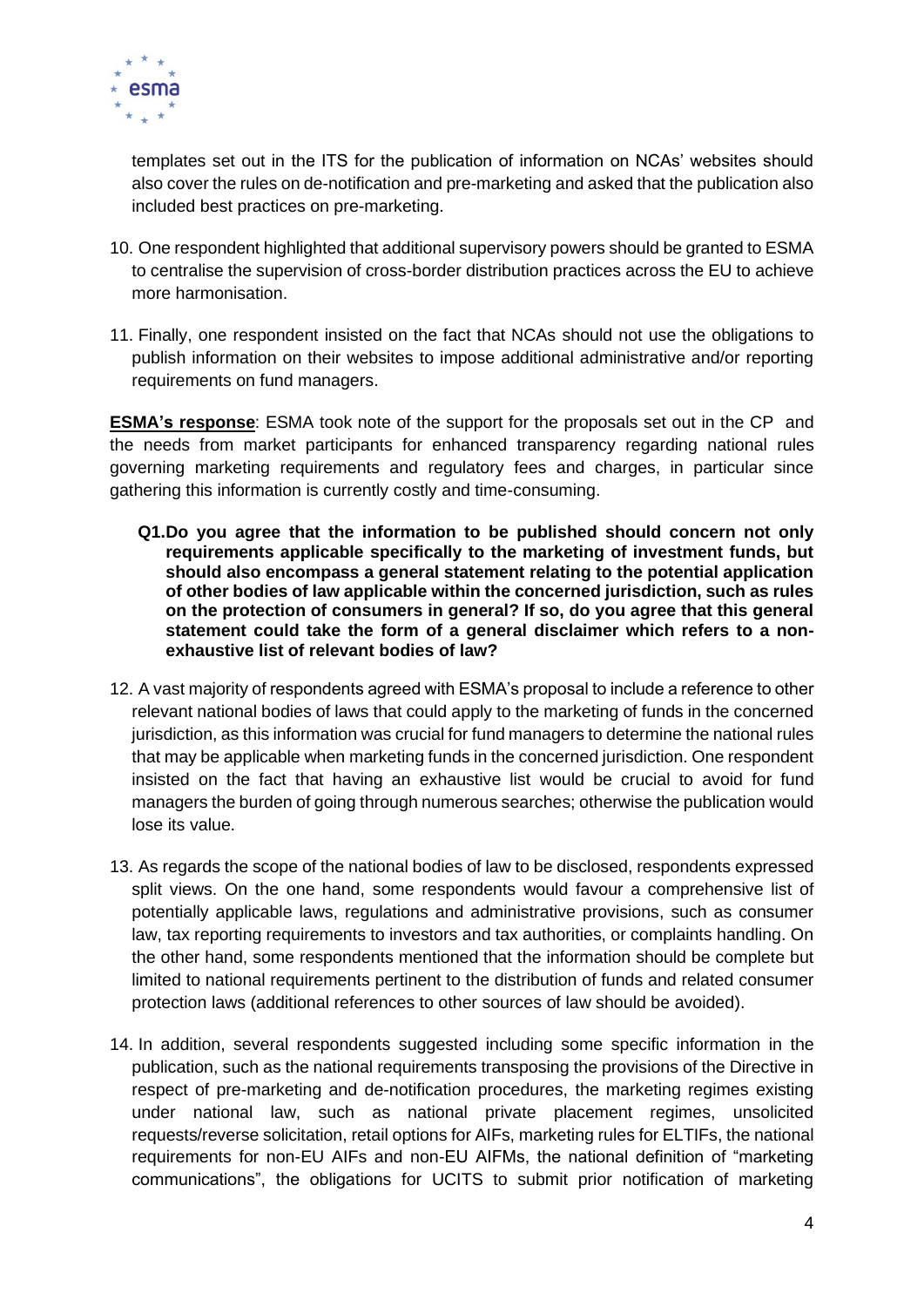

communications, any additional notification obligations for cross-border marketing, the procedure and obligations for UCITS to de-notify the marketing of units or shares or any additional requirements concerning local investors facilities, and a link to the relevant tax requirements as NCAs generally do not set the tax policy.

- 15. As for the format of the publication, the majority of respondents were of the view that the publication of a mere general statement indicating other bodies of law that may apply to the distribution of funds in the concerned jurisdiction would not be sufficient. In particular, some respondents indicated that the list of relevant bodies of law should be accompanied by hyperlinks to the relevant websites where the full version of the relevant national laws could be found. In particular, one respondent suggested that the relevant parts of these laws should be clearly identified.
- 16. Finally, one respondent stressed that the list of other bodies of law should be reviewed on a regular basis to ensure that they remain up to date.

**ESMA's response**: ESMA took note of the interest expressed by respondents for the identification, within the publications to be made by NCAs on their websites on the national rules governing marketing requirements, of other bodies of law that may apply to marketing.

ESMA also noted that respondents expressed some appetite to have as complete information as possible. This would imply in particular that the relevant bodies of law that may apply in the context of marketing would not only be identified in a general statement, but would be accompanied notably by hyperlinks to the websites where the full version of the relevant bodies of law can be found. In this context, ESMA reminds readers that NCAs are not responsible for supervising or enforcing compliance with rules existing under national consumer law or tax law. Hence, ESMA is of the view that NCAs should not be obliged to disclose precise information on such bodies of law and therefore did not modify the ITS in this respect.

ESMA took note of the importance to ensure that NCAs publish on their websites comprehensive and up to date information on the rules existing at national level governing marketing requirements and agreed this should be reflected in NCAs' publications. ESMA therefore maintained the approach regarding the completeness of the information and added a reference to the date of the publication on NCAs' websites to ensure it is up to date.

#### **Q2.Do you agree with the proposed approach regarding the format of the publications to be made by NCAs on their websites in respect of marketing requirements for UCITS and AIFs? If not, please provide alternative suggestions.**

17. A vast majority of respondents agreed with ESMA's proposed approach, namely, to focus on the substance of the publications on national marketing requirements rather than on the form. However, respondents generally argued that the format of the publications should be standardised in order to allow comparison between Member States. Several respondents insisted on the fact that this harmonisation should ensure a comprehensive disclosure of national marketing requirements, as opposed to a mere "box-ticking exercise" by which NCAs would formally publish some generic information which would not be useful to stakeholders. Additionally, two respondents suggested that NCAs should include hyperlinks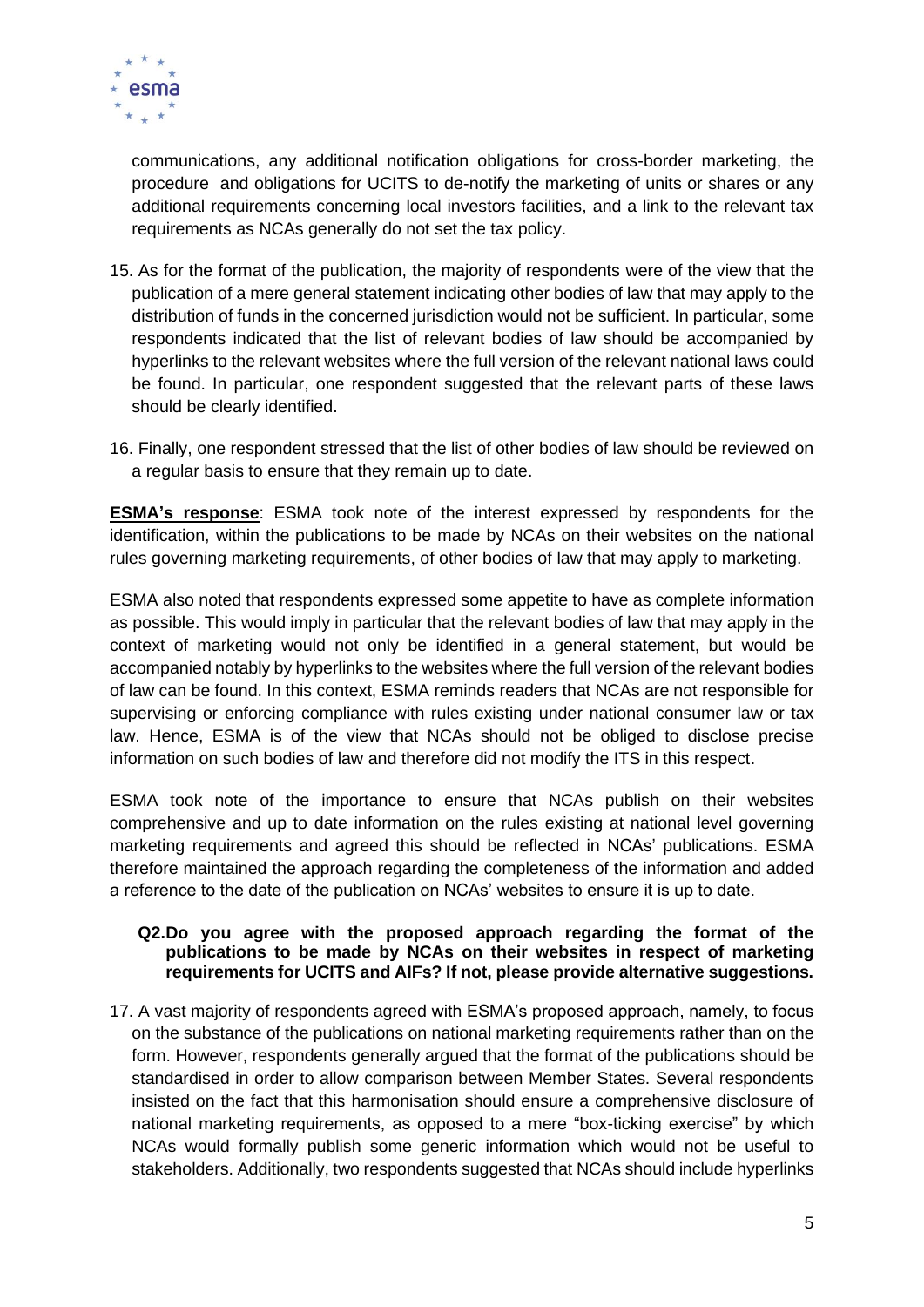

to the applicable national laws, regulations and administrative provisions governing the marketing requirements in a standardised form in order to provide for even greater clarity and ensure easy access to these rules by market participants.

- 18. In order to facilitate the understanding of national marketing requirements, some respondents suggested developing a search tool. Three of these respondents also mentioned that the template for publication should also contain a "question tree" that would contain a series of questions and answers allowing fund managers to discover all the information needed for marketing in the concerned jurisdiction.
- 19. To ensure consistency of the publications on each NCA's website, some respondents suggested that the publications should include harmonised categories of marketing requirements, such as:
	- National rules on pre-marketing;
	- Rules governing specifically the marketing of UCITS or of each type of AIFs;
	- Rules governing the format and content of marketing material, in particular the identification of the information to be notified to the NCA along with the periodicity of the notification;
	- Target market or product type specific provisions;
	- Rules for marketing in the concerned jurisdiction under a national private placement regime;
	- The definition of marketing communications, categories of automatically complex or non-complex funds, additional cross-border marketing notification requirements, language requirements for investor documentation, prospectus country supplements or additional specific disclosure obligations, regulatory reporting requirements, other local publication requirements, or other restrictions on the marketing of UCITS;
	- Ex-ante verification of marketing communication;
	- Rules for de-notification of marketing; and
	- Rules for marketing to retail or to professional investors.
- 20. Some respondents proposed a template list for the disclosure.
- 21. One respondent mentioned that the information should be reviewed, updated at least annually, and stamped, to ensure that it is up to date.
- 22. Finally, three respondents insisted on the fact that the publication relating to national marketing requirements should be made in English.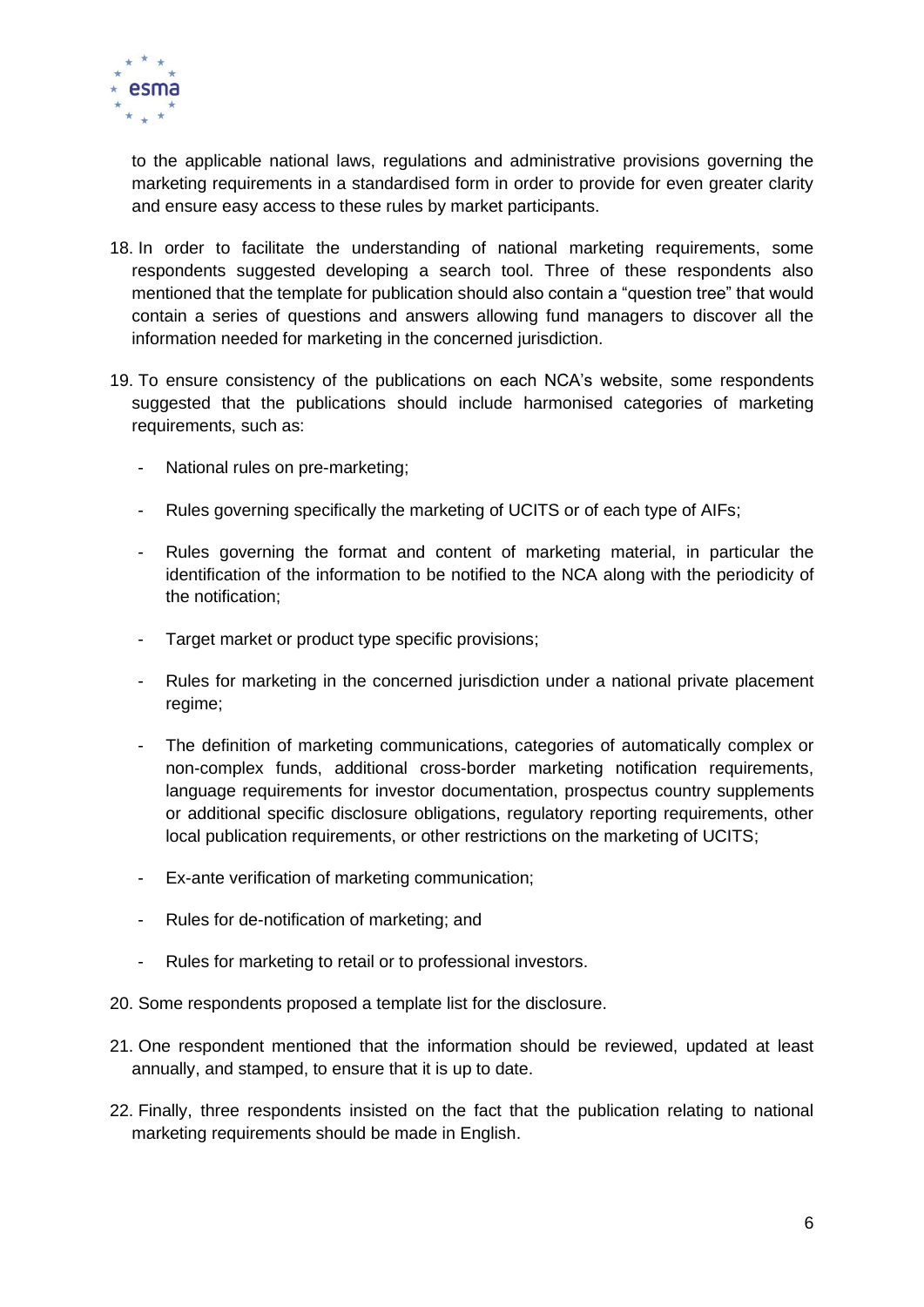

**ESMA's response**: ESMA took note of the importance of standardised publications underlined by respondents, to ensure that the information is clear, complete and comparable from one website to another. In light of the broad support from respondents, ESMA did not modify its approach regarding the format of the publications to be made by NCAs on their websites in respect of marketing requirements for UCITS and AIFs.

ESMA also took note of the suggestions made by some respondents consisting in specifying certain categories of information to be included in the publications on NCAs' websites. ESMA agrees that the requirements set out in the ITS should be more specific as regards the information to be published. To this end, ESMA amended the annex of the ITS setting-out the standard form for the publication of national rules governing marketing requirements, to specify harmonised categories of rules governing marketing requirements which have to be published, such as the rules on the format and content of marketing material, or the passporting rules.

Finally, ESMA reminds firms that the Regulation foresees that publications should be made, at least, in a language customary in the sphere of international finance.

- **Q3. Do you agree with the approach taken regarding the main characteristics of the summary of marketing requirements that NCAs shall publish on their websites? If not, please provide details on the elements that you would favour including in the text or in the table.**
- 23. Respondents generally agreed with ESMA's proposal to publish the summary of marketing requirements. The majority of respondents favoured the publication in the form of a table, which would, in their views, allow easier comparison across Member States.
- 24. However, respondents expressed split views on the length of the summaries. Two respondents expressed the need to have short summaries, the length of which should be limited by the ITS, while other respondents reminded that the summaries should be short and concise, or mentioned that NCAs should determine the appropriate length depending on the information they deem it relevant to ensure that stakeholders understand the marketing requirements applicable in the concerned jurisdiction.
- 25. As regards the format of the summary of marketing requirements, respondents also agreed that the publications should be harmonised. In this context, some respondents suggested that the information should be broken down into different categories, e.g. rules governing marketing of UCITS and AIFs, rules governing marketing to retail or professional investors, rules on private placement exemptions or the conditions for pre-marketing funds. Other respondents suggested that these summaries should include some minimum information, such as the obligation to translate the documents to be disclosed or notified, or the process for making payments to the relevant NCA. Two respondents provided a draft table listing all the information they considered essential to be included in the summary.

**ESMA's response**: ESMA took note that respondents agreed with the publication of the summaries of marketing requirements in the form of a table.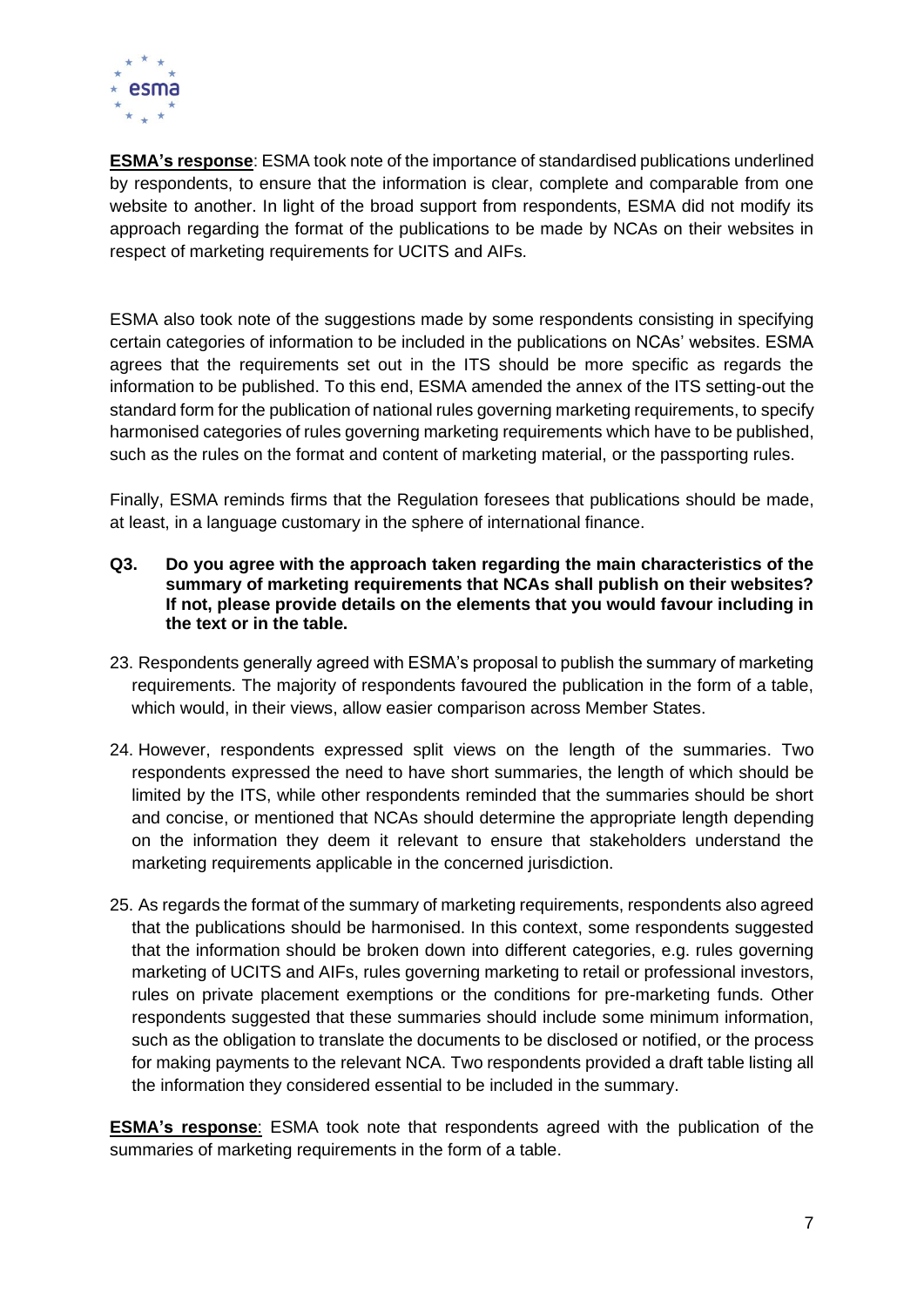

Regarding the length of the summaries of marketing requirements to be published by NCAs on their websites, as mentioned in the CP, ESMA believes that NCAs should be able to determine the appropriate length, in order to avoid preventing NCAs from including the information they deem to be relevant.

Therefore, in accordance with the majority of responses, ESMA agreed that the publications of the summaries of marketing requirements should be harmonised, in order to ensure the clarity and comparability of the information. To this end, ESMA amended the annexes of the ITS relating to the standard forms for the publication of information to specify harmonised categories of rules governing marketing requirements, summaries of which have to be published, such as the rules on notification and prior approval of marketing communications.

#### **Q4.Do you agree with the approach taken with respect to the scope of regulatory fees and charges to be published by NCAs on their websites?**

- 26. Respondents generally agreed with ESMA's proposal on the scope of the regulatory fees and charges that NCAs would have to publish on their websites, in particular with the disclosure of all types of fees and charges relating to both cross-border marketing and cross-border management. One respondent specified that the publications should concern all fees and charges, regardless of their names under national law, such as "taxes" that may be designed specifically in the case of marketing of funds. Two respondents mentioned that such information was usually difficult to find or to understand, depending on NCAs' websites, which was costly and time-consuming for asset managers.
- 27. Two respondents expressed their support for ESMA's proposal to include a statement specifying that there are no other fees or charges than those disclosed by NCAs on their websites. However, one respondent favoured including a disclaimer stating that other types of costs may be incurred for marketing, such as the cost of appointment of a local tax agent or of a local law firm.
- 28. As regards the content of the publications, respondents made various proposals. One respondent suggested that NCAs should have to publish not only the fees and charges they levy, and their calculation methodologies, but also explain the justification behind the calculation of these fees and charges. Two respondents suggested publishing also fees and charges related to pre-marketing or de-notification. One respondent mentioned that calculation methodologies should be accompanied by numerical examples. One respondent indicated that the publications should include details on the information necessary for the payment of fees (payment contacts, schedules, bank details). One respondent suggested that additional information should be disclosed along with the fees and charges mentioned in the Regulation. One respondent suggested including the details of fees and charges levied by other regulatory, supervisory or public bodies that may be incurred by funds as a result of marketing into the concerned Member State, and one respondent mentioned that the publications should be accompanied by a disclosure of the applicable tax liabilities for fund managers.
- 29. Some respondents made proposals to enhance the clarity of the publications. In particular, one respondent mentioned that, where the calculation methodologies were mentioned, they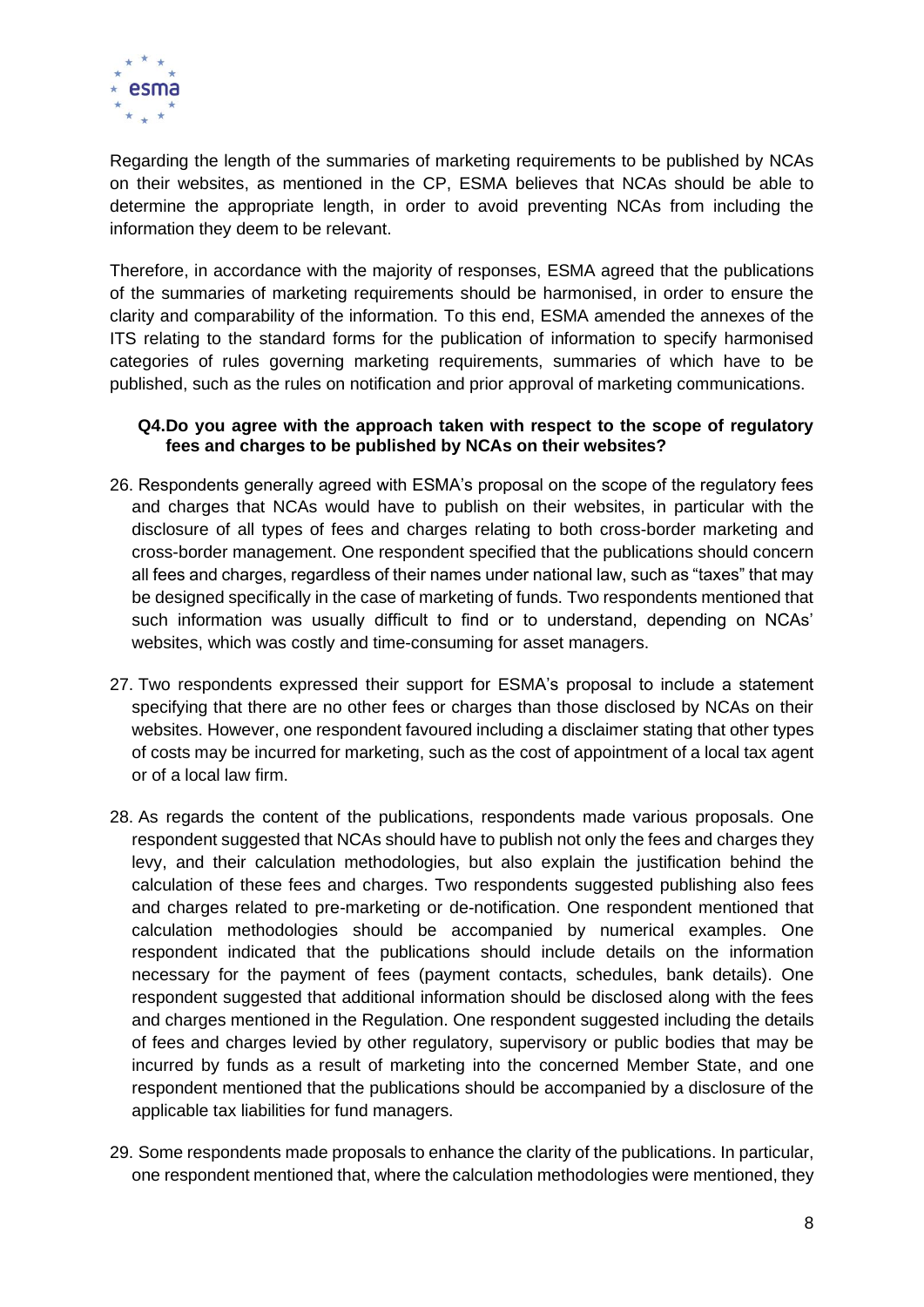

should be accompanied by a maximum amount or at least some fee brackets. Another respondent recommended inserting some Q&As on topics which are of interest to most fund managers. Finally, one respondent suggested that the explanatory text should be understandable for a reasonable investor with a basic knowledge of finance.

**ESMA's response**: ESMA took note that respondents agreed with the proposal set out in the draft ITS, consisting in publishing all fees and charges, relating to both cross-border marketing and cross-border management. ESMA agrees that the fees and charges should comprise all the sums to be paid to NCAs in relation to cross-border marketing or cross-border management, regardless of the name under national law, and clarified this point in the recitals of the ITS.

ESMA noted that respondents agreed with the proposal to include a disclaimer according to which no fees and charges other than those listed may apply. However, ESMA acknowledges that the publications should concern only those fees and charges levied by NCAs, and recognises that it should also be made clear that other fees and charges may be applicable for cross-border activities within the concerned jurisdiction, such as the fees necessary for external advice. Hence, the publication should make it clear that it relates only to fees and charges levied by NCAs, without prejudice to other fees that may apply for other causes. This point was clarified in the Annex of the ITS setting out the publication template.

ESMA took note of the proposals made by respondents to include specific information along with the list of fees and charges levied by NCAs, such as the explanation on the calculation methodologies, the fees and charges relating to de-notification and pre-marketing, or the details of how payments should be made. In light of the general support for the approach set out in the draft ITS, ESMA did not modify it.

Because the information on regulatory fees and charges for cross-border activities of fund managers is directed at fund managers, which are professionals, ESMA did not deem it necessary to simplify the language used for the publication of regulatory fees and charges as suggested by some respondents.

#### **Q5.Do you agree that the publications to be made by NCAs under this ITS should be made in the form of a table? If not, do you have any alternative suggestion on the format of the publications on regulatory fees and charges?**

- 30. The vast majority of respondents agreed that a table would be the best format for the publication of regulatory fees and charges on NCAs' websites.
- 31. On the content of the table, one respondent suggested supplementing the fees and charges by examples of calculations listing sample fees and charges for different categories of regulatory transactions (e.g. notification filings, update filings, etc.), and two respondents suggested that all fees and charges should be recorded in the same currency, namely EURO.
- 32. On the format of the table, one respondent would support the introduction of a functionality enabling users to extract the fees table in an electronic format from NCAs' websites.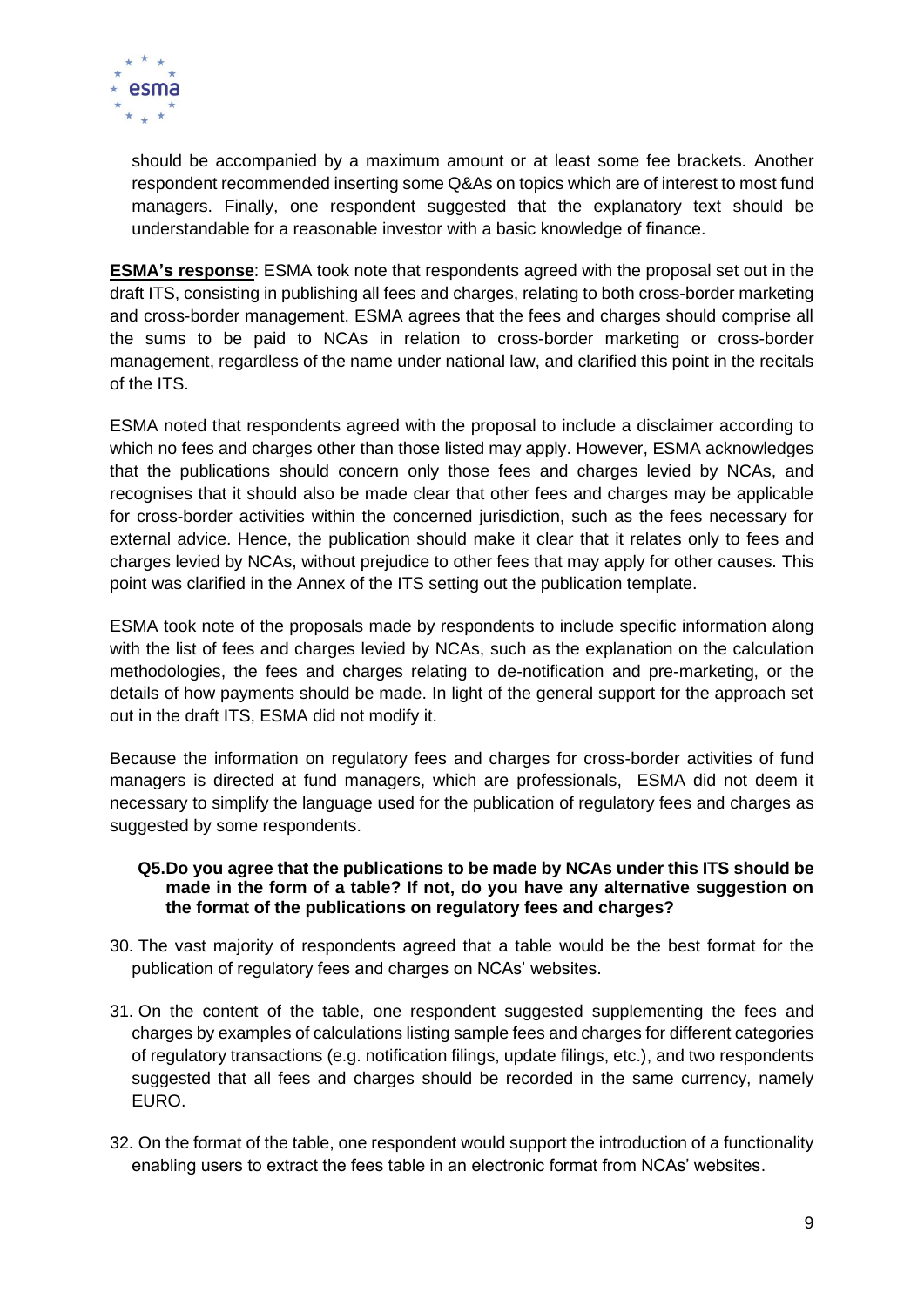

**ESMA response:** ESMA took note of the support from respondents for the publication of the regulatory fees and charges levied by NCAs in the form of a table and therefore did not modified the approach set out in the draft ITS.

ESMA also took note of the proposals made by respondents on the content of the table. While ESMA agreed that the table may be supplemented by examples, it may not be possible to impose a requirement to disclose the fees and charges in EURO, as Member States should, in principle, disclose the fees and charges applicable in their jurisdiction by using the legal currency.

- **Q6.Do you agree that NCAs have the option to supplement the tables setting out the details of the fees and charges with a full text providing detailed information on the fees and the fee calculation, if a table would risk giving incomplete or misleading information?**
- 33. The vast majority of respondents agreed with ESMA's proposed approach, namely that some explanatory text should be encouraged where this allows to better understand the fee structure in the concerned jurisdiction, but one respondent specified that the text should not be too long and should refer to the table to ensure clarity.
- 34. Three respondents were of the view that explanatory texts should not be optional but mandatory for NCAs if the information included in the table is not entirely clear.
- 35. A respondent mentioned that the publications should include hyperlinks to the full version of the laws, regulations and administrative provisions applicable in this regard.
- 36. Finally, one respondent suggested highlighting the changes made to regulatory fees and charges on NCAs' websites and notifying funds that are actively marketing in the relevant Member State of any such change, in particular by email.

**ESMA's response**: ESMA took note of the support expressed by respondents in relation to the use of explanatory text supplementing the table listing regulatory fees and charges, the length of which should be limited. ESMA also agrees that the publication of the regulatory fees and charges should include a link to the webpage where the full version of the national laws, regulations and administrative provisions establishing such regulatory fees and charges is available. In light of this, ESMA did not modify the approach set out in the draft ITS.

Finally, ESMA took note of the proposal to notify funds of the changes to regulatory fees and charges but considered that such obligation would be too burdensome for NCAs. Indeed, it would imply an active monitoring of the funds which are actively managed and thus subject to regulatory fees and charges, and would not create any additional benefit for fund managers, as it will be up to them to monitor any changes to the applicable fees and charges, which will be updated by NCAs on a regular basis.

#### **Q7.Do you agree with the content of the table? Do you think any other information should be published by NCAs in relation to the regulatory fees and charges?**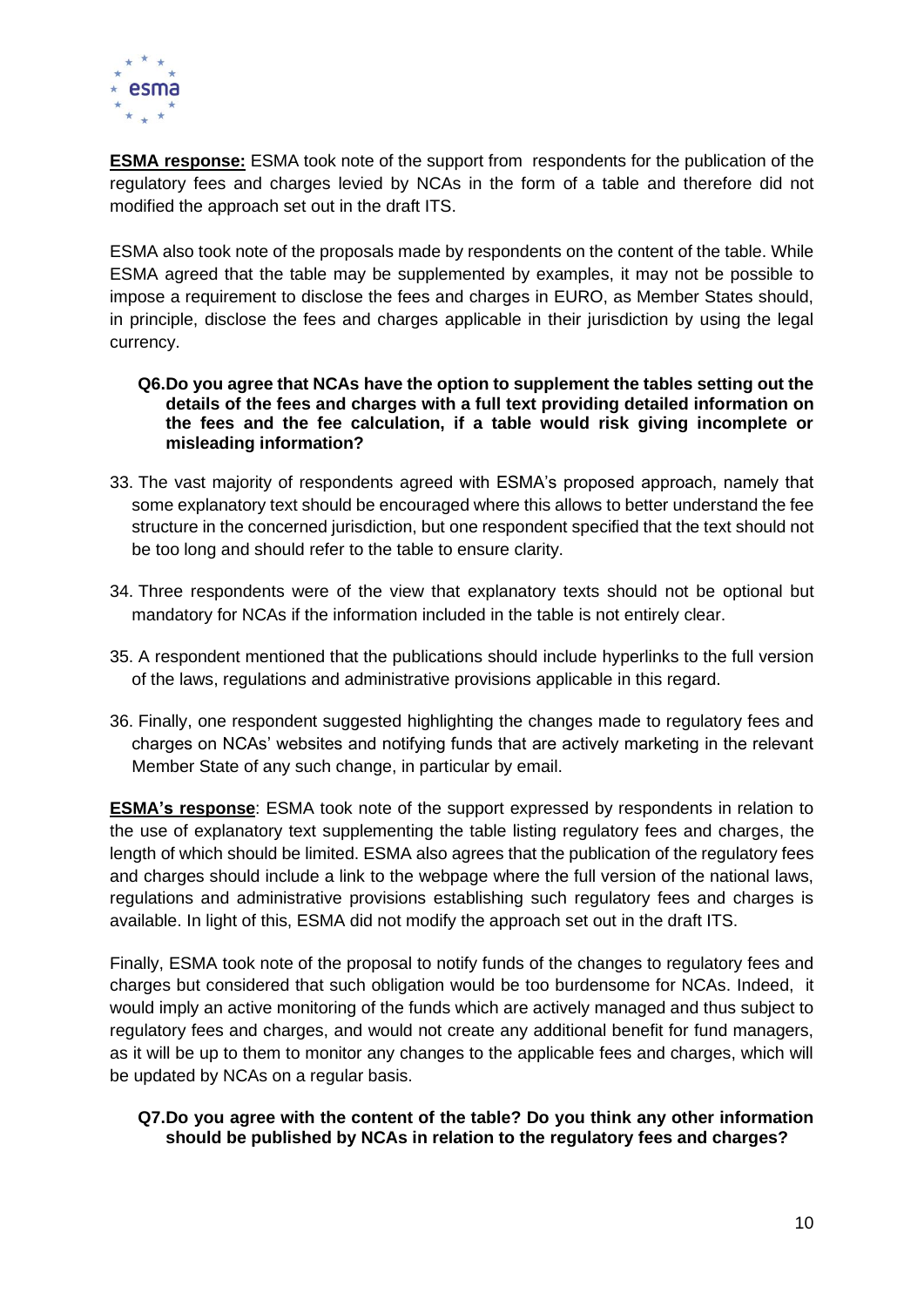

- 37. In order to have more precise information available on NCAs' websites, respondents suggested further specifying the different categories of fees and charges, such as initial fees incurred upon receipt of a new cross-border marketing notification, periodic ongoing fees for cross-border marketing – including details of the periodicity – processing fees for updates to documentation submitted as part of a cross-border marketing notification (e.g. updates to the KIID, prospectus, etc.), supervisory fees arising from host NCA oversight of marketing, fees associated with de-notification/de-registration of marketing, or any other fees incurred as a result of fund marketing.
- 38. One respondent also suggested publishing information on how consistency with the overall cost relating to the performance of the functions of the NCA is assessed, as some indication of the logic applied would help fund managers better understand what leads some NCAs to apply fees and charges which are significantly different from those applied in other Member States. One respondent mentioned that NCAs should clearly explain how charges are determined.
- 39. One respondent suggested that NCAs could offer, on their websites, a calculator for fees and charges taking into account the fees disclosed in the table.
- 40. To ensure consistency of the publications on each NCA's website, some respondents suggested that the publications should include specific information, in particular:
	- A clear distinction between initial fees and ongoing/annual fees;
	- The fees which may be due for the updates to the documentation submitted as part of a cross-border marketing notification;
	- The supervisory fees arising from the host NCA oversight of marketing;
	- The date on which initial fees have to be paid, i.e. whether it needs to be paid upfront or at a later stage, and whether initial fees have to be paid at the time of the initial passport notification;
	- The periodicity of fees, whether they are expected to change and, as the case may be, the frequency of potential changes;
	- Clear and concise details on how the regulatory fees are to be paid, both initial and ongoing;
	- Some details on the invoicing process: identification of each fee, will an invoice be issued? In what form, and to which entity? Will the requirement to pre-approve a number of funds currently registered in a Member State continue to exist as it currently does in some Member States? Full bank account details to be included in the table. Clarification on the payment route, what document or receipt constitutes acceptable evidence of payment.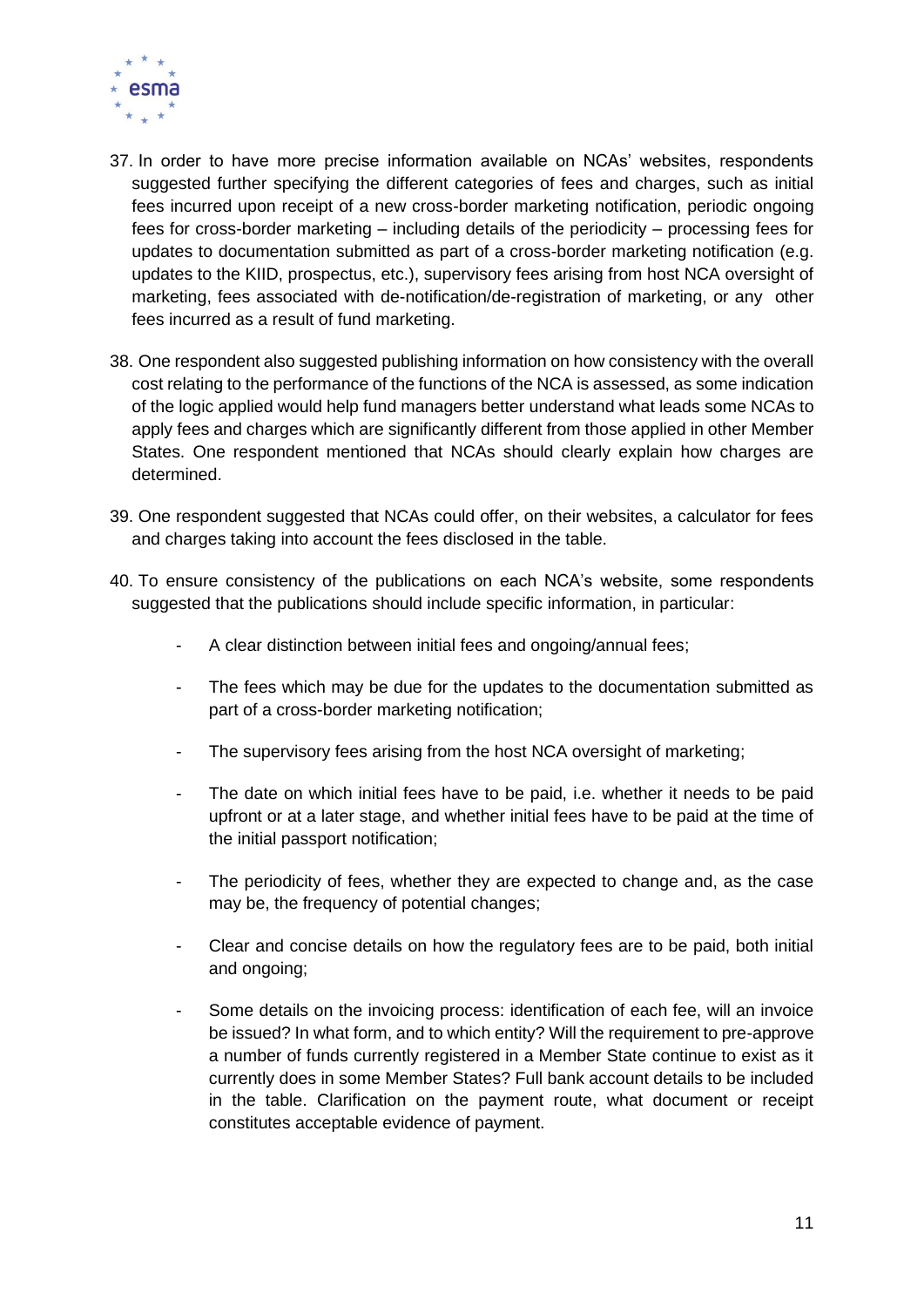

- The consequences of a de-notification, in particular on whether ongoing fees will continue to be due;
- A statement on closed end funds' marketing authority can be withdrawn after the fund's final close and whether its obligation to pay further marketing fees therefore ends; and
- Contact details to obtain more information.

**ESMA's response**: In light of the feedback received, ESMA amended the template for the publication of the information on regulatory fees and charges to require NCAs to disclose detailed information on each category of fee or charge they levy.

ESMA also noted the suggestion to clarify the consistency of the fees and charges levied by NCAs with their supervisory duties, by indicating the logic applied for these fees and charges, or how charges are determined. However, such disclosure would have gone beyond the requirements set out in the Regulation and therefore ESMA did not modify the ITS in this respect.

ESMA also acknowledged that the publication by NCAs of a calculator for fees and charges would be useful for market participants to be able to clearly determine the amount of fees and charges that could be incurred by their activities in the concerned jurisdiction. However, imposing such a publication would also have gone beyond the requirements set out in the Regulation and therefore was not retained in the final ITS.

Finally, ESMA welcomed the proposals made by respondents as regards the information to be included in the table listing the regulatory fees and charges levied by NCAs to carry out their duties in relation to cross-border activities of fund managers within their jurisdiction. ESMA agreed that the ITS could specify in a detailed manner some minimum categories of fees and charges to be disclosed by NCAs in order to ensure comparability between NCAs' websites. To this end, ESMA amended the template for the notification of the information on the regulatory fees and charges to ensure that different categories of fees and charges are clearly identified.

#### **Q8.Please specify the use you would make of the information to be contained in the central database listing UCITS and AIFs marketed on a cross-border basis. Do you have any suggestion regarding the format of this central database?**

- 41. The majority of respondents welcomed the development of the central database listing funds marketed on a cross-border basis. In particular, respondents mentioned that the central database would serve several purposes.
- 42. On the one hand, some respondents mentioned that the central database could be useful for investors. One respondent indicated that this central database could be useful for investors to consider whether a fund has been passported into a particular jurisdiction, which would prevent mis-selling, and to carry out a due diligence before investing or compare investment products before making an investment decision. Another respondent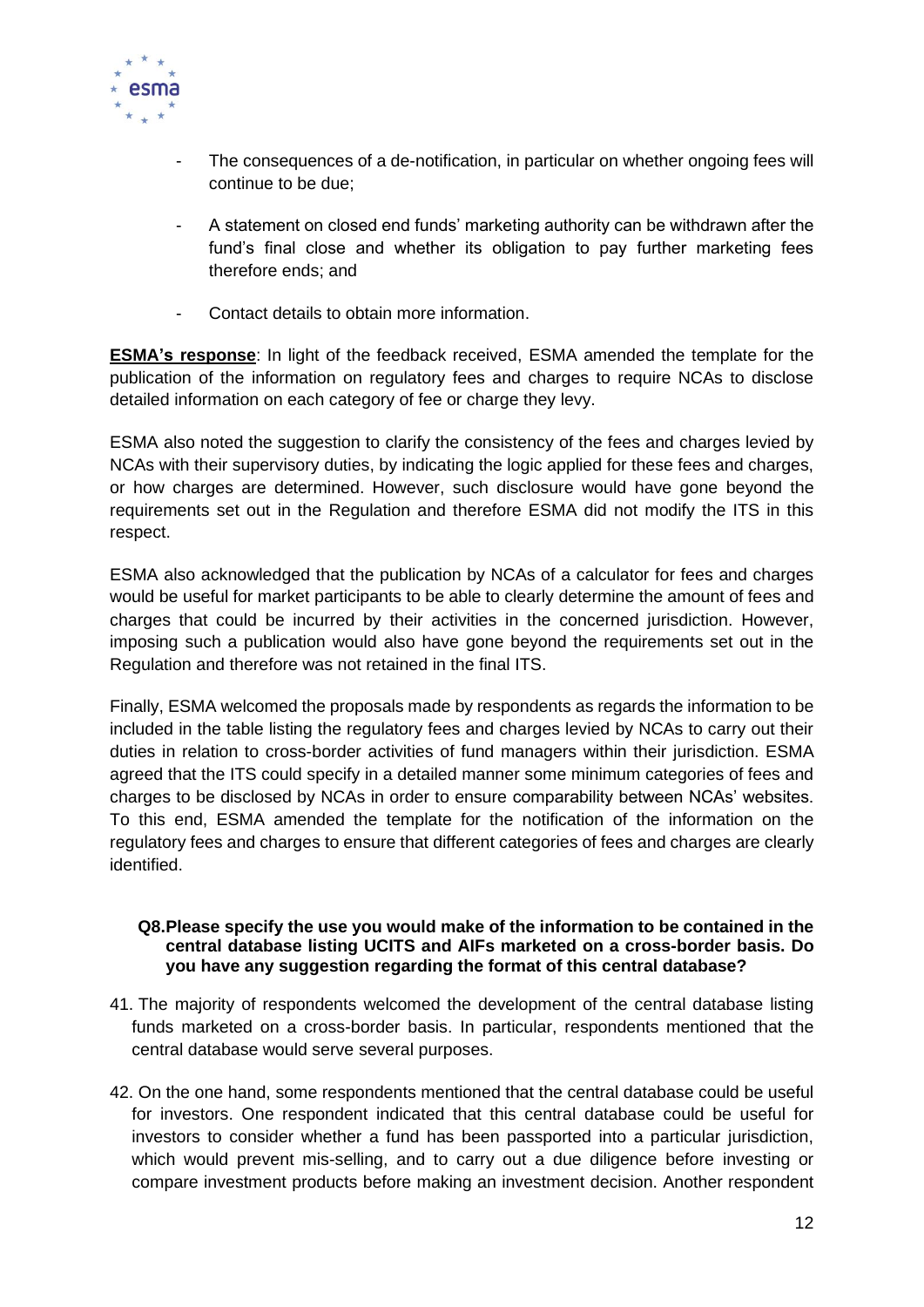

mentioned in a general manner that the central database could be useful to know if a fund is authorised for distribution in a given Member State. One respondent considered this database to be a step towards the development of tools to provide detailed information on a broader range of products (UCITS, PRIIPs and non-MiFID comparable products). According to this respondent, the development of this central database could also be a step towards the development of a single notification "hub" that would allow to proceed with notifications and filings through a single tool, hence reducing complexity and administrative burden.

- 43. On the other hand, some respondents believed that the central database could be useful for fund managers. Several respondents indicated that the information contained in the central database could be useful to reconcile internal registration against local regulators to ensure that necessary updates are shared with local regulators in order to remain compliant at all times. Similarly, two respondents indicated that this would allow reconciling the internal information of the fund manager and the information held by NCAs, in particular to seek validation from the relevant NCA of the passport approval; this could thus be a useful marketing compliance tool. According to another respondent, this could also help fund managers settle cases of marketing platforms selling funds to clients in unauthorised jurisdictions. Some respondents also indicated that the central database would be useful to access statistical information, to verify distribution footprints in Member States and to allow fund managers to verify that distribution is effectively occurring only in those jurisdictions where a fund has been notified.
- 44. Several respondents also insisted on the need to have machine-readable information in the database in a standardised format, and on the importance of updating the central database on a regular basis.
- 45. In addition to the use of the information contained in the central database, some respondents commented on the content of the central database.
- 46. Some respondents mentioned the importance of disclosing information at share class level, or at sub-fund level if no information on share classes is available for NCAs. One of these respondents also suggested specifying whether marketing is limited to certain investor segments only in accordance with MiFID or PRIIPs rules or in accordance with national legislations in some Member States. One respondent also suggests including information on where to find up-to-date information.
- 47. As regards the details of the funds, one respondent suggested disclosing the type of fund, the legal form and the type of assets (e.g. equities, fund of funds, master/feeder). Another respondent mentioned that the information should be limited to basic information (name of the fund, name of the fund manager and Member State(s) in which the fund is marketed) as this could allow preserving any commercially sensitive information.
- 48. Additionally, one respondent mentioned that retaining historic information, including funds no longer being marketed and noting when marketing authority was withdrawn would be helpful.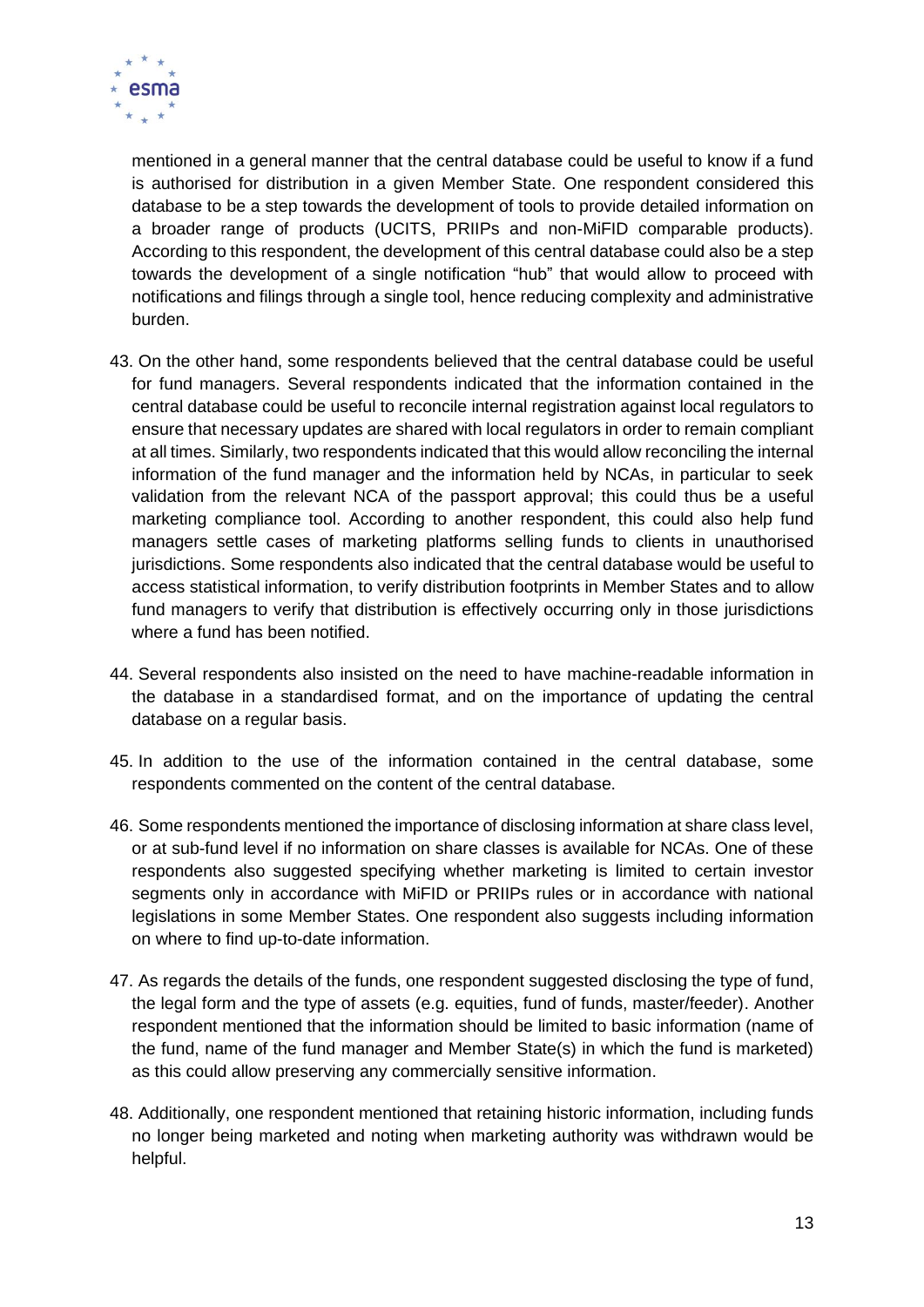

49. Finally, in order to help ESMA develop the central database, some respondents provided some template tables.

**ESMA's response:** ESMA took note of the views expressed by respondents in relation to the use of the central database listing funds marketed on a cross-border basis. These responses will be taken into account when developing the central database.

ESMA also took note of the responses relating to the content of the central database and will determine to what extent this information can be implemented when developing this new tool.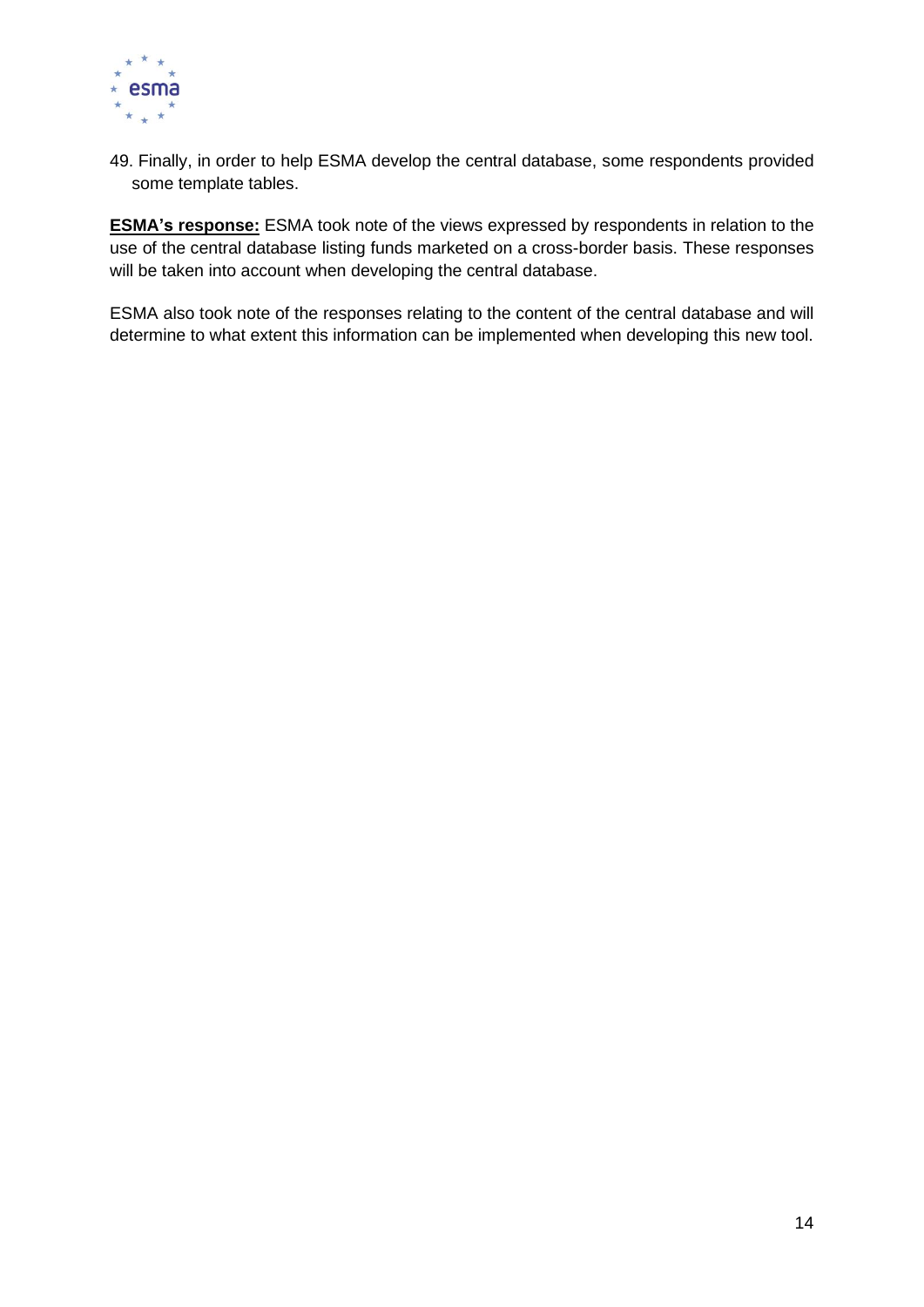

# <span id="page-15-0"></span>**4 Annexes**

## <span id="page-15-1"></span>**4.1 Annex I: Legislative mandates to develop draft ITS**

The Regulation (EU) No 1095/2010 establishing ESMA empowered the latter to develop draft ITS where the European Parliament and the Council delegate power to the Commission to adopt technical standards by means of delegated acts under Article 290 TFEU.

 $\triangleright$  Article 5(3) of the Regulation provides that:

"*ESMA shall develop draft implementing technical standards to determine standard forms, templates and procedures for the publications and notifications under this Article.*

*ESMA shall submit those draft implementing technical standards to the Commission by 2 February 2021.*

*Power is conferred on the Commission to adopt the implementing technical standards referred to in the first subparagraph in accordance with Article 15 of Regulation (EU) No 1095/2010*."

➢ Article 10(3) of the Regulation provides that:

"*ESMA shall develop draft implementing technical standards to determine standard forms, templates and procedures for the publications and notifications under this Article.*

*ESMA shall submit those draft implementing technical standards to the Commission by 2 February 2021.*

*Power is conferred on the Commission to adopt the implementing technical standards referred to in the first subparagraph in accordance with Article 15 of Regulation (EU) No 1095/2010.*"

#### $\triangleright$  Article 13(3) of the Regulation provides that:

*"ESMA shall develop draft implementing technical standards to specify the information to be communicated, as well as the forms, templates and procedures for communication of the information by the competent authorities for the purposes of paragraph 1, and the technical arrangements necessary for the functioning of the notification portal referred to in paragraph 2.*

*ESMA shall submit those draft implementing technical standards to the Commission by 2 February 2021.*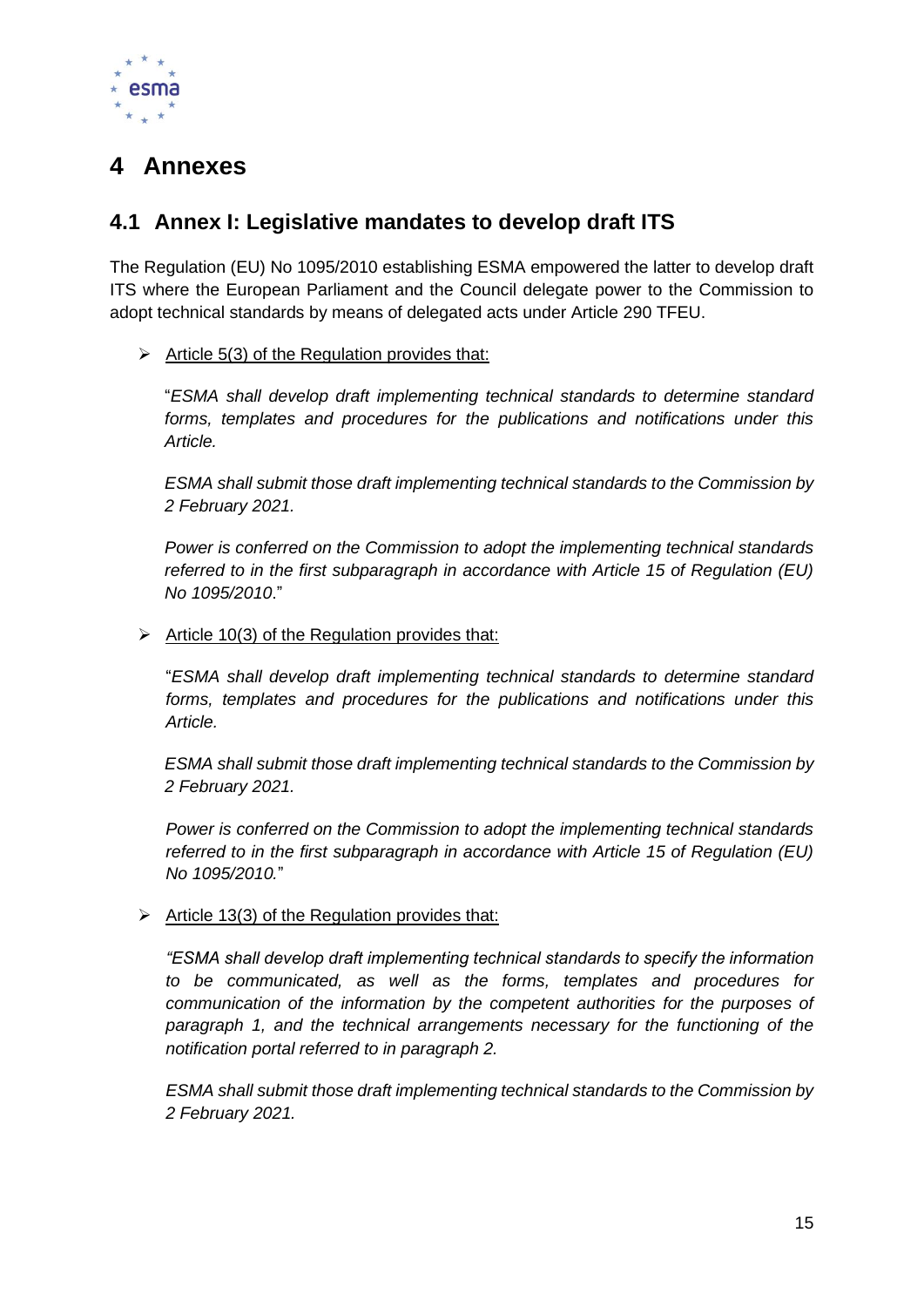

*Power is conferred on the Commission to adopt the implementing technical standards referred to in the first subparagraph of this paragraph in accordance with Article 15 of Regulation (EU) No 1095/2010."*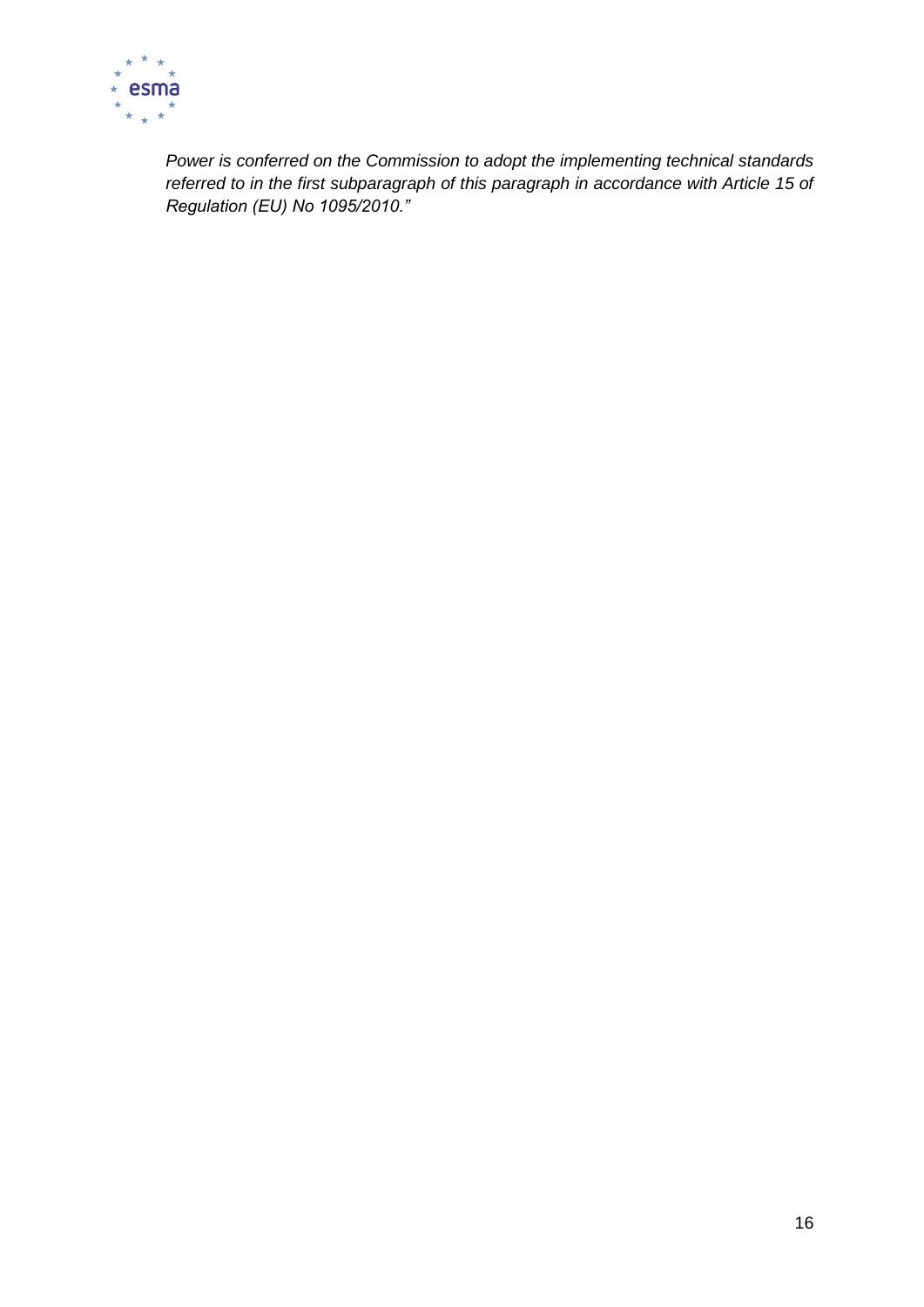

## <span id="page-17-0"></span>**4.2 Annex II: Cost-benefit analysis**

#### 1. Introduction

The Regulation, together with Directive (EU) 2019/1160, sets out a new harmonised framework for the distribution of collective investment undertakings on a cross-border basis within the EU.

In order to facilitate the cross-border marketing of UCITS and AIFs throughout the EU, the Regulation contains provisions which aim at enhancing the transparency of the regulatory framework applicable to the distribution of collective investment undertakings and of the funds which are made available to marketing in each Member State. To this end, it mandates ESMA to develop draft three sets of ITS to specify standard forms, templates and procedures for the publication of information by NCAs on their websites and for the notifications by NCAs to ESMA in relation to national marketing requirements, regulatory fees and charges, and funds distributed on a cross-border basis.

This final report includes draft rules relating to the publications to be made by NCAs on their websites with respect to marketing requirements and to regulatory fees and charges.

This CBA is qualitative by nature. Responses to the public consultation did not provide ESMA with quantitative data.

2. Technical options

The following options were identified and analysed by ESMA to address the policy objectives of the ITS required under the Regulation.

In identifying the options set out below and choosing the preferred ones, ESMA was guided by the relevant rules of the Regulation.

| <b>Policy objective</b> | The Regulation (Article 5) requires NCAs to publish and maintain on<br>their websites up-to-date and complete information on the applicable<br>national laws, regulations and administrative provisions governing<br>marketing requirements for AIFs and UCITS, and the summaries<br>thereof, in, as a minimum, a language customary in the sphere of<br>international finance. |
|-------------------------|---------------------------------------------------------------------------------------------------------------------------------------------------------------------------------------------------------------------------------------------------------------------------------------------------------------------------------------------------------------------------------|
|                         | Under Article 5(3) of the Regulation ESMA is required to develop draft<br>ITS to determine the standard forms, templates and procedures for the<br>publications under this Article. ESMA has to submit those draft ITS to<br>the Commission by 2 February 2021.                                                                                                                 |
| <b>Baseline</b>         | The baseline scenario should be understood for this CBA as the                                                                                                                                                                                                                                                                                                                  |
| scenario                | application of the requirements in the Regulation (i.e. the provisions of<br>Article 5 of the Regulation) without any further specification. This would                                                                                                                                                                                                                         |

#### a) Draft ITS relating to marketing requirements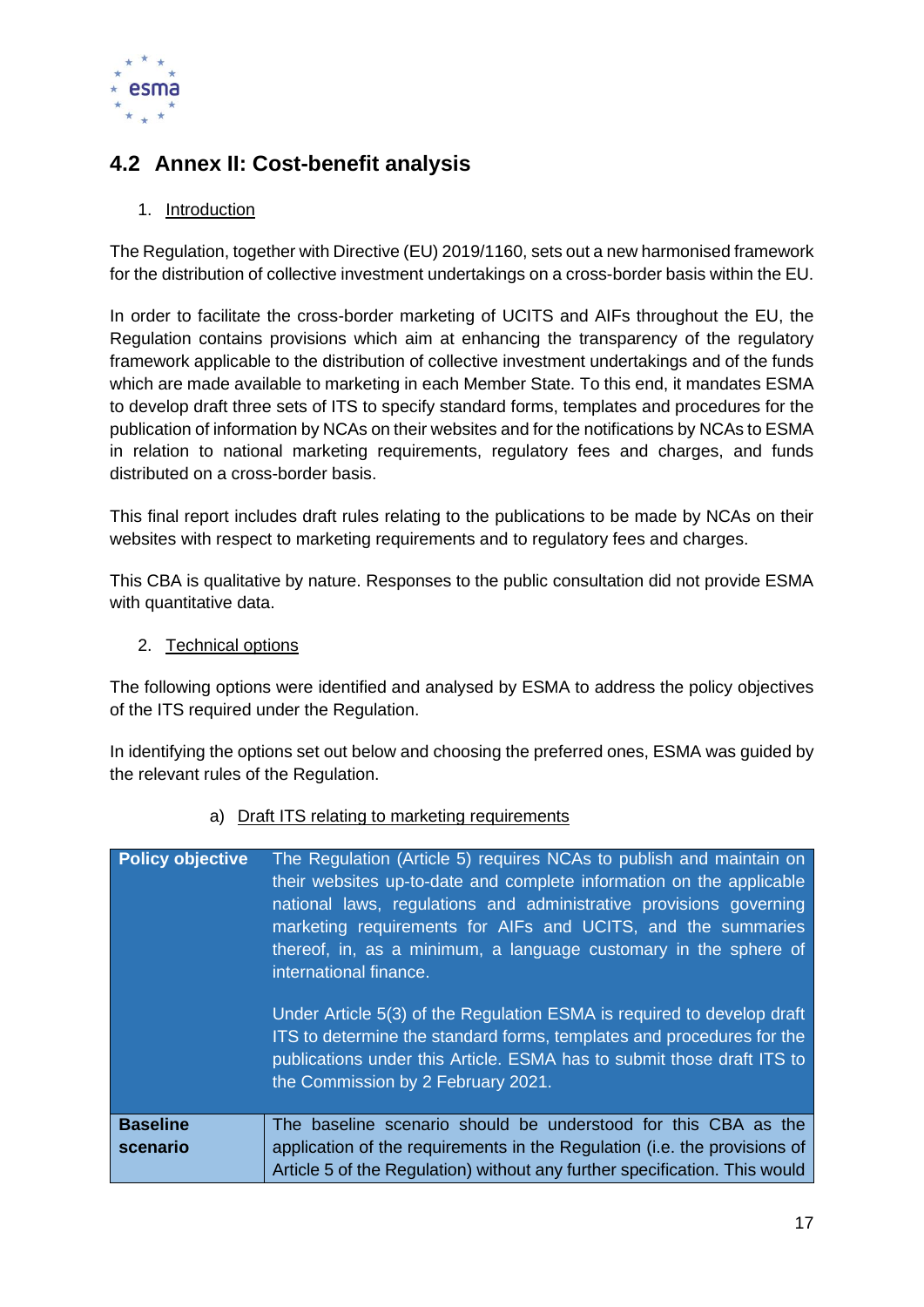

|                         | leave NCAs discretion to determine the content and precise outlook of<br>the publication to be made in relation to the application national laws,<br>and administrative provisions governing<br>regulations<br>marketing<br>requirements for AIFs and UCITS, and the summaries thereof, in their<br>jurisdiction.<br>The main benefit of the ITS is to ensure that market participants,<br>whether fund managers or investors, will easily have access to clear<br>and comprehensive information on marketing requirements applicable<br>in each Member State. This will ultimately facilitate the decision-making<br>for marketing, or investment in, a UCITS or an AIF in a given Member<br>State.                                             |
|-------------------------|--------------------------------------------------------------------------------------------------------------------------------------------------------------------------------------------------------------------------------------------------------------------------------------------------------------------------------------------------------------------------------------------------------------------------------------------------------------------------------------------------------------------------------------------------------------------------------------------------------------------------------------------------------------------------------------------------------------------------------------------------|
| <b>Options</b>          | The ITS aim at ensuring consistent publications of the national laws,<br>administrative provisions<br>regulations and<br>governing<br>marketing<br>requirements on NCAs' websites in a harmonised and consistent<br>manner. In this context, ESMA considered providing a detailed table for<br>the publication, including all the precise information to be included in<br>the publications, hence focusing on the form of the publication, as well<br>as the possibility to provide some more general guidance on the<br>categories of information to be included in the publication without<br>imposing a specific format for the publication (i.e. in the form of a list or<br>of a table) which focused on the substance of the publication. |
| <b>Preferred option</b> | ESMA decided to consult on the option focusing on the substance of<br>the publications to be made by NCAs on their websites pursuant to<br>Article 5(1) of the Regulation, rather on the form of such publications.<br>After having taken into account the feedback received from the<br>consultation, ESMA decided that the ITS should focus on the substance<br>of the publications, by indicating some specific categories of information<br>to be disclosed by NCAs on their websites, which are crucial for<br>stakeholders to determine the rules applicable to marketing in a given<br>Member State, in order to achieve the best harmonisation possible.                                                                                 |
| <b>Benefits</b>         | Ensure that stakeholders, whether fund managers or investors, will<br>easily have access to clear and comprehensive information on<br>marketing requirements applicable in each Member State. This will<br>ultimately facilitate the decision-making for marketing, or investment in,<br>a UCITS or an AIF in a given Member State.                                                                                                                                                                                                                                                                                                                                                                                                              |
| <b>Costs</b>            | Potential additional costs will be borne by NCAs only, as no action is<br>required from fund managers or from investors. Depending on the<br>current architecture and content of their websites, NCAs may have to<br>publish additional content as regards the rules applicable within their<br>jurisdiction for marketing UCITS or AIFs. While it is expected that they                                                                                                                                                                                                                                                                                                                                                                         |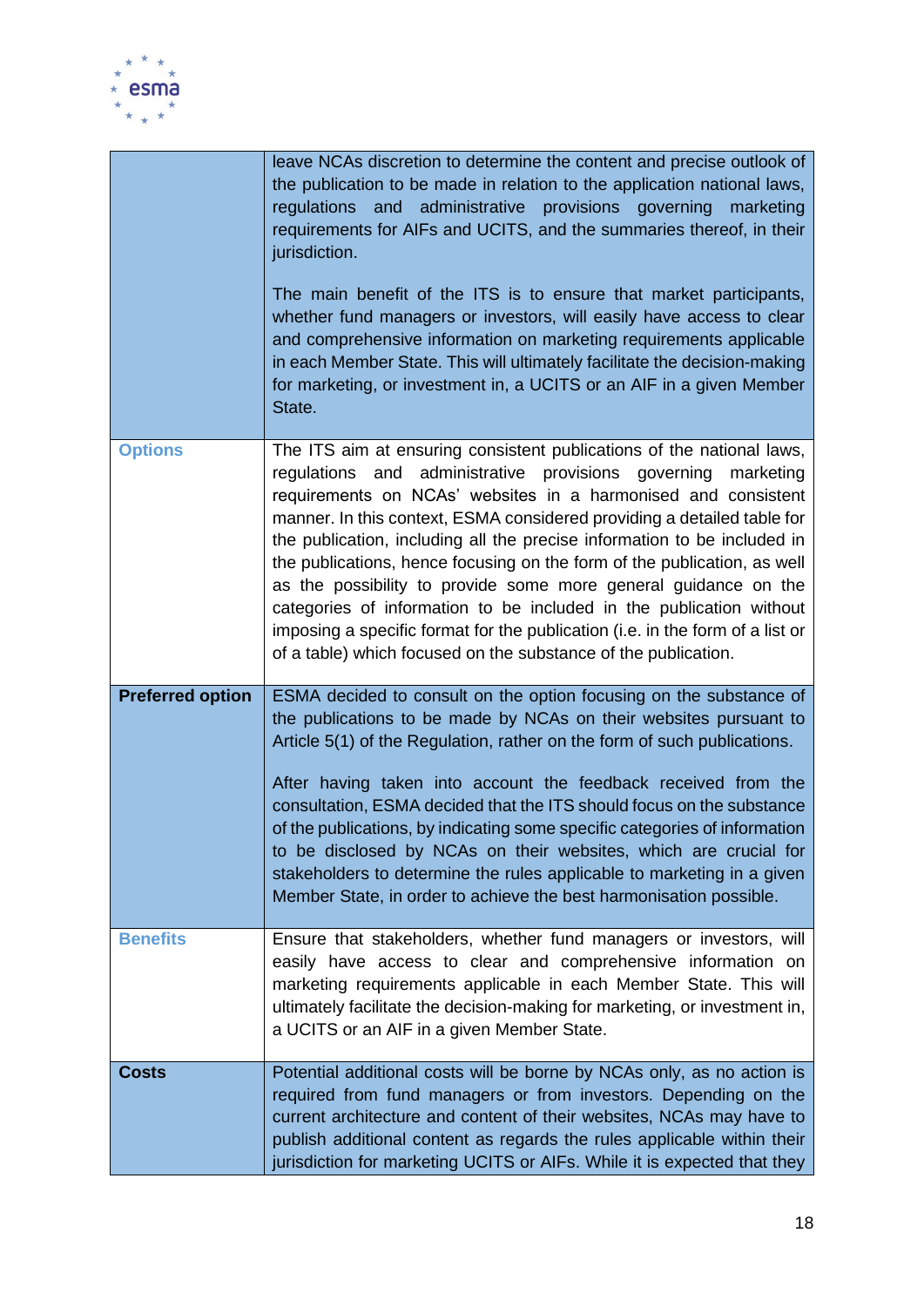

will be limited, this should incur one-off costs as the publication will imply mobilising human and technical resources for updating their websites, and ongoing costs for monitoring that the relevant page of the NCA's website is up to date.

#### b) Draft ITS relating to regulatory fees and charges

| <b>Policy objective</b>     | The Regulation (Article 10) requires NCAs to publish and maintain on<br>their websites up-to-date and complete information on their websites<br>listing the fees or charges they levy for carrying out their duties in<br>relation to the cross-border activities of AIFMs, EuVECA managers,<br>EuSEF managers and UCITS management companies, or, where<br>applicable, the calculation methodologies for those fees or charges, in,<br>as a minimum, a language customary in the sphere of international<br>finance.<br>Under Article 10(3) of the Regulation ESMA is required to develop draft                                                                                                                                                                                                                                   |
|-----------------------------|------------------------------------------------------------------------------------------------------------------------------------------------------------------------------------------------------------------------------------------------------------------------------------------------------------------------------------------------------------------------------------------------------------------------------------------------------------------------------------------------------------------------------------------------------------------------------------------------------------------------------------------------------------------------------------------------------------------------------------------------------------------------------------------------------------------------------------|
|                             | ITS to determine the standard forms, templates and procedures for the<br>publications under this Article. ESMA has to submit those draft ITS to<br>the Commission by 2 February 2021.                                                                                                                                                                                                                                                                                                                                                                                                                                                                                                                                                                                                                                              |
| <b>Baseline</b><br>scenario | The baseline scenario should be understood for this CBA as the<br>application of the requirements in the Regulation (i.e. the provisions of<br>Article 10 of the Regulation) without any further specification. This<br>would leave NCAs discretion to determine the content and precise<br>outlook of the publication to be made in relation to the regulatory fees<br>and charges to be borne by fund managers in their jurisdiction.<br>The main benefit of the ITS is to ensure that fund managers will easily<br>have access to clear and comprehensive information on the regulatory<br>fees and charges relating to their cross-border activities applicable in<br>each Member State. This will ultimately facilitate the decision-making<br>for marketing, or investment in, a UCITS or an AIF in a given Member<br>State. |
| <b>Options</b>              | The ITS aim at ensuring consistent and harmonised publications on the<br>regulatory fees and charges levied by NCAs for carrying out their duties<br>in relation to cross-border activities of fund managers on NCAs'<br>websites. ESMA considered developing a detailed table for the<br>publication of information on regulatory fees and charges, including all<br>categories of information to be disclosed to the public, but also the<br>possibility to provide more general guidance for the publication by<br>focusing the requirements set out in the ITS on the explanation of the                                                                                                                                                                                                                                       |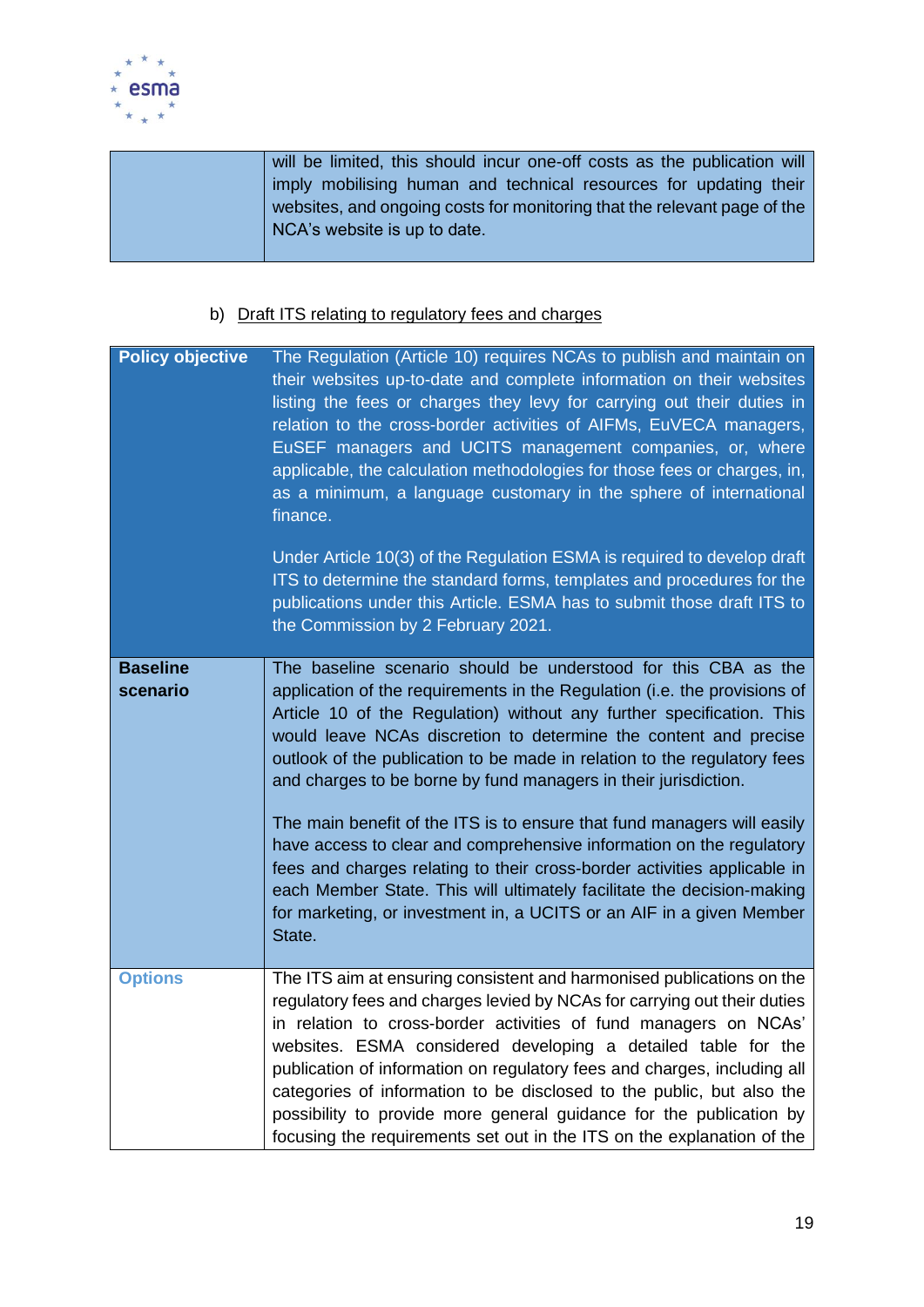

|                         | amount or the structure of all regulatory fees and charges existing at<br>national level.                                                                                                                                                                                                                                                                                                                                                                                                                                                                                                                                                    |
|-------------------------|----------------------------------------------------------------------------------------------------------------------------------------------------------------------------------------------------------------------------------------------------------------------------------------------------------------------------------------------------------------------------------------------------------------------------------------------------------------------------------------------------------------------------------------------------------------------------------------------------------------------------------------------|
| <b>Preferred option</b> | ESMA decided to consult on the option which aimed at providing more<br>general guidance for the publication of the regulatory fees and charges,<br>rather than on a detailed table listing all fees and charges to be<br>disclosed by NCAs on their websites, since it acknowledged that there<br>may be different types of fees and charges, and different fee structures<br>existing at national level.                                                                                                                                                                                                                                    |
|                         | After having taken into account the feedback received from the<br>consultation, ESMA decided that the ITS should provide a harmonised<br>template for the publication to be made by NCAs pursuant to Article<br>10(1) of the Regulation, by indicating a non-exhaustive list of fees and<br>charges that should be disclosed on NCAS' websites. In addition,<br>ESMA decided to provide a template to be used to describe the precise<br>amount and structure of each fees and charges existing at national<br>level, to ensure that the information is clear and compete.                                                                   |
| <b>Benefits</b>         | Ensure that fund managers will easily have access to clear and<br>comprehensive information on the regulatory fees and charges levied<br>in relation to their cross-border activities in each Member State. This<br>will facilitate the decision-making regarding whether to engage in cross-<br>border distribution of funds in a given Member State.                                                                                                                                                                                                                                                                                       |
| <b>Costs</b>            | Potential additional costs will be borne by NCAs only, as no action is<br>required from fund managers. Depending on the current architecture<br>and content of their websites, NCAs may have to publish additional<br>content as regards the fees and charges relating to cross-border<br>activities of fund managers within their jurisdiction. While it is expected<br>that they will be limited, this should incur one-off costs as the publication<br>will imply mobilising human and technical resources for updating their<br>websites, and ongoing costs for monitoring that the relevant page of the<br>NCA's website is up to date. |

## c) Draft ITS relating to communication of information by NCAs

| <b>Policy objective</b> | The Regulation (Articles 5 and 10) requires NCAs to communicate to<br>ESMA the hyperlinks to their websites where the information they<br>publish pursuant to these provisions is published. The Regulation also<br>requires NCAs to communicate to ESMA any changes in the<br>information they communicated. |
|-------------------------|---------------------------------------------------------------------------------------------------------------------------------------------------------------------------------------------------------------------------------------------------------------------------------------------------------------|
|                         | Under Articles 5(3) and 10(3) of the Regulation, ESMA is required to<br>develop draft ITS to determine the standard forms, templates and                                                                                                                                                                      |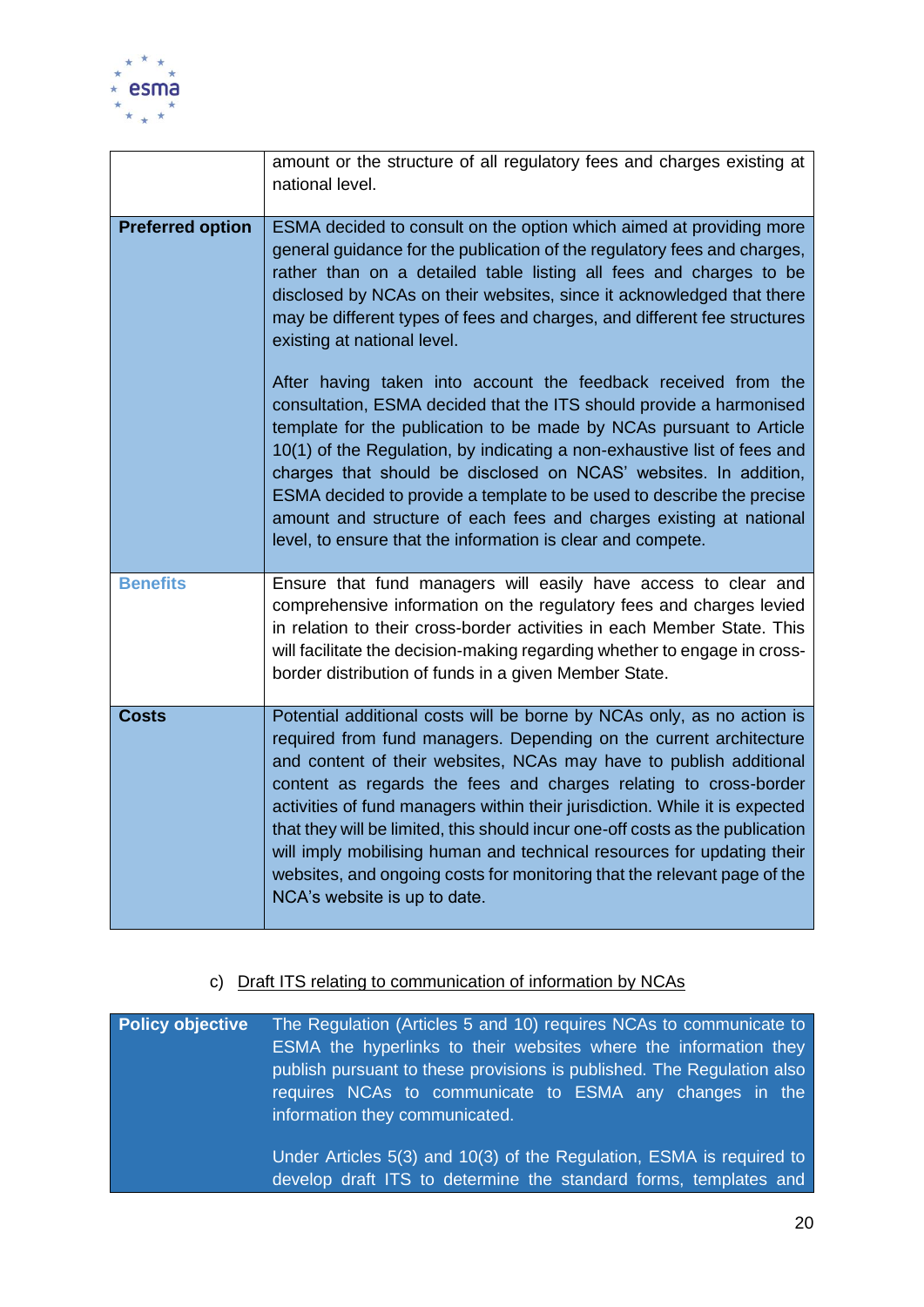

|                             | procedures for the communications under these Article. ESMA has to<br>submit those draft ITS to the Commission by 2 February 2021.                                                                                                                                                                                                                                                                                                                                                                                                                                                                                                                                                                                                                                                                                                                                                                    |
|-----------------------------|-------------------------------------------------------------------------------------------------------------------------------------------------------------------------------------------------------------------------------------------------------------------------------------------------------------------------------------------------------------------------------------------------------------------------------------------------------------------------------------------------------------------------------------------------------------------------------------------------------------------------------------------------------------------------------------------------------------------------------------------------------------------------------------------------------------------------------------------------------------------------------------------------------|
| <b>Baseline</b><br>scenario | The baseline scenario should be understood for this CBA as the<br>application of the requirements in the Regulation (i.e. the provisions of<br>Articles 5 and 10 of the Regulation) without any further specification.<br>This would leave NCAs discretion to determine the precise procedure<br>and outlook for the communication to be made to ESMA.<br>The main benefit of the ITS is to ensure that ESMA receives information<br>from NCAs on a consistent and clear manner, to ensure that all the<br>relevant information will then be published on ESMA's website. This will<br>ultimately facilitate the transparency and accessibility of the information<br>on the national laws, regulations and administrative provisions<br>governing the marketing of UCITS and AIFs, and the regulatory fees<br>and charges levied by NCAs in relation to cross-border activities of fund<br>managers. |
| <b>Options</b>              | The ITS aim at ensuring smooth and consistent procedures for the<br>communication of information by NCAs to ESMA.<br>ESMA considered setting minimal requirements by letting NCAs decide<br>the format and the procedure for the communications, but also<br>detailed<br>forms<br>and procedures for these<br>developing<br>more<br>communications to ensure that they are made in a consistent manner.                                                                                                                                                                                                                                                                                                                                                                                                                                                                                               |
| <b>Preferred option</b>     | ESMA decided that the ITS should set out detailed forms and<br>procedures for the communications to be made by NCAs, including a<br>limited timeframe to notify changes in the information and precise fields<br>to be specified when communicating information.                                                                                                                                                                                                                                                                                                                                                                                                                                                                                                                                                                                                                                      |
| <b>Benefits</b>             | Ensure that ESMA receives the correct information to be published on<br>its website, in a timely manner, and is able to liaise in an efficient way<br>with NCAs in case any technical issue arises at the occasion of any<br>communication. This should ultimately ensure that the information<br>published on ESMA's website is accurate.                                                                                                                                                                                                                                                                                                                                                                                                                                                                                                                                                            |
| <b>Costs</b>                | Potential additional costs will be borne by NCAs only as the will need to<br>designate a contact point and monitor any change in the information<br>already communicated to ESMA. However, these costs are expected to<br>be very limited and outweighed by the benefits.                                                                                                                                                                                                                                                                                                                                                                                                                                                                                                                                                                                                                             |

d) Conclusions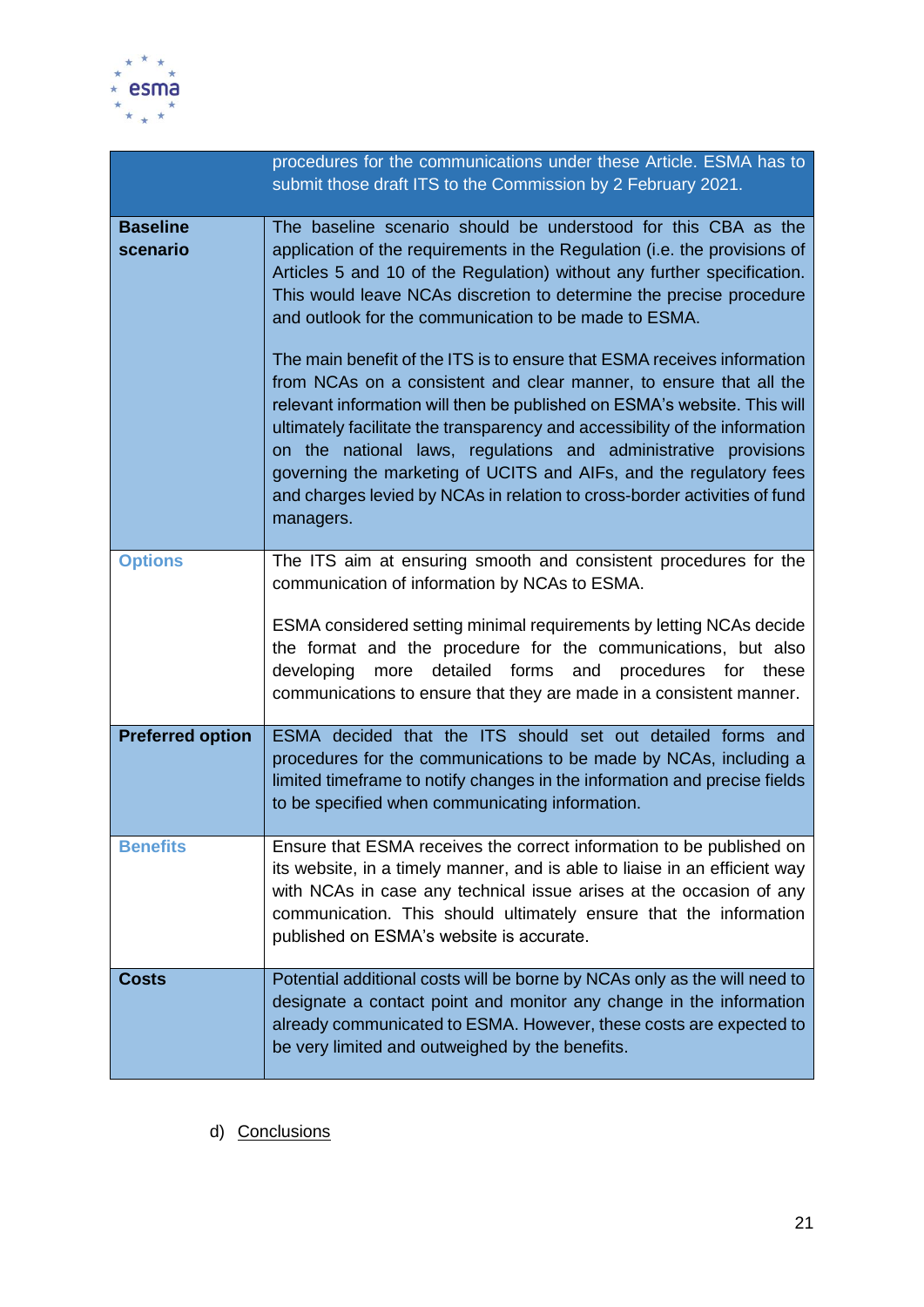

In light of what has been illustrated above, ESMA believes that the overall compliance costs associated with the implementation of the new tools to be developed with the draft ITS under the Regulation are fully justified by the objectives described above and will be largely compensated by the benefits for stakeholders, either fund managers or investors, in particular as regards transparency on the national frameworks for the cross-border distribution of funds and on the funds available for marketing within each Member State.

ESMA is also of the view that the costs incurred for NCAs due to the implementation of the draft ITS are necessary and ensue directly from their obligations to publish information.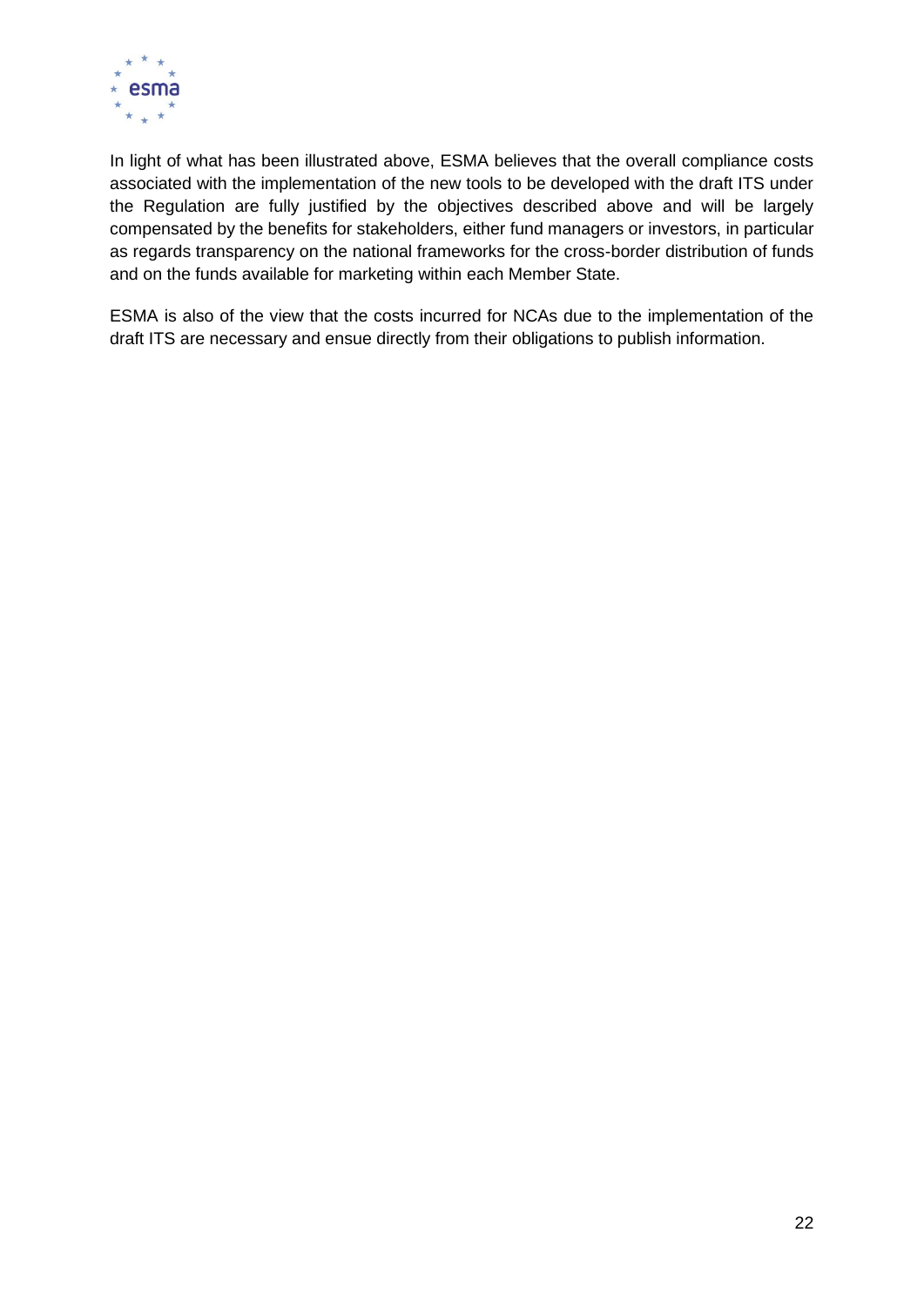

## <span id="page-23-0"></span>**4.3 Annex III: Draft ITS**

#### **COMMISSION IMPLEMENTING REGULATION (EU) …/...**

#### **of XXX**

**laying down implementing technical standards for the application of Regulation (EU) 2019/1156 of the European Parliament and of the Council with regard to publications by competent authorities, communication of information by competent authorities to ESMA and publication of a central database of UCITS and AIFs marketed cross-border**

#### **(Text with EEA relevance)**

#### THE EUROPEAN COMMISSION,

Having regard to the Treaty on the Functioning of the European Union,

Having regard to Regulation (EU) 2019/1156 of the European Parliament and of the Council of 20 June 2019 on facilitating cross-border distribution of collective investment undertakings and amending Regulations (EU) No 345/2013, (EU) No 346/2013 and (EU) No 1286/2014<sup>1</sup> , and in particular the third subparagraph of Article 5(3), the third subparagraph of Article 10(3) and the third subparagraph of Article 13(3) thereof,

Whereas:

- (1) It is appropriate to set out standard forms, templates and procedures for the publications and notifications by competent authorities pursuant to Articles 5(3) and 10(3) of Regulation (EU) 2019/1156 with regard to national marketing requirements and regulatory fees and charges. It is also appropriate to set out the information to be communicated by competent authorities to the European Securities and Markets Authority, as well as the forms, templates and procedures for communication of this information, for the purpose of the creation and maintenance of the central database on cross-border distribution of AIFs and UCITS referred to in Article 12(1) and the technical arrangements necessary for the functioning of the notification portal referred to in Article 13(2) of Regulation (EU) 2019/1156.
- (2) The information on the applicable national laws, regulations and administrative provisions governing marketing requirements for AIFs and UCITS should be published by competent authorities on their websites in a clear and comprehensive manner. Since competent authorities' websites may have different structures, the publications of these national laws, regulations and administrative provisions governing marketing requirements may be split into two different webpages relating, respectively, to UCITS and to AIFs. The publications may take the form of a text listing all the requirements that would enable AIFMs, EuVECA managers, EuSEF managers and UCITS management companies to understand the national provisions relating to marketing funds in the Member State. To ensure comparability of the information published on their websites, competent authorities should use a common template setting out

<sup>1</sup> [OJ L 188, 12.07.2019, p.](https://eur-lex.europa.eu/legal-content/EN/TXT/?uri=OJ:L:2019:188:TOC) 55.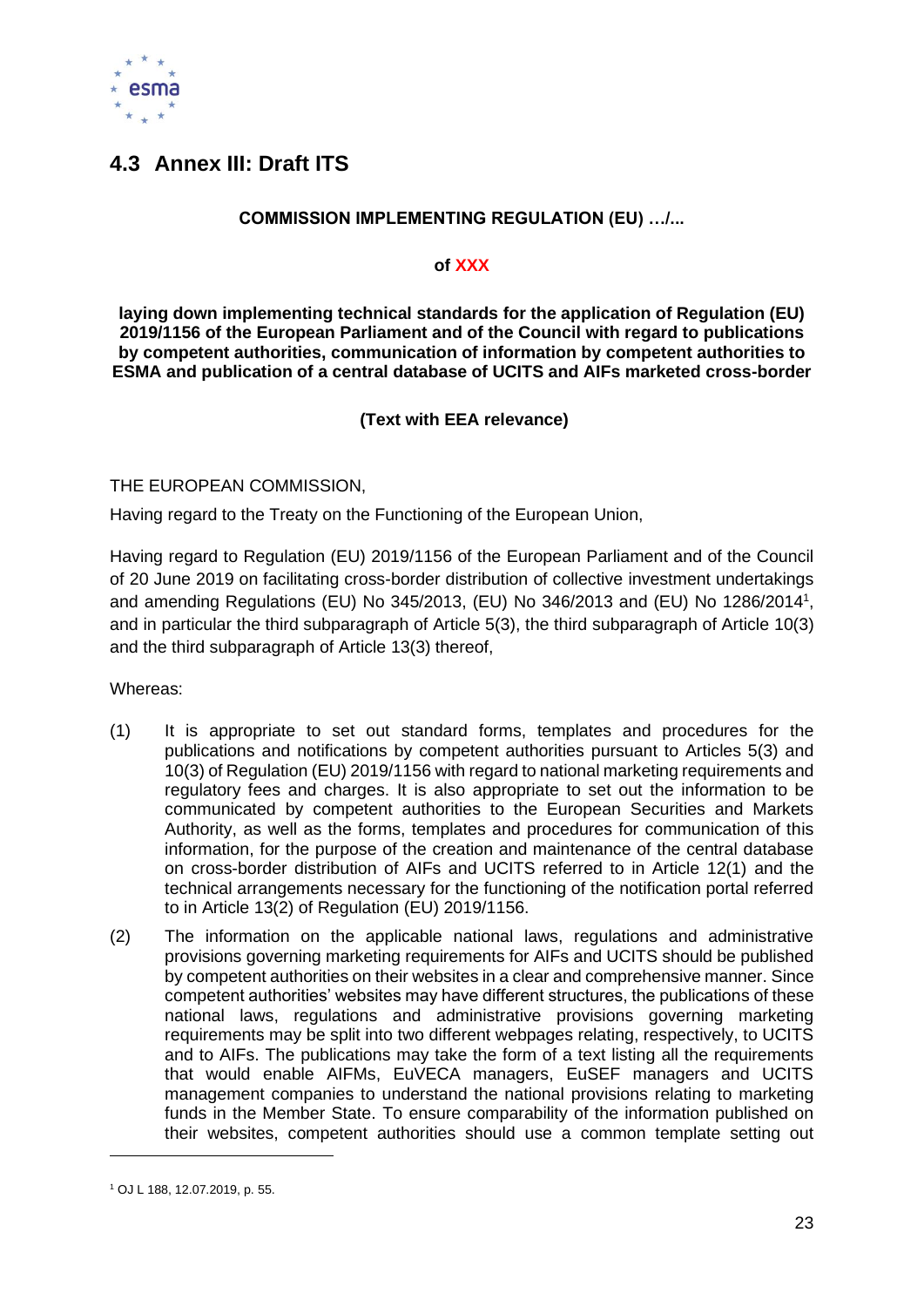

harmonised categories of information on the national laws, regulations and administrative provisions governing marketing requirements for AIFs and UCITS.

- (3) In addition to up-to-date and complete information on the national provisions governing marketing requirements, competent authorities should also make reference to other bodies of domestic law which are not set out specifically for the marketing of UCITS and AIFs that may be applicable at the occasion of marketing. Such provisions could be mentioned in a general statement including an indicative list of the relevant bodies of national law that could apply, such as laws on the protection of consumers that may apply in the event of marketing to retail investors.
- (4) Competent authorities should also publish a summary of the national laws, regulations and administrative provisions governing marketing requirements for AIFs and UCITS. In order to ensure the ease of access to the information, such summaries should be published on the same page of competent authorities' websites as the complete and up-to-date information on the applicable national laws, regulations and administrative provisions governing marketing requirements. Such summaries could take the form of a text, a table, or a combination of both, and should be set out in a clear and concise manner, that is easy to understand.
- (5) To help AIFMs, EuVECA managers, EuSEF managers and UCITS management companies in their decision-making regarding whether to engage in cross-border activities in a host Member State, competent authorities should publish on their websites the list of all regulatory fees and charges relating to cross-border activities that are levied by such authority whether cross-border marketing or cross-border management of AIFs and UCITS, regardless of the name that such fees and charges may have under national law.
- (6) The fees and charges should be published in a clear and comprehensive manner, which should make it possible to determine in advance the overall cost of cross-border activities within each Member State. To this end, the publications shall be made in a harmonised manner, in the form of a table, comprising the elements which are essential for determining the amount of the fees and charges to be paid, that may be complemented by explanatory text to ensure the clarity of the information, including a disclaimer indicating that other fees or charges than those levied by competent authorities may be incurred by marketing activities.
- (7) Competent authorities should use standardised forms to notify to ESMA the hyperlinks of their websites where they have published complete and up-to-date information on the applicable national laws, regulations and administrative provisions governing the marketing of UCITS and AIFs, the summaries thereof, and the fees and charges they levy for carrying out their duties in relation to the cross-border activities of AIFMs, EuVECA managers, EuSEF managers and UCITS management companies. The use of standardised forms should facilitate the notification process in order to ensure that ESMA has all the relevant information to be published on its website.
- (8) By 2 February 2022, ESMA shall publish on its website a central database on crossborder marketing of UCITS and AIFs using information communicated by competent authorities. As such information will not be published by ESMA before the publication of the central database, it is appropriate that the provisions of this Regulation specifying the information in this regard to be communicated by competent authorities to ESMA, as well as the forms, templates and procedures for the communication of information, apply as of the date on which the central database must be published on ESMA's website.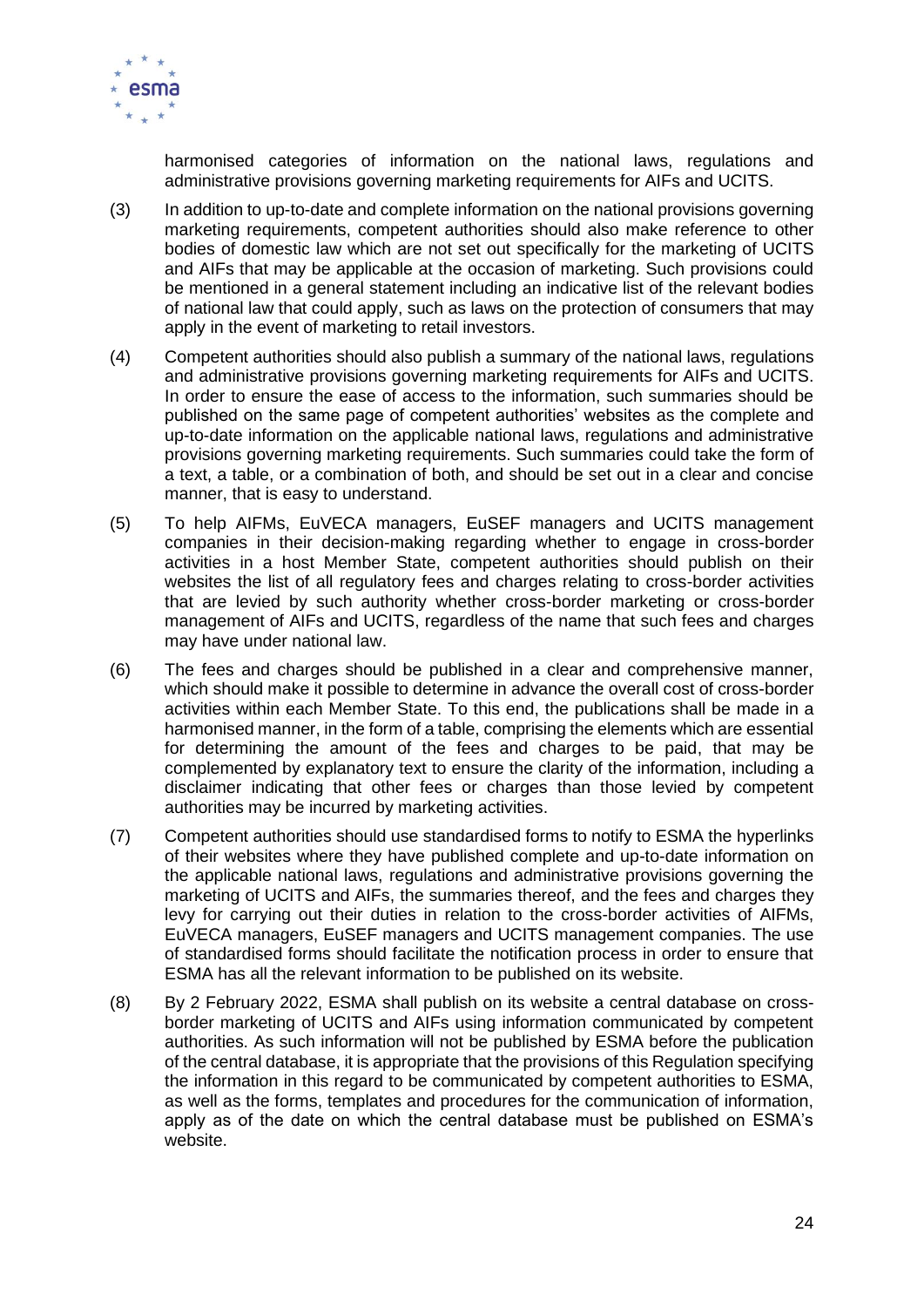

- (9) In order for the notification portal referred to in Article 13(2) of Regulation (EU) 2019/1156 to function smoothly and in a timely manner, it is necessary that technical arrangements include uploading accompanying data to the notification portal.
- (10) The provisions in this Regulation are closely linked, since they set out standard forms, templates and procedures for the notification to ESMA and publication of information by competent authorities on their websites relating to the cross-border distribution of AIFs and UCITS. It is therefore appropriate to include these implementing technical standards in a single Regulation.
- (11) This Regulation is based on the draft implementing technical standards submitted to the Commission by the European Securities and Markets Authority.
- (12) The European Securities and Markets Authority has conducted open public consultations on the provisions of the draft implementing technical standards on which this Regulation is based, analysed the potential related costs and benefits and requested the opinion of the Securities and Markets Stakeholder Group established in accordance with Article 37 of Regulation (EU) No 1095/2010 of the European Parliament and of the Council<sup>2</sup>. However, ESMA has not consulted on the draft implementing technical standards that specifiy the standard forms, templates and procedures for the communication of information by national competent authorities in relation to the national laws, regulations and administrative provisions governing marketing requirements and the regulatory fees and charges related to cross-border activities of AIFMs, EuVECA managers, EuSEF managers and UCITS management companies, and on the draft implementing technical standards that specify the information to be communicated by competent authorities as well as the forms, templates and procedures for the communication of information by competent authorities to ESMA for the purpose of the creation and maintenance of the central database on cross-border marketing of AIFs and UCITS and on the technical arrangements for the functioning of the notification portal as the provisions related to these aspects only affect ESMA and national competent authorities,

HAS ADOPTED THIS REGULATION:

#### **CHAPTER I**

#### **Publication of information by competent authorities**

*Article 1*

#### **Publication of national provisions concerning marketing requirements**

1. Competent authorities shall publish the up-to-date and complete information on the applicable national laws, regulations and administrative provisions governing marketing requirements for AIFs and UCITS referred to in Article 5(1) of Regulation (EU) 2019/1156 on their websites, using the template set out in Annex I.

<sup>&</sup>lt;sup>2</sup> Regulation (EU) No 1095/2010 of the European Parliament and of the Council of 25 November 2010 establishing a European Supervisory Authority (European Securities and Markets Authority), amending Decision No 716/2009/EC and repealing Commission Decision 2009/77/EC [\(OJ L 331, 15.12.2010, p.](https://eur-lex.europa.eu/legal-content/EN/AUTO/?uri=OJ:L:2010:331:TOC) 84).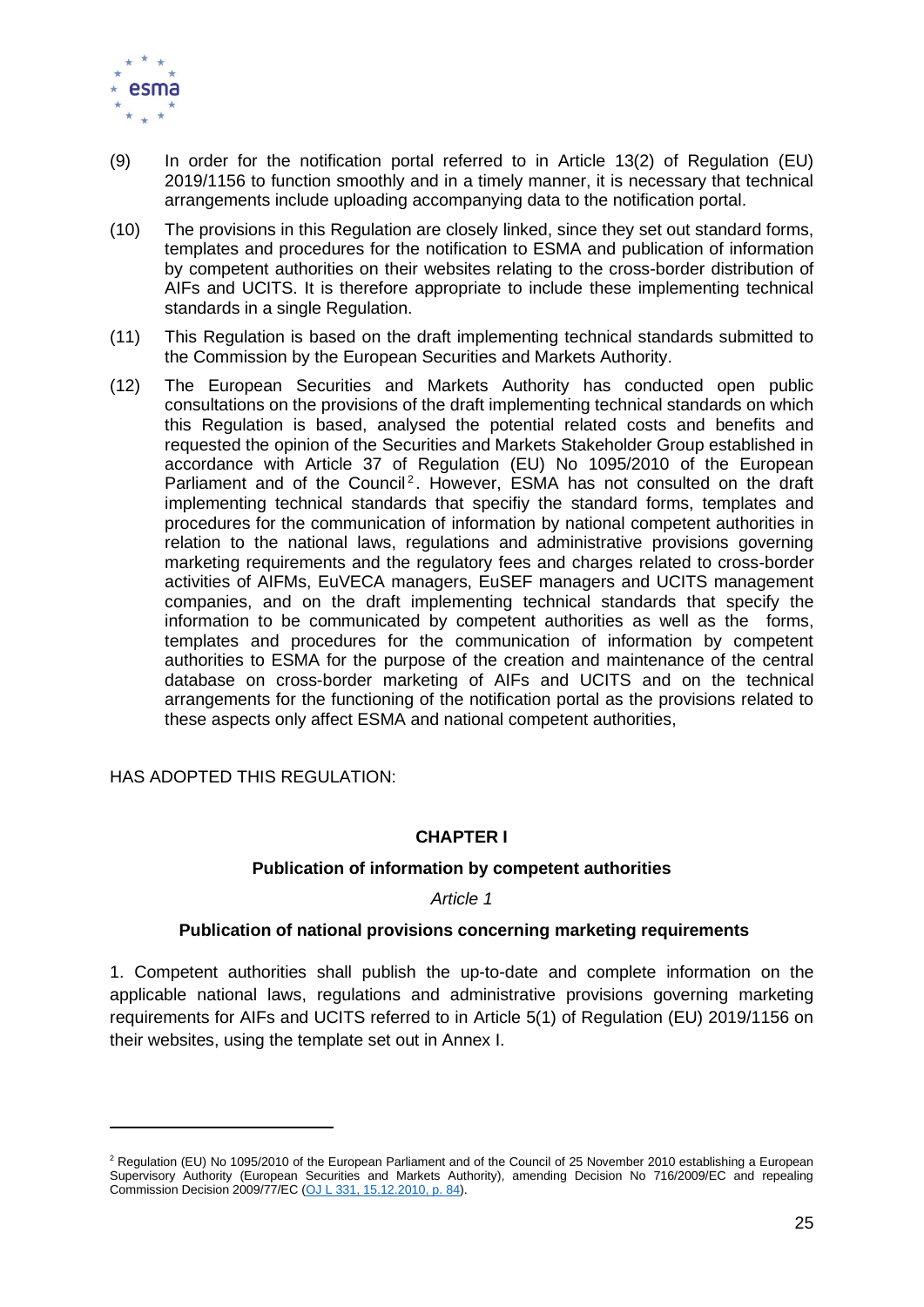

The information referred to in this paragraph shall be published by competent authorities either in full on a single dedicated webpage of their websites, or on separate webpages setting out respectively the information relating to the national laws, regulation and administrative provisions governing the marketing requirements for AIFs and those governing the marketing requirement for UCITS.

2. Competent authorities shall publish summaries of the information referred to in paragraph 1 in a clear and concise manner, using the templates set out in Annex II. These summaries shall be published on the same webpage as the information referred to in paragraph 1, either at the top or at the bottom of the relevant webpage.

#### *Article 2*

#### **Publication of national provisions concerning fees and charges**

1. Competent authorities shall publish the up to date list of the fees and charges levied by them for carrying out their duties in relation to the cross-border activities of AIFMs, EuVECA managers, EuSEF managers and UCITS management companies, or, where applicable, the calculation methodologies for such fees or charges, in accordance with Article 10(1) Regulation (EU) 2019/1156 on a dedicated webpage of their websites.

2. Competent authorities shall publish each fee or charge referred to in paragraph 1 separately using the template set out in Annex III.

#### *Article 3*

#### **Notifications to ESMA**

1. Competent authorities shall notify the hyperlinks to their websites where the information referred to in Article 1 is published, and any change to these hyperlinks and to the information published on the relevant webpages, to ESMA using the templates set out in Annex IV.

2. Competent authorities shall notify the hyperlinks to their websites where the information referred to in Article 2 is published, and any change to these hyperlinks and to the information published on the relevant webpages, to ESMA using the templates set out in Annex V.

3. Any change referred to in paragraphs 1 and 2 shall be notified to ESMA within 10 working days following the implementation of the change on the competent authority's website.

#### *Article 4*

#### **Contact point**

1. For the purposes of the notifications referred to in Article 3, each competent authority shall designate a single contact point for sending the information and for the communication of any issue relating to the submission of such information.

2. Competent authorities shall notify ESMA of the contact point referred to in paragraph 1.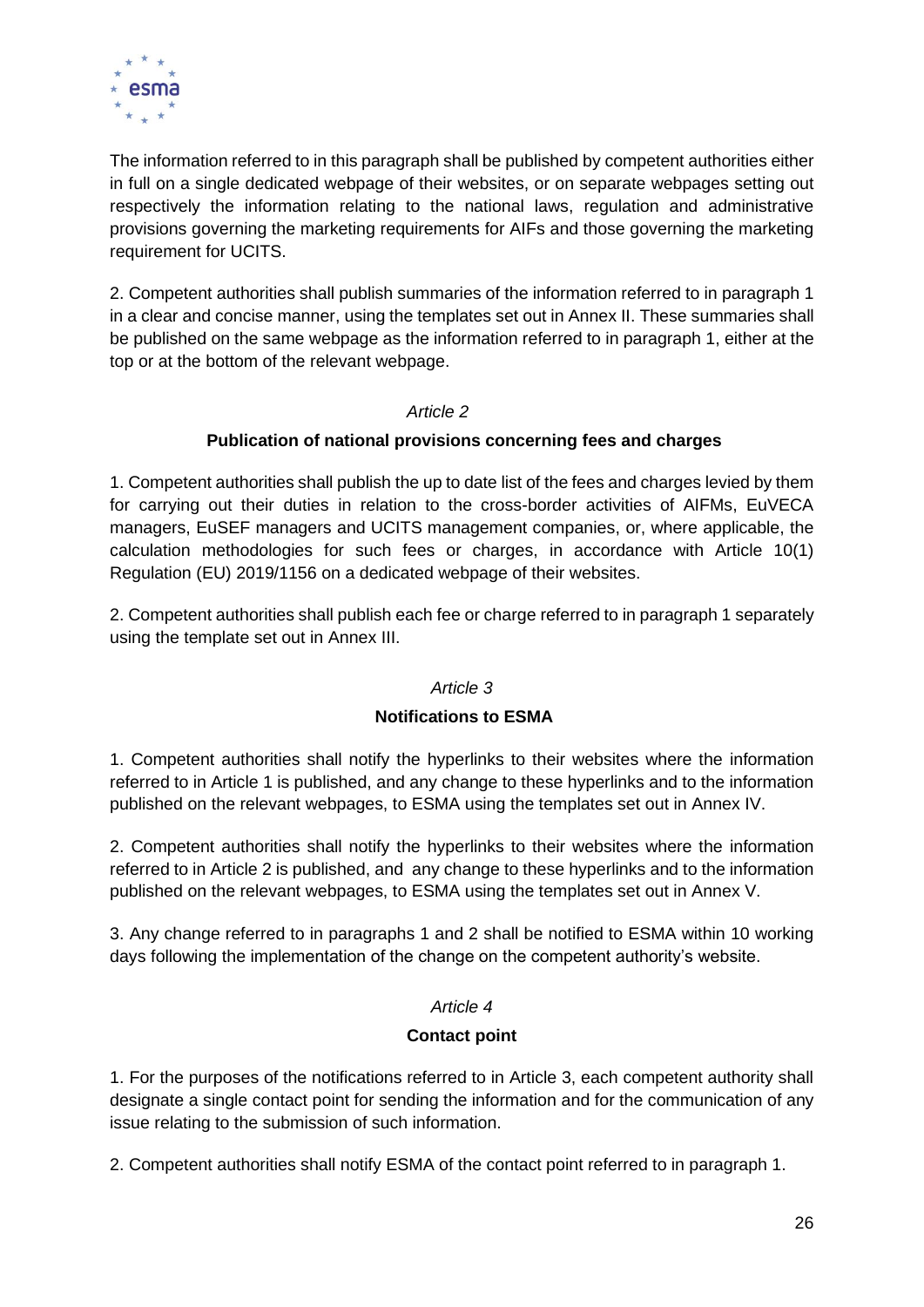

3. ESMA shall designate a contact point for receiving the information referred to in Article 1 and 2 and for the communication of any issue relating to the reception of the information referred to in this Article.

4. ESMA shall notify competent authorities of the contact point referred to in paragraph 3.

#### **CHAPTER II**

#### **Information requirements to be communicated to ESMA for the purpose of the creation and maintenance of the central database on cross-border marketing of AIFs and UCITS and the timing of that communication**

*Article 5*

#### **Information to be communicated to ESMA for the purpose of the creation and maintenance of the central database on cross-border marketing of AIFs and UCITS**

For the purpose of the creation and maintenance of the central database referred to in Article 12 of Regulation (EU) 2019/1156, competent authorities shall send to ESMA, on a quarterly basis, the information specified in Table 1 of Annex VI and any update thereof.

#### *Article 6*

#### **Timing of the communication of information**

Competent authorities shall send to ESMA the information referred to in Article 5 no later than five working days after the end of every quarter ending on 31 March, 30 June, 30 September and 31 December.

#### **CHAPTER III**

#### **Technical arrangements for the functioning of the notification portal**

#### *Article 7*

#### **Transmission of information and upload of documents**

1. Competent authorities shall send the information referred to in Article 5 of this Regulation and the documents referred to in Article 13(1) of Regulation (EU) 2019/1156 electronically through the notification portal established by ESMA.

2. ESMA shall ensure that the notification portal maintains the completeness, integrity and confidentiality of the information during its transmission.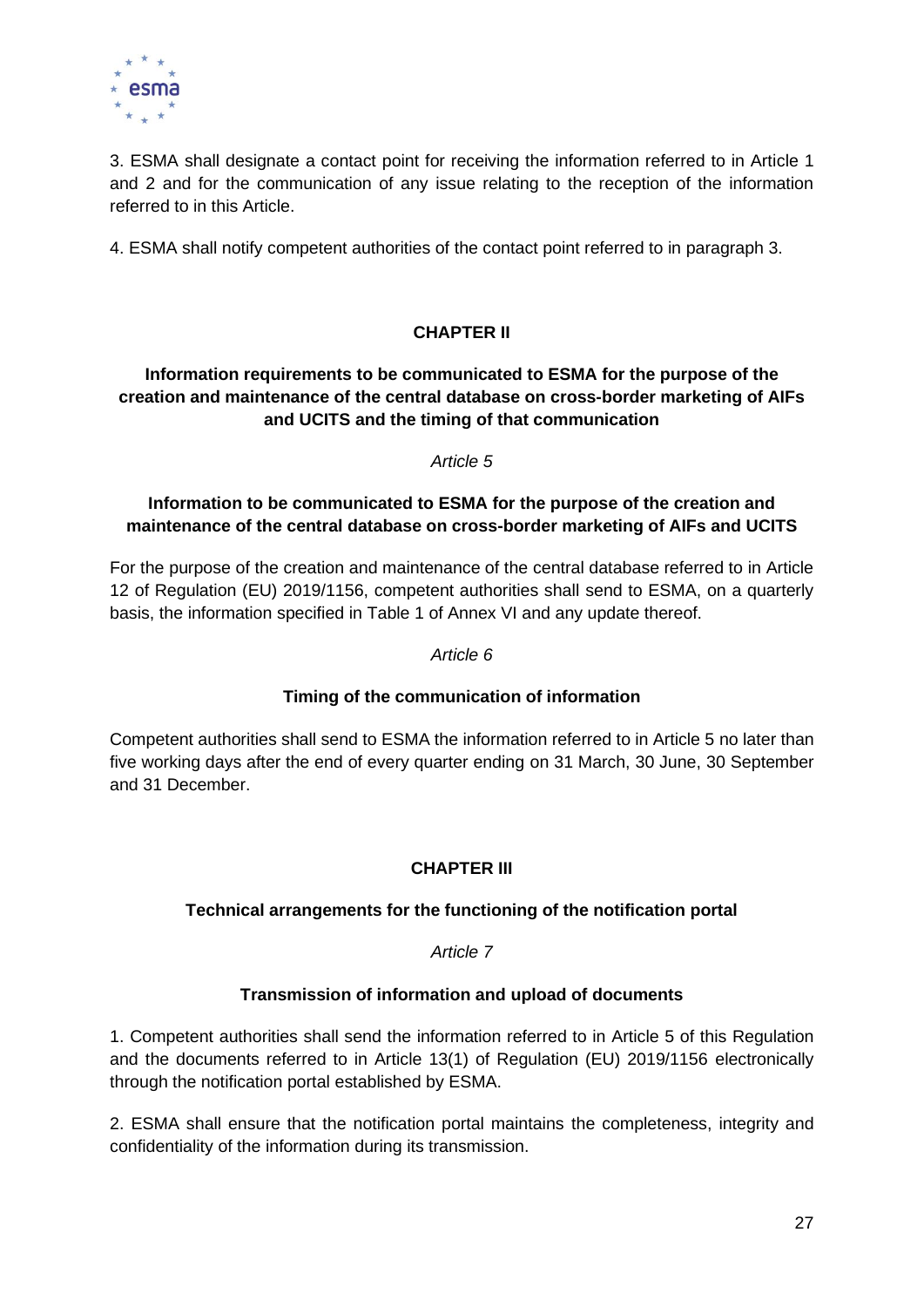

3. Competent authorities shall transmit, in a common XML format, the information referred to in Article 5, using the format defined in Table 2 of Annex VI to this Regulation.

#### *Article 8*

#### **Processing of documents and accompanying data**

ESMA shall ensure that the notification portal automatically processes and checks all uploaded documents and accompanying data and sends feedback to the uploading competent authority notifying it of whether the upload was successful and of any error(s).

#### **CHAPTER IV**

#### **Final provisions**

*Article 9*

#### **Entry into force**

This Regulation shall enter into force on the twentieth day following that of its publication in the *Official Journal of the European Union*.

It shall apply from the date of entry into force, except for the following:

- (a) Articles 1 and 3(1) shall apply from 2 August 2021;
- (b) Articles 5 and 6 shall apply from 2 February 2022.

This Regulation shall be binding in its entirety and directly applicable in all Member States.

Done at Brussels,

*For the Commission*

The President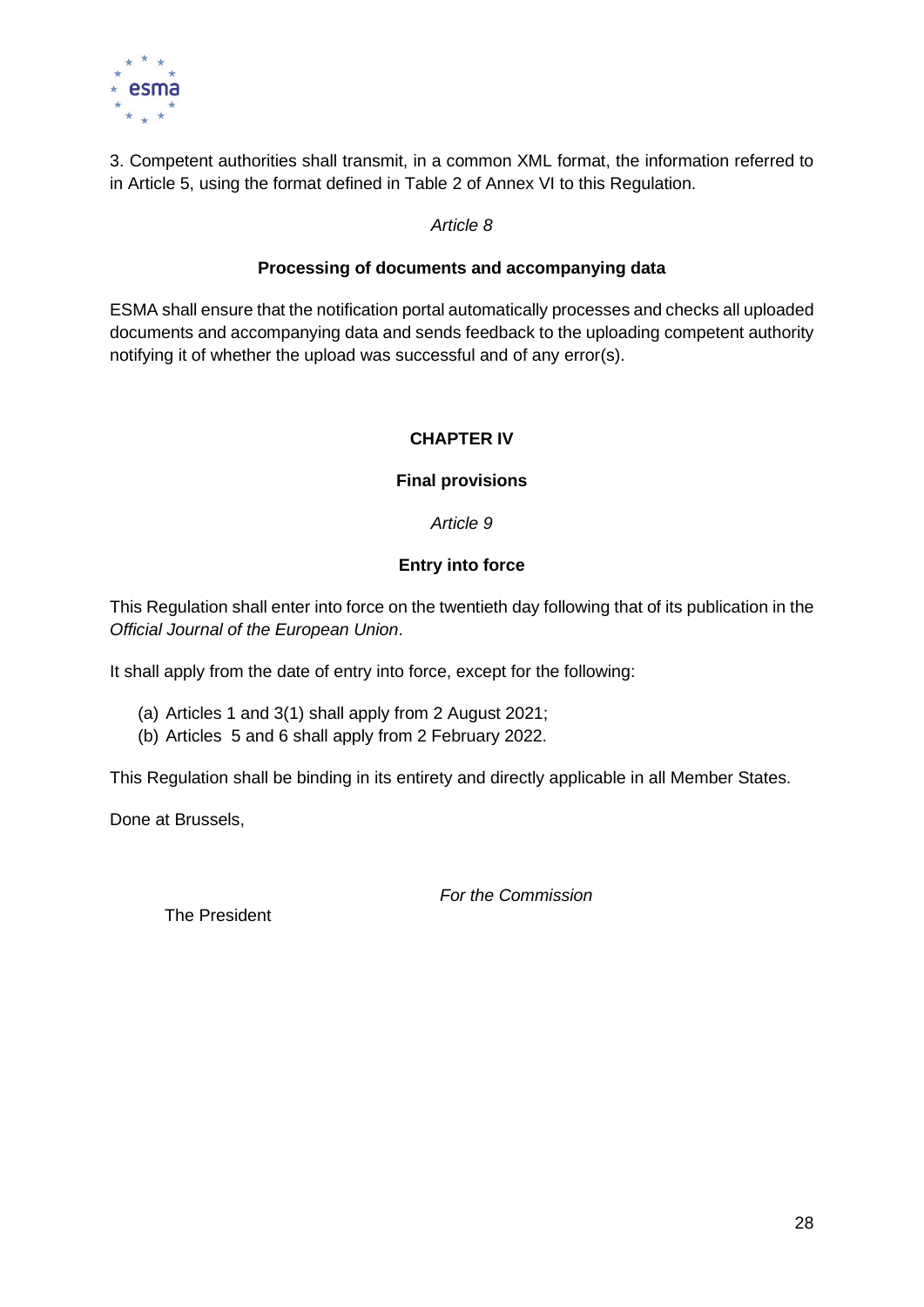

#### **ANNEX I**

#### **Template for the publication of national provisions governing marketing requirements for AIFs and UCITS**

#### *[Indicate the date of the last modification of the information]*

In application of Article 1 of the Commission Implementing Regulation (EU)  $[XXX]$ , this page contains the information on the national laws, regulations and administrative provisions governing marketing requirements referred to in Article 5(1) of Regulation (EU) 2019/1156 of the European Parliament and of the Council of 20 June 2019 on facilitating cross-border distribution of collective investment undertakings.

#### **Marketing requirements for UCITS**

*(Insert up-to-date and complete information on the applicable national laws, regulations and administrative provisions governing marketing requirements for UCITS, including hyperlinks to the full versions of those laws, regulations and administrative provisions.*

*The information should include, at least, the following categories of rules governing:*

- a) The format and content of marketing material, including the identification of the information and documents to be notified to the authority prior to the commencement of marketing;
- b) Verification of marketing communications by the authority;
- c) Reporting obligations in relation to marketing;
- d) Passporting rules;
- e) De-notification of arrangements made for marketing;
- f) Other rules governing marketing of UCITS applicable within the jurisdiction of the NCA [*if applicable*].)

**Disclaimer**: [*Name of the competent authority*] has taken reasonable care to ensure that the information on the national provisions governing marketing requirements of UCITS in [*Name of the Member State*] included on this webpage is up-to-date and complete. [*Name of the competent authority*] is not responsible for maintaining external websites and shall not be liable for any error or omission on any external website to which hyperlinks are provided on this webpage.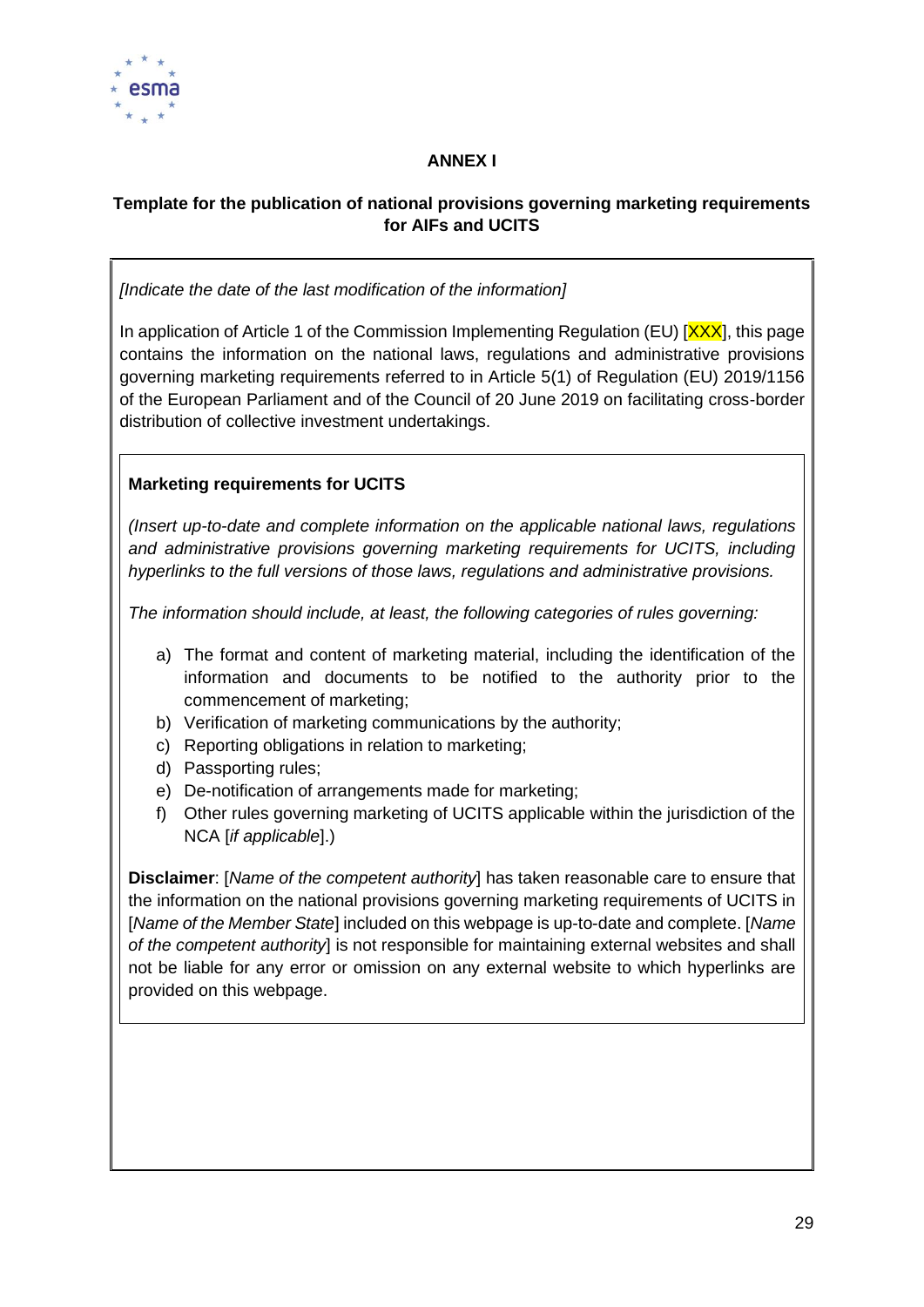

#### **Marketing requirements for AIFs**

*(Insert up-to-date and complete information on the applicable national laws, regulations and administrative provisions governing marketing requirements for AIFs including the hyperlinks to the full version of those laws, regulations and administrative provisions. In case any specific provisions apply for the marketing of certain categories of AIFs (e.g. real estate AIFs, private equity AIFs, etc.), insert the relevant national laws, regulations and administrative provisions for each of these categories.*

*The information should include, at least, the following categories of rules governing:*

- a) Prior authorisation for marketing
- b) Format and content of marketing material, including the identification of the information and documents to be notified to the authority prior to the commencement of marketing;
- c) Verification of marketing communications by the authority;
- d) Marketing to retail investors or to professional investors;
- e) Reporting obligations in relation to marketing;
- f) Passporting rules;
- g) Distribution of funds established in a non-EU Member State under the national private placement regime (if applicable);
- h) Distribution of open-ended AIFs and of closed-ended AIFs;
- i) De-notification of arrangements made for marketing.
- j) Other rules governing marketing of AIFs applicable within the jurisdiction of the NCA [*if applicable*].)

**Disclaimer**: [*Name of the competent authority*] has taken reasonable care to ensure that the information on the national provisions governing marketing requirements of AIFs in [*Name of the Member State*] included on this webpage is up-to-date and complete. [*Name of the competent authority*] is not responsible for maintaining external websites and shall not be liable for any error or omission on any external website to which hyperlinks are provided on this webpage.

#### *Other requirements\**

In addition to the provisions referred to above, which are set out specifically for the marketing of [*UCITS/AIFs/UCITS and AIFs*], there may be other legal provisions that may apply at the occasion of marketing in [*Name of the Member State*], although they are not specifically designed for the marketing of [*UCITS/AIFs/UCITS and AIFs*], depending on the individual situation of the persons involved in the marketing of shares or units of [*UCITS/AIFs/UCITS or AIFs*]. Marketing in [*name of the Member State*] may trigger the application of other requirements, such as [*specify the relevant bodies of national law that could be applicable*].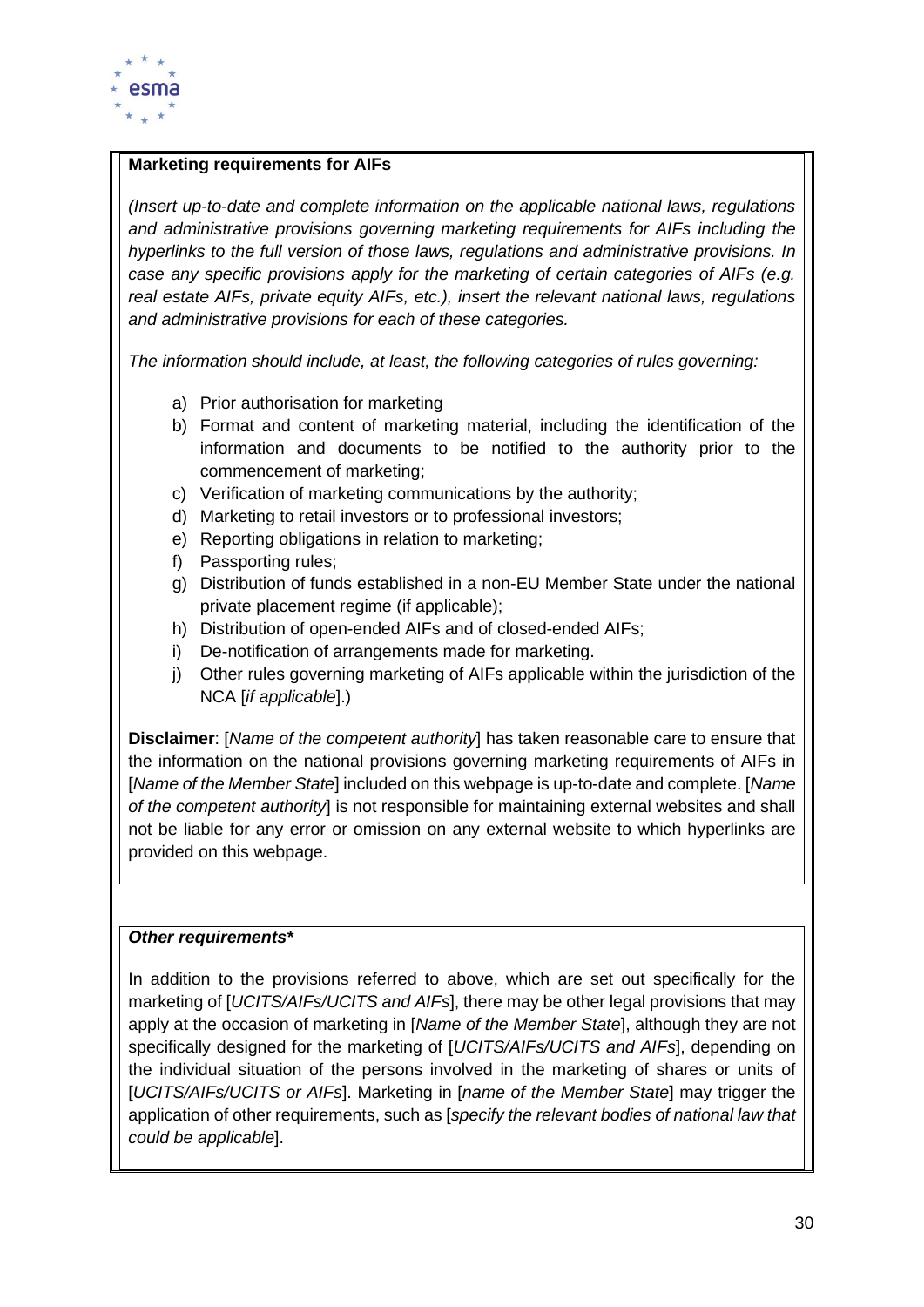

**Disclaimer**: The foregoing is a non-exhaustive list of national law that could be applicable and [*Name of the competent authority*] shall not be liable for any omission in that list. The supervision of the requirements deriving from these laws is not under the supervision of [*Name of the competent authority*]. The applicability of these requirements, and any other legal requirements, should be assessed before marketing, or investing in, [*a UCITS/an AIF/a UCITS or an AIF*]. Where uncertainty exists, persons marketing, or investing in, UCITS or AIFs ought to obtain their own independent advice as to the applicable requirements to their individual situation.

*\* In case the marketing requirements for UCITS and the marketing requirements for AIFs are published on separate webpages on the website of a competent authority, the "other requirements" shall be published on both pages.*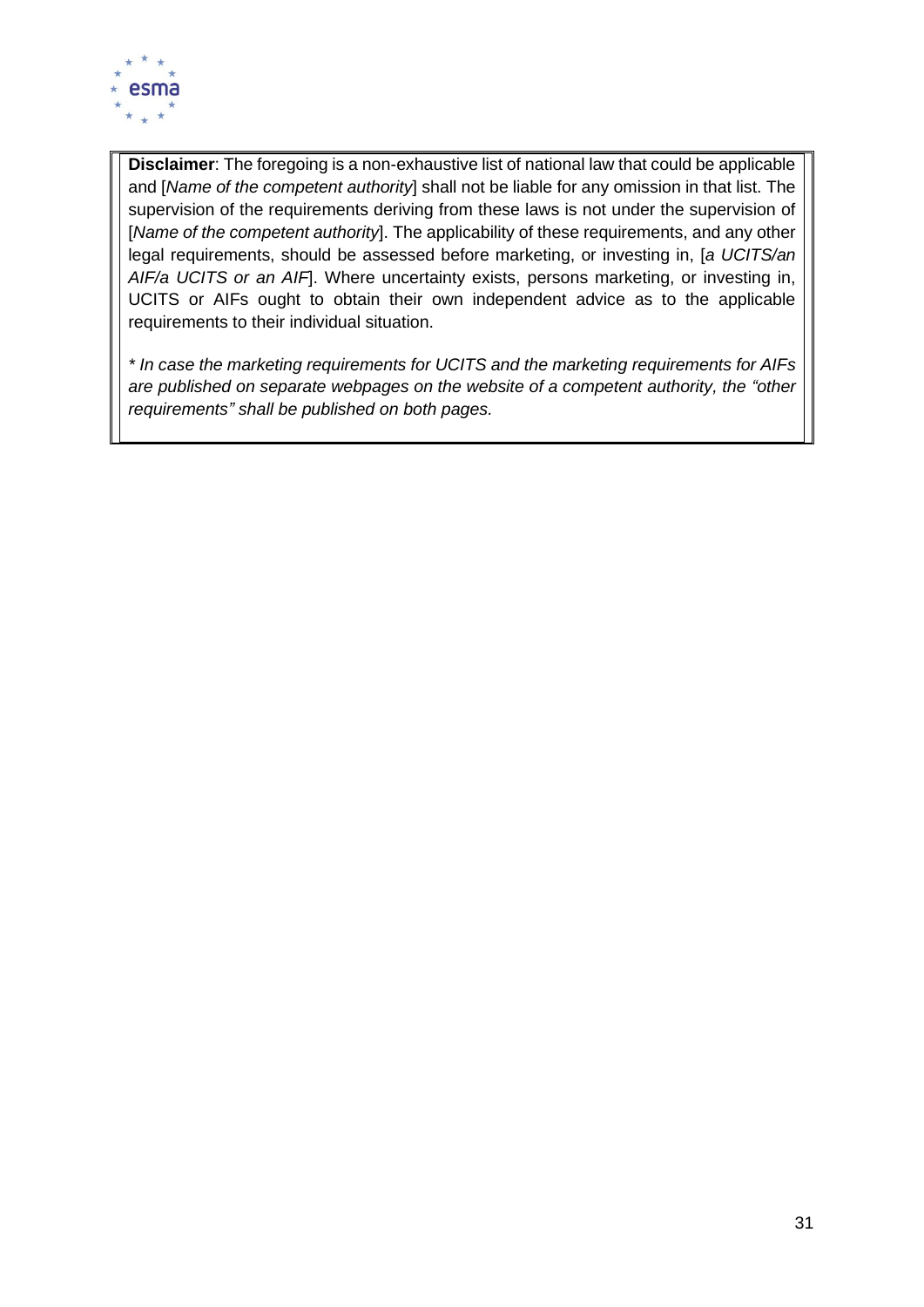

#### **ANNEX II**

#### **Template for the publication of the summaries of national provisions governing marketing requirements for AIFs and UCITS**

*[Indicate the date of the last modification of the information if this summary is published on a separate webpage to the information of Annex I]*

**Summary of the marketing requirements for UCITS**

*(Insert the summary of marketing requirements for UCITS, identifying in particular the rules governing:*

- a) Notification and prior approval of marketing communications;
- b) Any other requirements for the marketing of UCITS that the authority considers appropriate [*if applicable*].)

#### **Summary of the marketing requirements for AIFs**

*(Insert the summary of marketing requirements for AIFs, identifying in particular the rules governing:*

- a) Notification and prior approval of marketing;
- b) Notification and prior approval of marketing communications;
- c) Marketing to retail or to professional investors;
- d) Additional requirements applicable specifically to the marketing of certain categories of AIFs existing under national law (e.g. private equity or property AIFs);
- e) Any other requirements for the marketing of AIFs that the authority considers appropriate [*if applicable*].)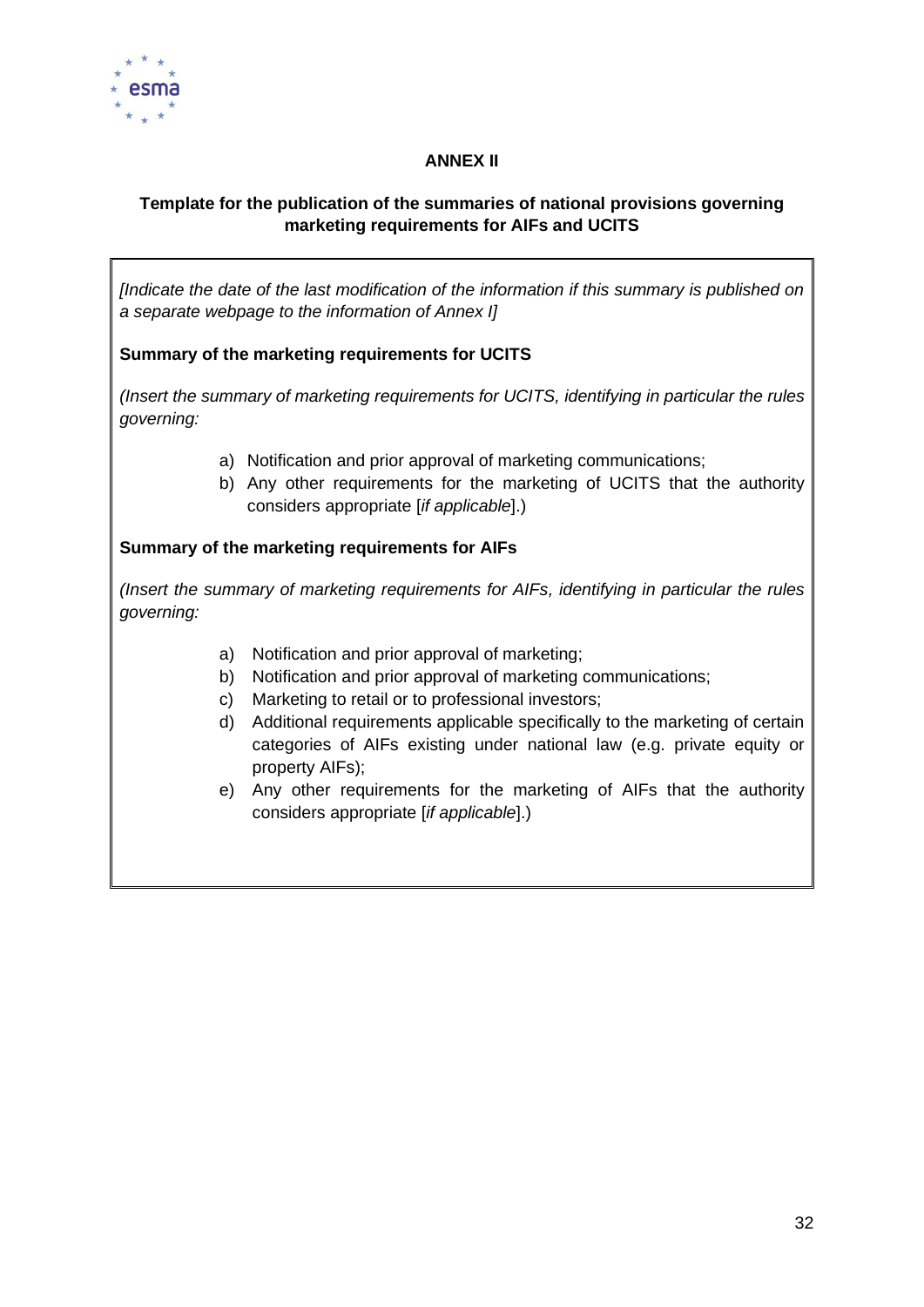

#### **ANNEX III**

#### **Template for the publication of regulatory fees and charges**

*[Indicate the date of the last modification of the information]*

In application of Article 2(1) of the Commission Implementing Regulation (EU)  $[XXX]$ , this page contains the information on the fees and charges levied by [*name of the competent authority*] for carrying out its duties in relation to the cross-border activities of AIFMs, EuSEF managers, EuVECA managers and UCITS management companies referred to in Article 10(1) of Regulation (EU) 2019/1156 of the European Parliament and of the Council of 20 June 2019 on facilitating cross-border distribution of collective investment undertakings.

*[Competent authorities shall use this template for the publication of all fees and charges they levy for carrying out their duties in relation to cross-border activities of UCITS Management Companies, AIFMs, EuSEF managers and EuVECA managers, breaking down the fees and charges into,* inter alia*, the following categories, as applicable.*]

#### *Cross-border management fees and charges\**

- a) Registration fees;
- b) Fees levied for the notification of documents and for any subsequent update of prior notification;
- c) Passporting fees;
- d) Management fees;
- e) Any other applicable fees or charges established under the law of the Member State *(if applicable)*.

#### *Cross-border marketing fees and charges\**

- a) Pre-marketing fees;
- b) Registration fees;
- c) Fees levied for the notification of documents and for any subsequent update of prior notification;
- d) Passporting fees;
- e) De-notification fees;
- f) Any other fees or charges established under the law of the Member State *(if applicable).*

\* *If no fees or charges are levied in relation to certain categories listed above, the following disclaimer shall be included:* "No fees and charges are levied by [*name of the competent authority*] in relation to [*describe the relevant category of activity*]*".*

*[In addition to the list of fees and charges they levy to carry out their duties in relation to cross-border activities of UCITS management companies, AIFMs, EuSEF managers and*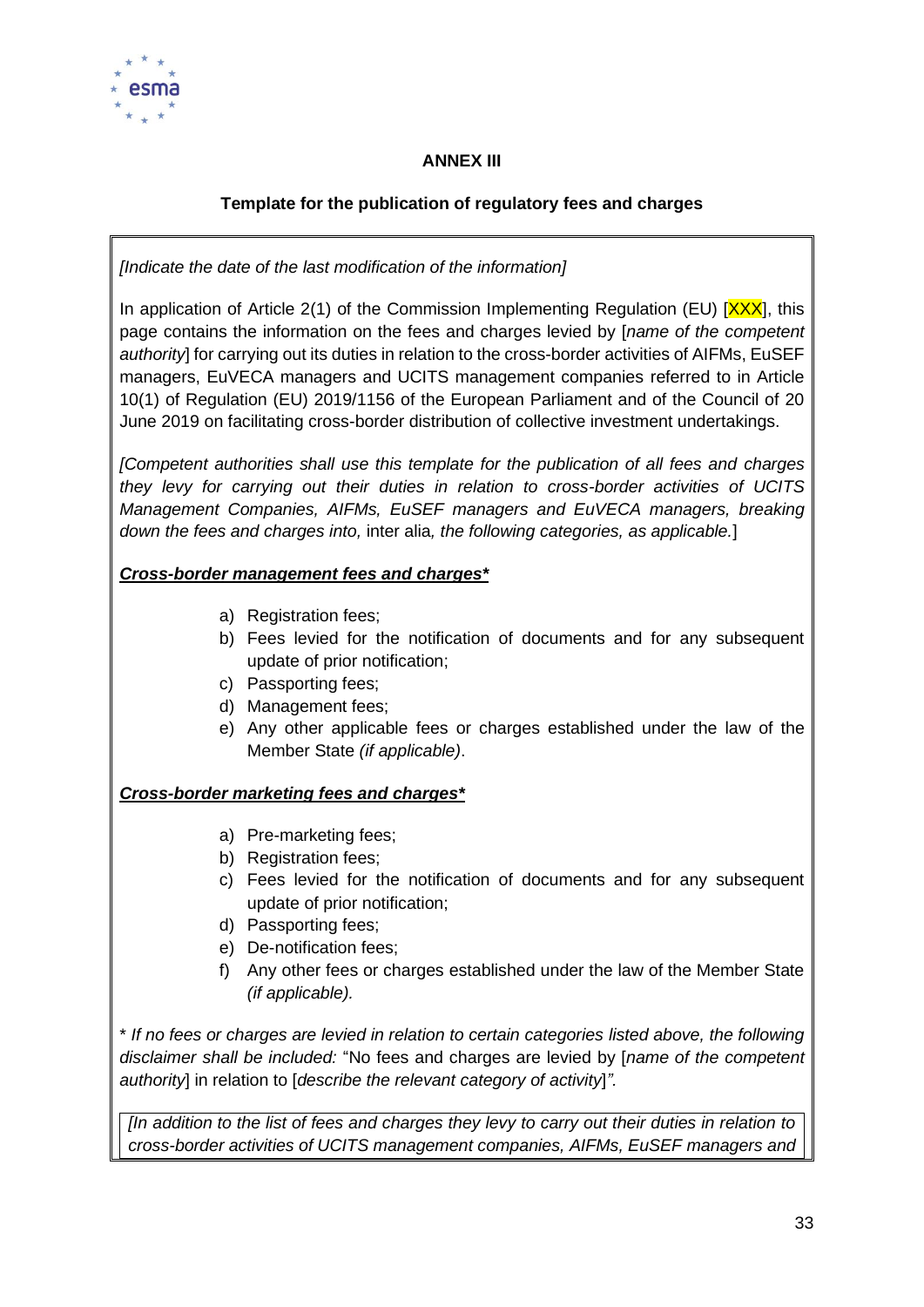

*EuVECA managers, which is set-out below, competent authorities may provide general information on the structure of these fees and charges.]*

#### **Template for fees and charges**

**(***Name or a short description of the fee or charge***)**

(*Legal basis and hyperlink to the full version of the relevant legal text*)

(*Entity liable for paying the fee or charge*)

(*Activity giving rise to the fee or charge*)

(*Description of the fee or charge structure, including,* inter alia*, the following information:* 

- a) The amount where it is set out as a fixed amount or the calculation methodology for calculating the fee or charge – including, in particular, the percentage, calculation basis, and the indication, as applicable, of the minimum or maximum amount of the fee or charge, along with an example;
- b) Whether it is an initial or an ongoing fee or charge and, as applicable, the periodicity;
- c) The date on which the fee or charge has to be paid; and
- d) Any additional detail.)

(*Competent authorities may provide additional information on the structure, the periodicity, or the calculation methodology of the fee or charge. When the authority deems that the information contained in the above rows could be unclear or misleading, additional information is mandatory.*)

**Disclaimer**: The fees or charges listed above are those which are levied by [*name of the competent authority*]. However, marketing UCITS or AIFs in [*name of the Member State*] may incur other costs relating to administrative obligations, third party advice or commercial development*.* [*Name of the competent authority*] is not responsible for maintaining external websites and shall not be liable for any error or omission on any external website to which hyperlinks are provided on this webpage.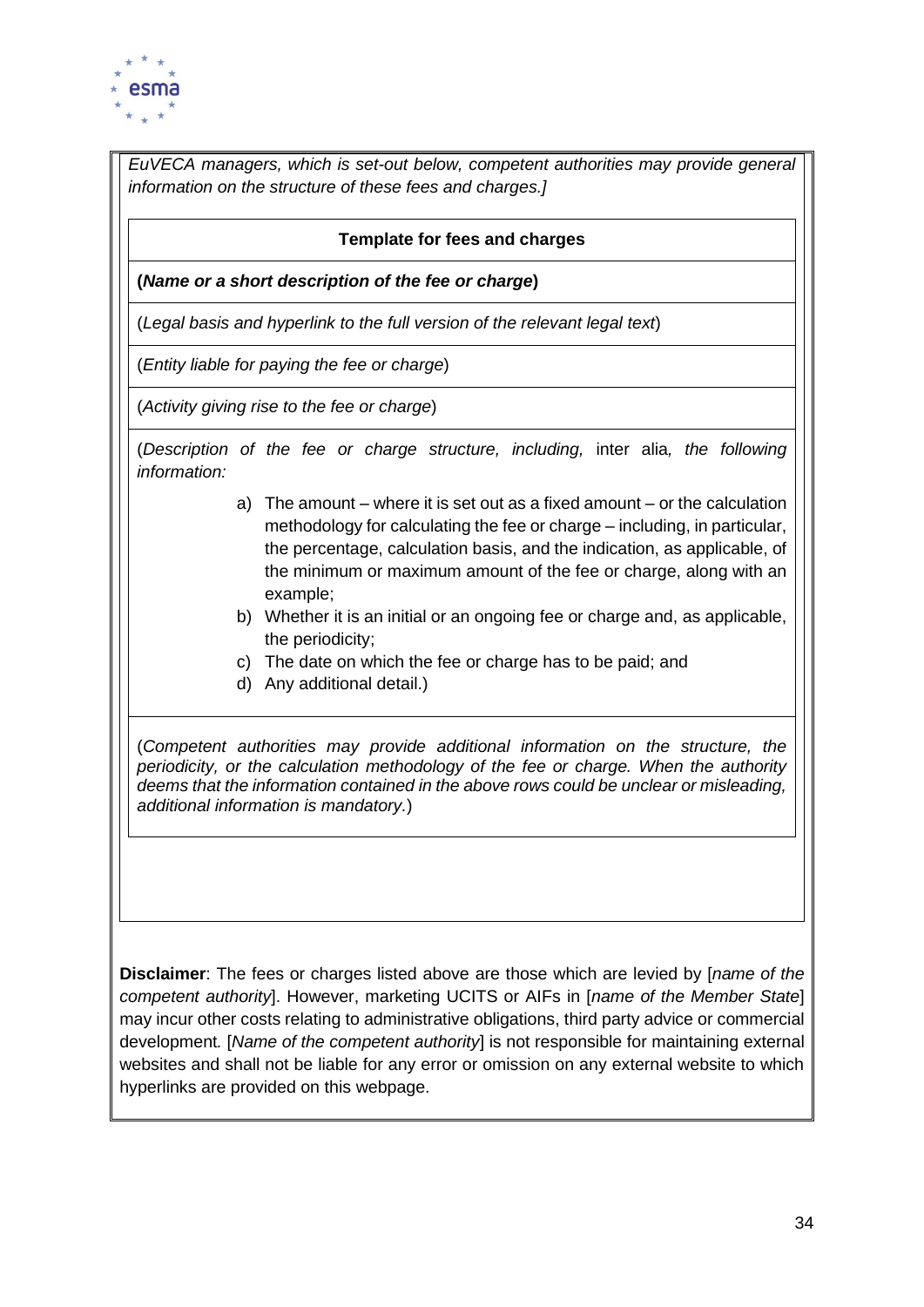

#### **ANNEX IV**

#### **Template for the notification of information pursuant to Article 3(1)**

#### **Form for the communication of information in accordance with Article 5(2) of Regulation (EU) 2019/1156**

#### **FROM**:

Member State:

Competent Authority:

Designated contact point:

E-mail:

(*Initial notification*)

Dear Sir/Madam,

In accordance with Article 5(2) of Regulation (EU) 2019/1156, I wish to provide you with the information referred to in this provision, namely:

- the hyperlink to [*name of the authority*]'s website where information on the applicable national laws, regulations and administrative provisions governing marketing requirements for AIFs and UCITS, and the summaries thereof, is published; and
- the summary of marketing requirements for the purpose of publication on ESMA's website.

Please find this information in the below table.

| Hyperlinks to the competent authority's website                                                                                                                                                                                |                    |
|--------------------------------------------------------------------------------------------------------------------------------------------------------------------------------------------------------------------------------|--------------------|
| Hyperlink to [Name of the NCA]'s website<br>where the information referred to in Article<br>5(1) of Regulation (EU) 2019/1156 is<br>published in [specify the language<br>customary in the sphere of international<br>finance] | [Insert hyperlink] |
| (If applicable) Hyperlink to [Name of the $\parallel$<br>NCA]'s website where the information<br>referred to in Article 5(1) of Regulation (EU)                                                                                | [Insert hyperlink] |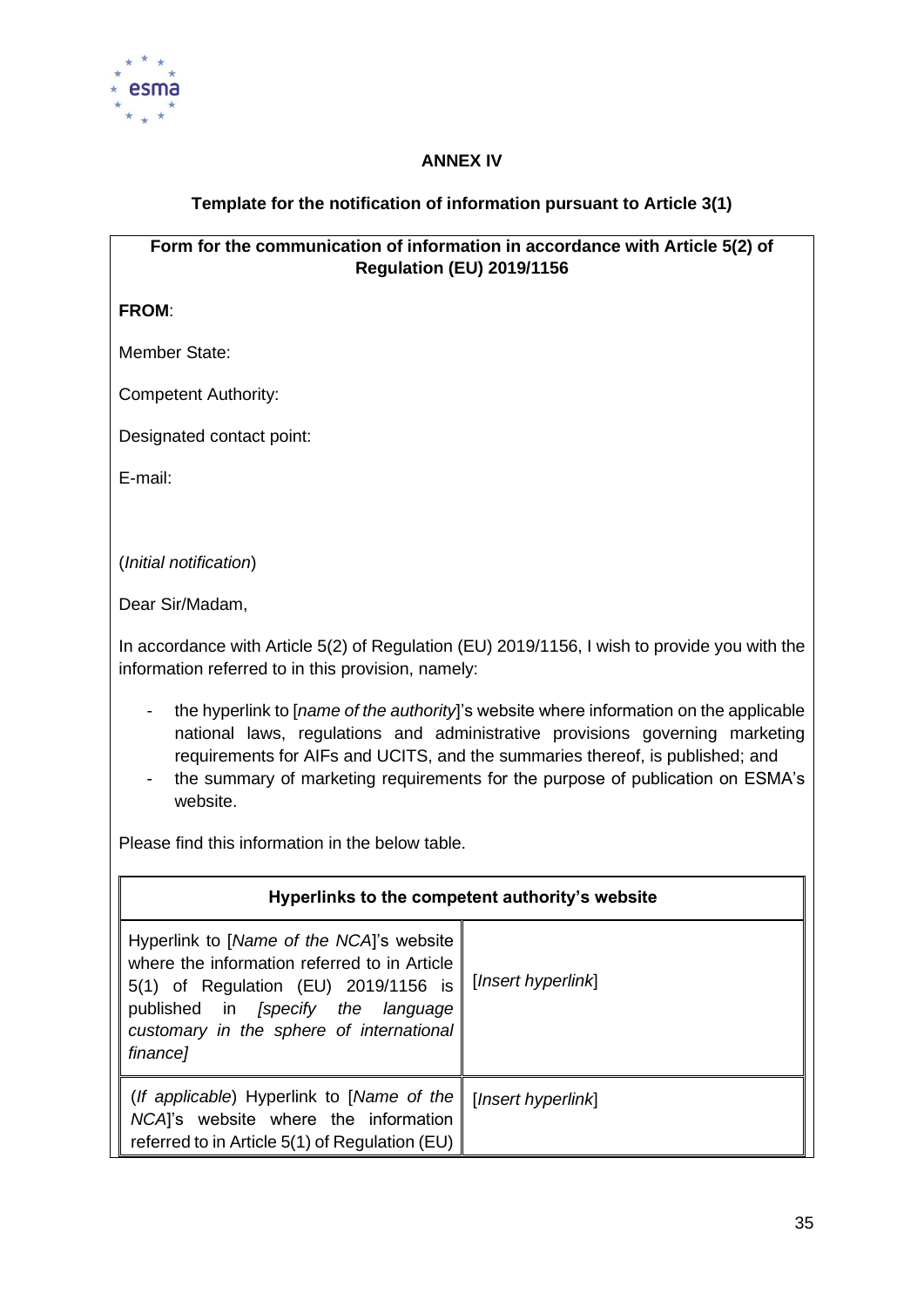

| 2019/1156 is published in [specify the other<br>language                                                                                                                          |                                                                 |  |
|-----------------------------------------------------------------------------------------------------------------------------------------------------------------------------------|-----------------------------------------------------------------|--|
| <b>Summary of marketing requirements</b>                                                                                                                                          |                                                                 |  |
| Summary of marketing requirements<br>referred to in Article 5(1) of Regulation (EU)<br>2016/1156 in [specify the language<br>customary in the sphere of international<br>finance] | [Insert<br>$\circ$ of<br>marketing<br>summary<br>requirements]  |  |
| Summary of marketing requirements<br>referred to in Article 5(1) of Regulation (EU)<br>2016/1156 in [specify the other language]                                                  | - of<br>[Insert<br>marketing<br>summary<br><i>requirements]</i> |  |

Yours sincerely,

[*Signature*]

(*If the notification concerns a change to information previously notified*)

Dear Sir/Madam,

In accordance with Article 5(2) of Regulation (EU) 2019/1156, I wish to notify a change to the information referred to in this provision, namely (*either*) the hyperlink to [*name of the authority*]'s website where information on the applicable national laws, regulations and administrative provisions governing marketing requirements for AIFs and UCITS, and the summaries thereof, is published (*and/or*) the summary of marketing requirements for the purpose of publication on ESMA's website.

Please find in the below table the details of the change implemented on [*date of implementation of the change on the authority's website*].

| Hyperlinks to the competent authorities' websites                                                                                 |                                                                                                                                       |  |
|-----------------------------------------------------------------------------------------------------------------------------------|---------------------------------------------------------------------------------------------------------------------------------------|--|
| <b>Former hyperlink</b>                                                                                                           | <b>Updated hyperlink</b>                                                                                                              |  |
| Hyperlink to [Name of the NCA]'s website<br>where the information referred to in Article<br>5(1) of Regulation (EU) 2019/1156 was | Updated hyperlink to [Name of the NCA]'s<br>website where the information referred to in<br>Article 5(1) of Regulation (EU) 2019/1156 |  |
| (specify the language<br>$\overline{\mathsf{in}}$<br>published                                                                    | is published in (specify the language                                                                                                 |  |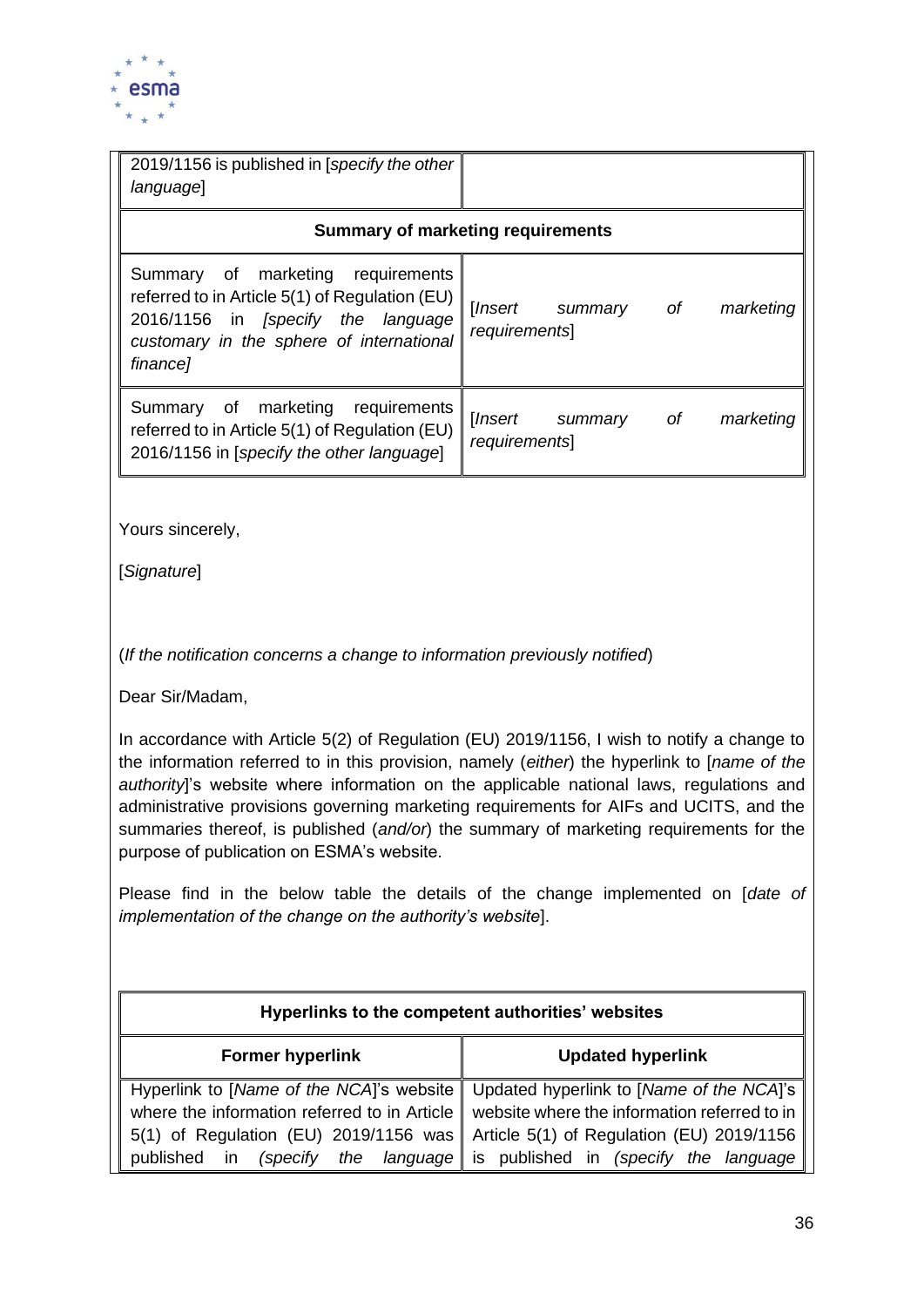

| customary in the sphere of international     | customary in the sphere of international     |
|----------------------------------------------|----------------------------------------------|
| finance):                                    | finance):                                    |
| [Insert former hyperlink]                    | [Insert updated hyperlink]                   |
| Hyperlink to [Name of the NCA]'s website     | Updated hyperlink to [Name of the NCA]'s     |
| where the information referred to in Article | website where the information referred to in |
| 5(1) of Regulation (EU) 2019/1156 was        | Article 5(1) of Regulation (EU) 2019/1156    |
| published in [specify the other language]:   | published in [specify the other language]:   |
| [Insert former hyperlink]                    | [Insert updated hyperlink]                   |

*And/or*

| <b>Summary of marketing requirements</b>                                                                                                                            |                                                                                                                                                                  |  |
|---------------------------------------------------------------------------------------------------------------------------------------------------------------------|------------------------------------------------------------------------------------------------------------------------------------------------------------------|--|
| Former summary of marketing<br>requirements                                                                                                                         | <b>Updated summary of marketing</b><br>requirements                                                                                                              |  |
| of<br>Former version of the summary<br>marketing requirements published<br><i>in</i><br>[specify the language customary in the<br>sphere of international finance]: | Updated version of the summary<br>0f<br>marketing requirements<br>published<br>in<br>[specify the language customary in the<br>sphere of international finance]: |  |
| [Insert former version of the summary of $\parallel$<br>marketing requirements                                                                                      | [Insert updated version of the summary of<br>marketing requirements                                                                                              |  |
| $of \sqrt{}$<br>Former version of the<br>summary<br>published<br>marketing requirements<br>in.<br>[specify the other language]:                                     | of<br>Updated version of the<br>summary<br>marketing requirements<br>published<br>in.<br>[specify the other language]:                                           |  |
| [Insert former version of the summary of $\parallel$<br>marketing requirements]                                                                                     | [Insert updated version of the summary of<br>marketing requirements]                                                                                             |  |
|                                                                                                                                                                     |                                                                                                                                                                  |  |
| Yours sincerely,                                                                                                                                                    |                                                                                                                                                                  |  |
| [Signature]                                                                                                                                                         |                                                                                                                                                                  |  |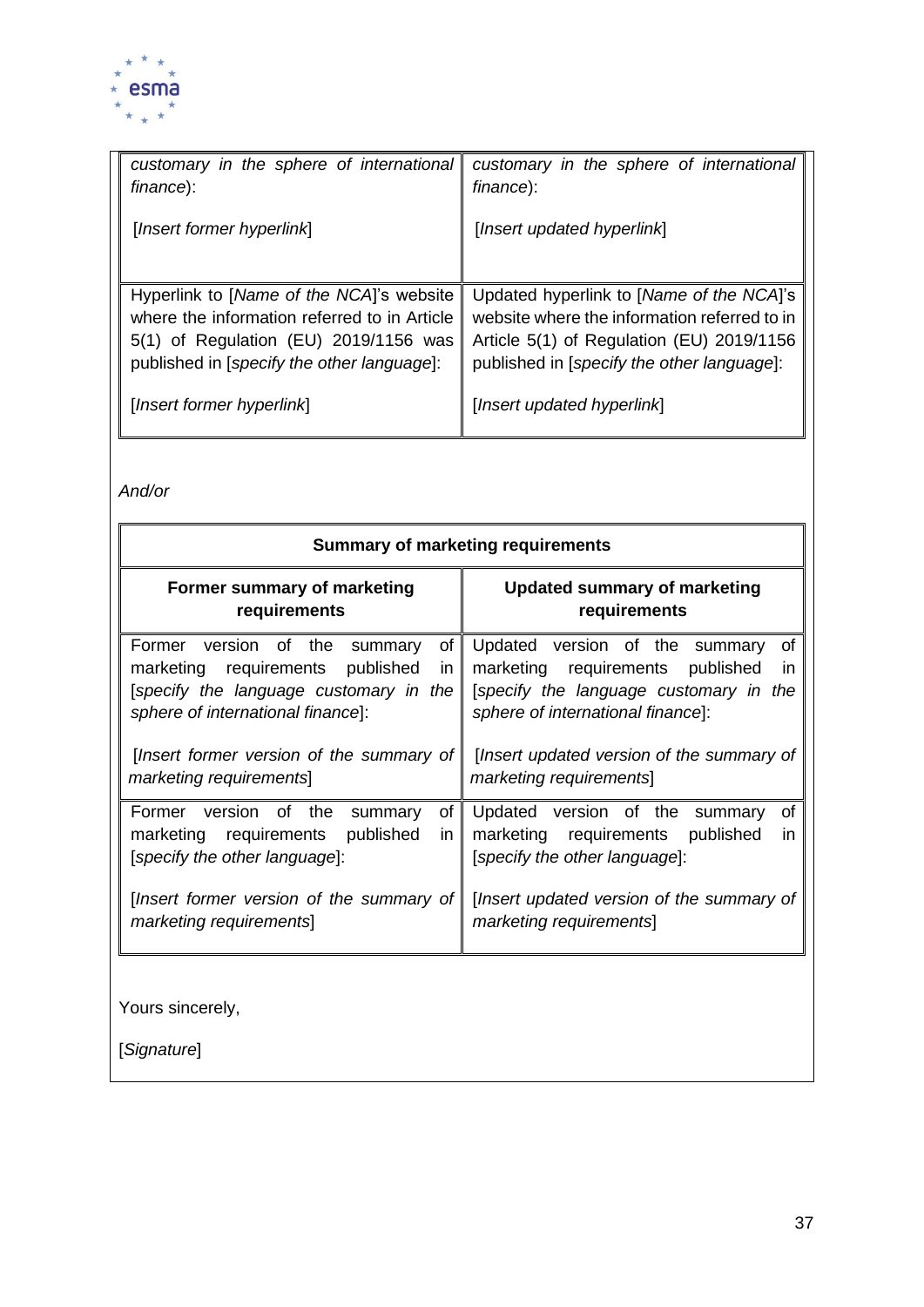

#### **ANNEX V**

#### **Template for the notification of information pursuant to Article 3(2)**

**Form for the communication of information in accordance with Article 10(2) of Regulation (EU) 2019/1156**

**FROM**:

Member State:

Competent Authority:

Designated contact point:

E-mail:

Dear Sir/Madam,

In accordance with Article 10(2) of Regulation (EU) 2019/1156, I wish to provide you with the information referred to in this provision, namely the hyperlink to [*name of the authority*]'s website where information on fees or charges levied in [*Member State*] in relation to the cross-border activities of AIFMs, EuVECA managers, EuSEF managers and UCITS management companies is published.

| Hyperlinks to the competent authorities' websites                                                                                                                                                                             |                    |  |
|-------------------------------------------------------------------------------------------------------------------------------------------------------------------------------------------------------------------------------|--------------------|--|
| Hyperlink to [Name of the NCA] website<br>where the information referred to in Article<br>10(1) of Regulation (EU) 2019/1156 is<br>published in [specify the language<br>customary in the sphere of international<br>financel | [Insert hyperlink] |  |
| (If applicable) Hyperlink to [Name of the<br>NCA] website where the information<br>referred to in Article 10(1) of Regulation<br>(EU) 2019/1156 is published in [specify the<br>other languagel                               | [Insert hyperlink] |  |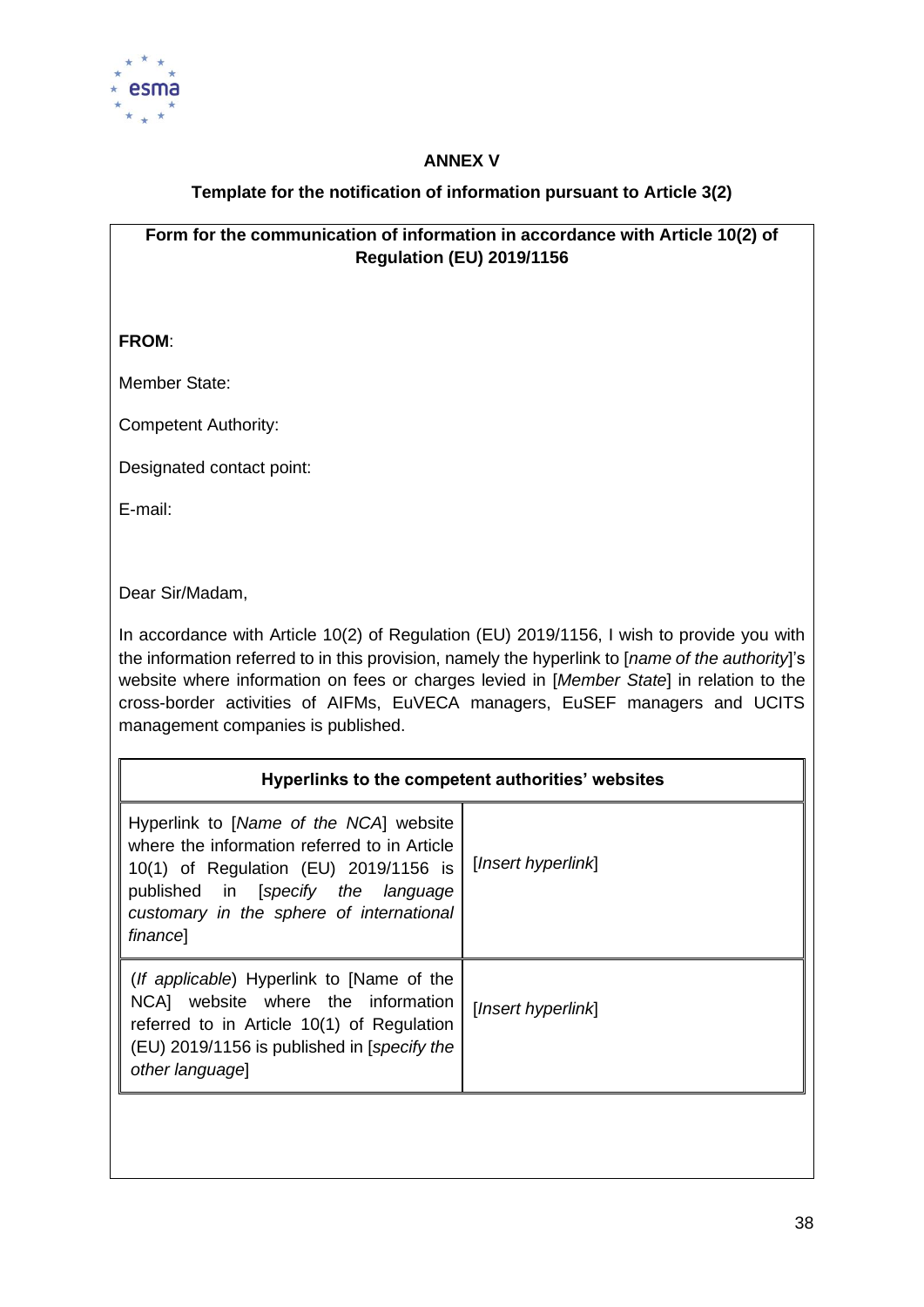

(*If the notification concerns a change to information previously notified*)

Dear Sir/Madam,

In accordance with Article 10(2) of Regulation (EU) 2019/1156, I wish to notify a change to the information referred to in this provision, namely the hyperlink to [*name of the authority*]'s website where information on fees or charges levied in [*Member State*] in relation to the cross-border activities of AIFMs, EuVECA managers, EuSEF managers and UCITS management companies is published.

(*If applicable*) I would like to notify a change to the information published on [*name of the authority*]'s website as regard the regulatory fees and charges levied in [*Member State*] in relation to cross-border activities of AIFMs, EuVECA managers, EuSEF managers and UCITS management companies.

Please find in the below table the details of the change implemented on [*date of implementation of the change on the authority's website*].

| Hyperlinks to the competent authorities' websites                                                                                                                                                                                 |                                                                                                                                                                                                                                          |  |
|-----------------------------------------------------------------------------------------------------------------------------------------------------------------------------------------------------------------------------------|------------------------------------------------------------------------------------------------------------------------------------------------------------------------------------------------------------------------------------------|--|
| <b>Former hyperlink</b>                                                                                                                                                                                                           | <b>Updated hyperlink</b>                                                                                                                                                                                                                 |  |
| Hyperlink to [Name of the NCA]'s website<br>where the information referred to in Article<br>10(1) of Regulation (EU) 2019/1156 was<br>published in (specify the language<br>customary in the sphere of international<br>finance): | Updated hyperlink to [Name of the NCA]'s<br>website where the information referred to in<br>Article 10(1) of Regulation (EU) 2019/1156<br>is published in (specify the language<br>customary in the sphere of international<br>finance): |  |
| [Insert former hyperlink]                                                                                                                                                                                                         | [Insert updated hyperlink]                                                                                                                                                                                                               |  |
| (If applicable) Hyperlink to [Name of the<br>NCA]'s website where the information<br>referred to in Article 10(1) of Regulation<br>(EU) 2019/1156 was published in [specify]<br>the other language]:                              | (If applicable) Updated hyperlink to [Name<br>of the NCA]'s website where<br>the<br>information referred to in Article 10(1) of<br>Regulation (EU) 2019/1156 published in<br>[specify the other language]:                               |  |
| [Insert former hyperlink]                                                                                                                                                                                                         | [Insert updated hyperlink]                                                                                                                                                                                                               |  |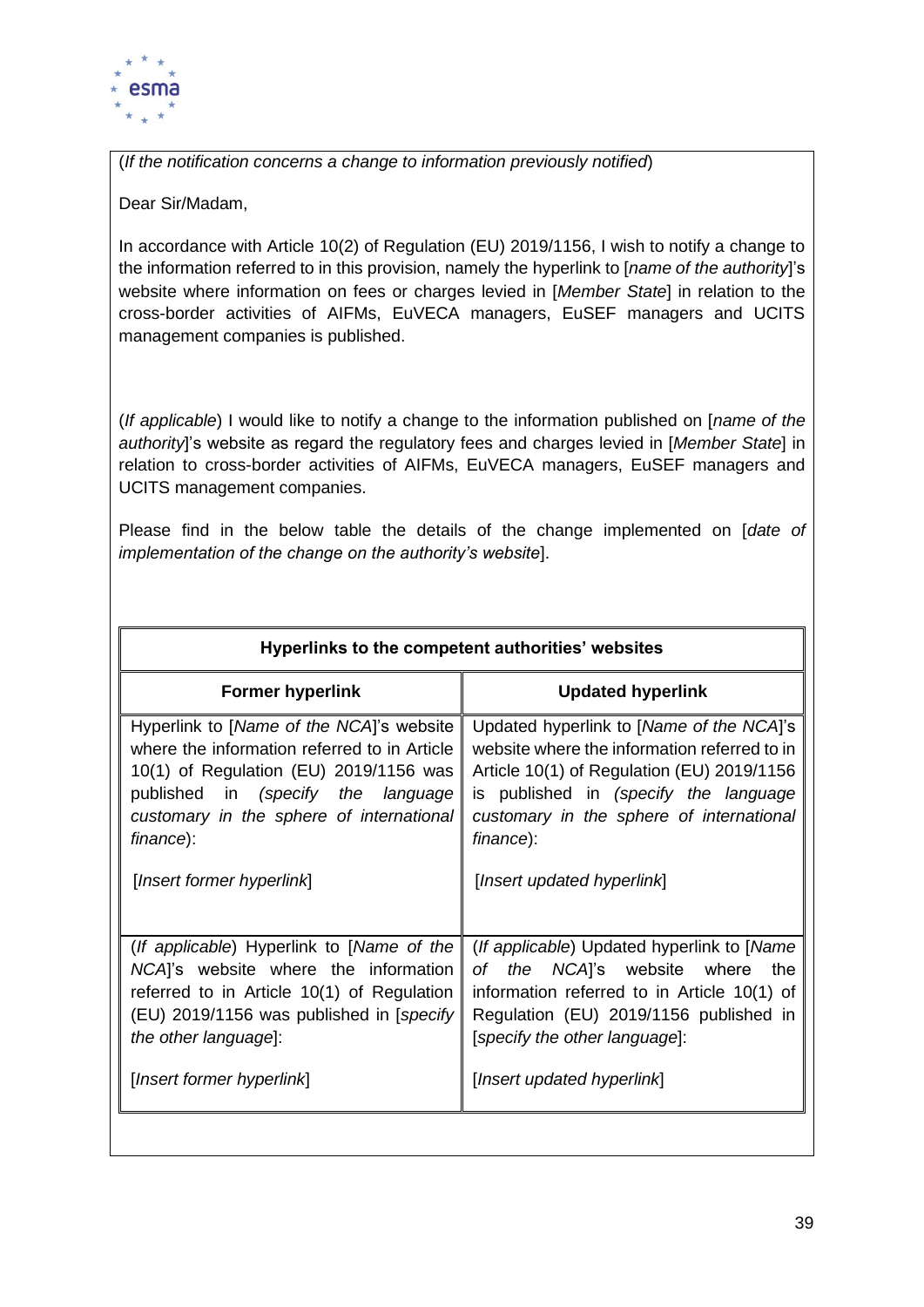

### *And/or*

| Details of the regulatory fees or charges            |                                                                                                                 |  |  |
|------------------------------------------------------|-----------------------------------------------------------------------------------------------------------------|--|--|
| Former regulatory fees or charges                    | Updated regulatory fees or charges                                                                              |  |  |
| Former details of the regulatory fees or<br>charges: | Updated details of the regulatory fees or<br>charges:                                                           |  |  |
| regulatory fees or charges]                          | [Insert former details of the relevant   [Insert updated details of the relevant<br>regulatory fees or charges] |  |  |
|                                                      |                                                                                                                 |  |  |
| Yours sincerely,                                     |                                                                                                                 |  |  |
| [Signature]                                          |                                                                                                                 |  |  |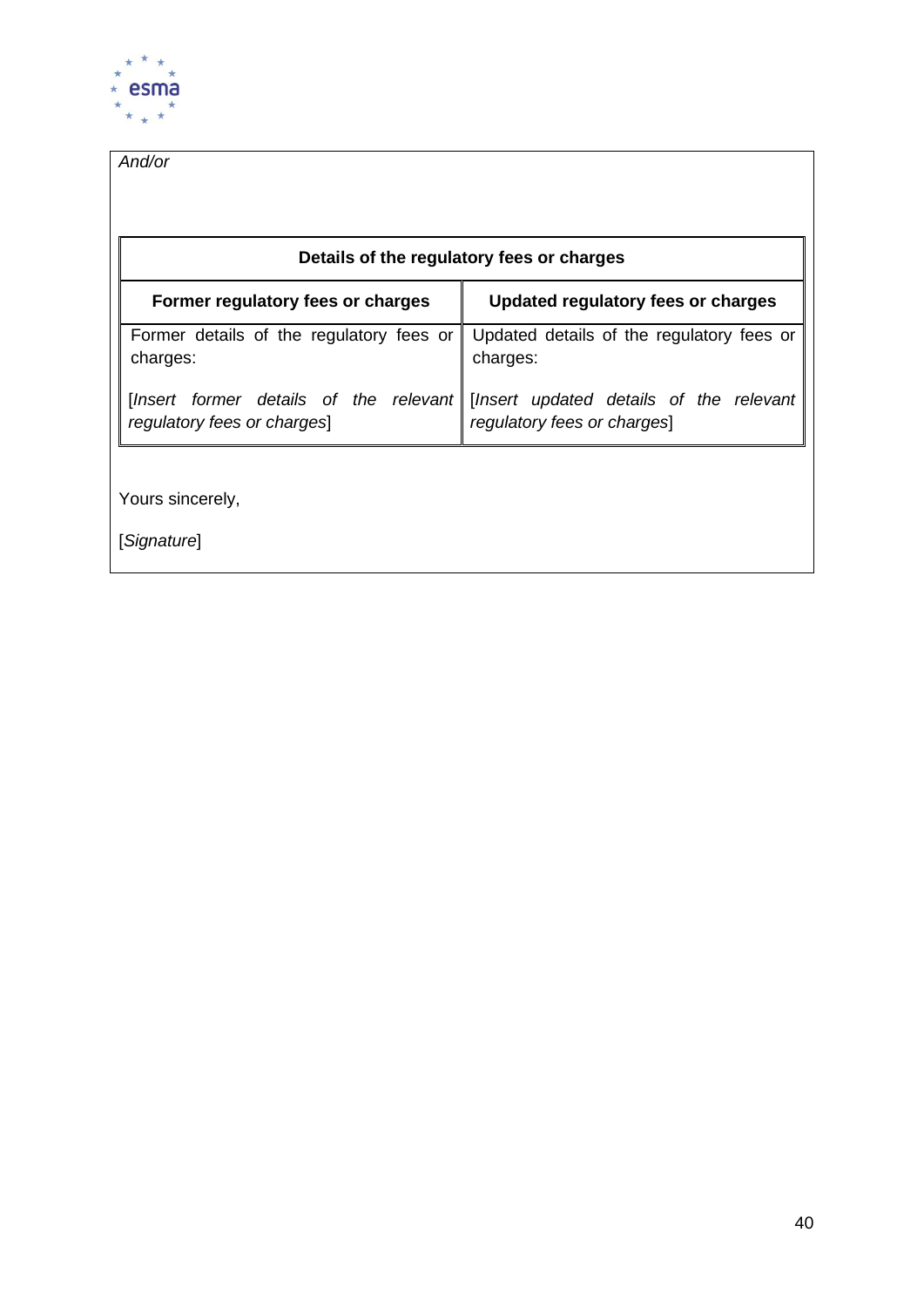

#### **Annex VI - DATA TO BE PROVIDED TO ESMA**

#### **Table 1 – Fields to be reported**

| <b>Number</b>  | <b>Field</b>                                                   | <b>Content to be reported</b>                                                                                                                                                                                    | Standard and format to be used                                                                                                                        |
|----------------|----------------------------------------------------------------|------------------------------------------------------------------------------------------------------------------------------------------------------------------------------------------------------------------|-------------------------------------------------------------------------------------------------------------------------------------------------------|
|                | Name of the fund                                               | Full name of the fund                                                                                                                                                                                            | {ALPHANUM-350}                                                                                                                                        |
| $\overline{2}$ | National identification code of the fund                       | Unique identifier of the fund                                                                                                                                                                                    | {ALPHANUM-35}                                                                                                                                         |
| 3              | LEI of the fund                                                | Legal Entity Identifier of the fund                                                                                                                                                                              | ${LEI}$                                                                                                                                               |
| 4              | Share class ISIN                                               | International Securities Identification Number of<br>the share class                                                                                                                                             | $\{ISIN\}$                                                                                                                                            |
| 5              | Name of the management company                                 | Full name of the management company                                                                                                                                                                              | {ALPHANUM-350}                                                                                                                                        |
| 6              | Management company LEI                                         | Legal Entity Identifier of the management company                                                                                                                                                                | ${LEI}$                                                                                                                                               |
|                | National identification code of the fund<br>management company | Unique identifier of the fund management<br>company assigned by the competent authority                                                                                                                          | {ALPHANUM-35}                                                                                                                                         |
| 8              | Fund type                                                      | The type of fund                                                                                                                                                                                                 | Choice from list of predefined fields:<br>- [UCIT] for UCITS<br>- [AIFS] for AIF<br>- [ESEF] for EuSEF<br>- [EVCA] for EuVECA<br>- [LTIF] for 'ELTIF' |
| 9              | <b>Sending Member State</b>                                    | Name of the sending Member State                                                                                                                                                                                 | {COUNTRYCODE_2}                                                                                                                                       |
| 10             | <b>Host Member State</b>                                       | Competent authorities shall indicate all the host<br>Member States in which the fund has been notified<br>for marketing                                                                                          | {COUNTRYCODE_2}                                                                                                                                       |
| 11             | Notification date                                              | For each host Member State, the competent   {DATEFORMAT}<br>authority shall indicate the date when it sent the<br>notification of marketing of the fund to the<br>competent authority of the host Member States. |                                                                                                                                                       |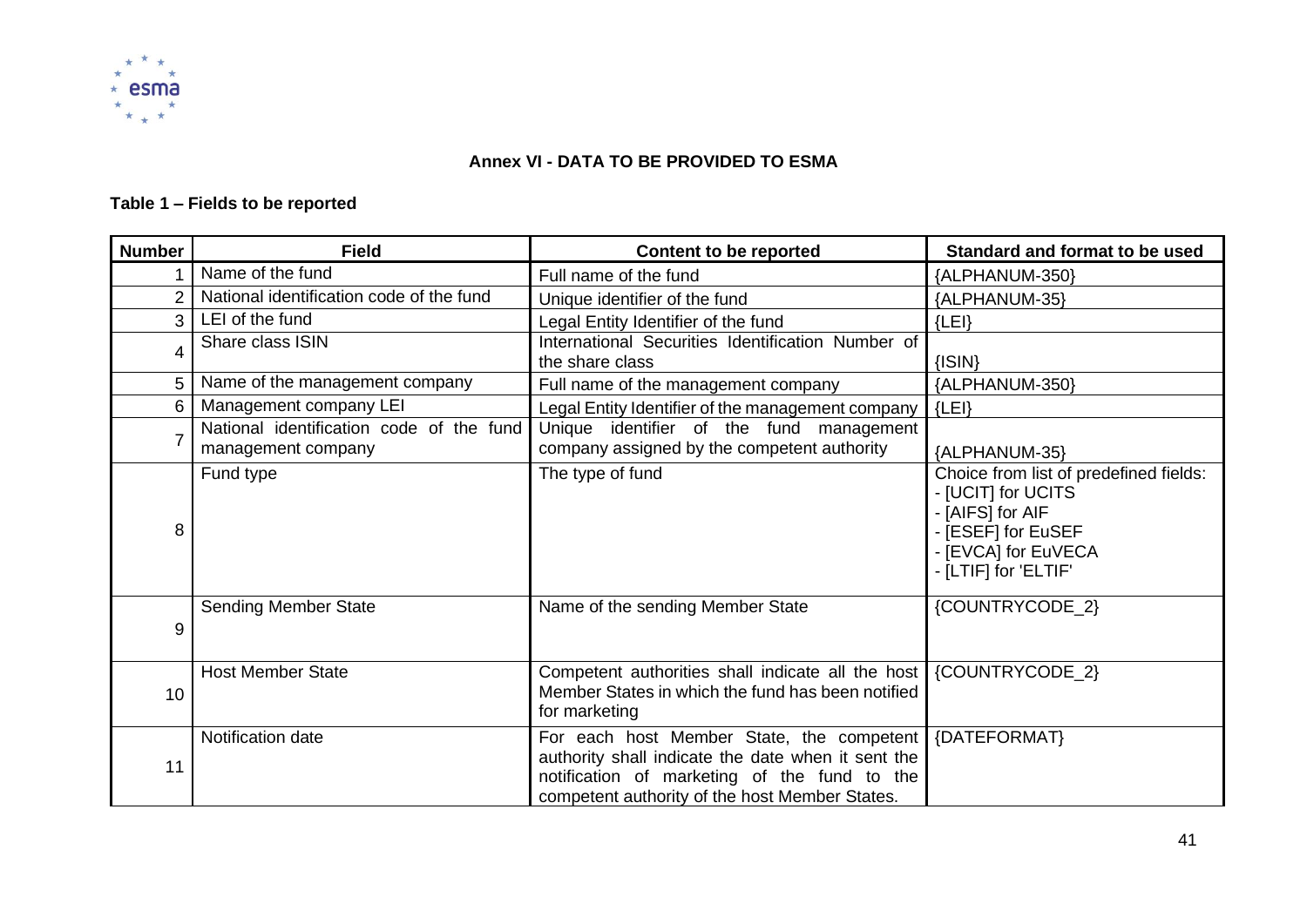

| 12 | De-notification date                                                                                                                                    | For each host Member State, the competent   {DATEFORMAT}<br>authority shall indicate the date when it sent the de-<br>notification of marketing of the fund to the<br>competent authority of the host Member States. |                                                                                                                               |
|----|---------------------------------------------------------------------------------------------------------------------------------------------------------|----------------------------------------------------------------------------------------------------------------------------------------------------------------------------------------------------------------------|-------------------------------------------------------------------------------------------------------------------------------|
| 13 | Notification documentation as referred to in<br>Article 93(1) of Directive 2009/65/EC and<br>in Articles $31(2)$ and $32(2)$ of Directive<br>2011/61/EU | Competent authorities shall indicate the file name<br>under which the notification documentation was<br>reported.                                                                                                    | Format that allows analysis of the<br>document contents without the need<br>to transform the document into<br>another format. |
| 14 | of<br>notification<br>the<br>Language<br>documentation                                                                                                  | The<br>which<br>notification<br>in<br>the<br>language<br>documentation is drafted                                                                                                                                    | {LANGUAGE}                                                                                                                    |
| 15 | De-notification documentation as referred<br>to in Article 93a(2) of Directive 2009/65/EC<br>and in Article 32a(2) of Directive<br>2011/61/EU           | Where applicable, indicates the file name under<br>which the de-notification documentation was<br>reported.                                                                                                          | Format that allows analysis of the<br>document contents without the need<br>to transform the document into<br>another format. |
| 16 | de-notification<br>of<br>the<br>Language<br>documentation                                                                                               | language in which the de-notification<br>The<br>documentation is drafted                                                                                                                                             | {LANGUAGE}                                                                                                                    |
|    | Marketed                                                                                                                                                | Competent authorities shall indicate, if available,<br>whether the fund is actually marketed                                                                                                                         | Choice from list of predefined fields:<br>- [Y] for YES                                                                       |
| 17 |                                                                                                                                                         |                                                                                                                                                                                                                      | - [N] for No<br>- [NA] for Not Available                                                                                      |